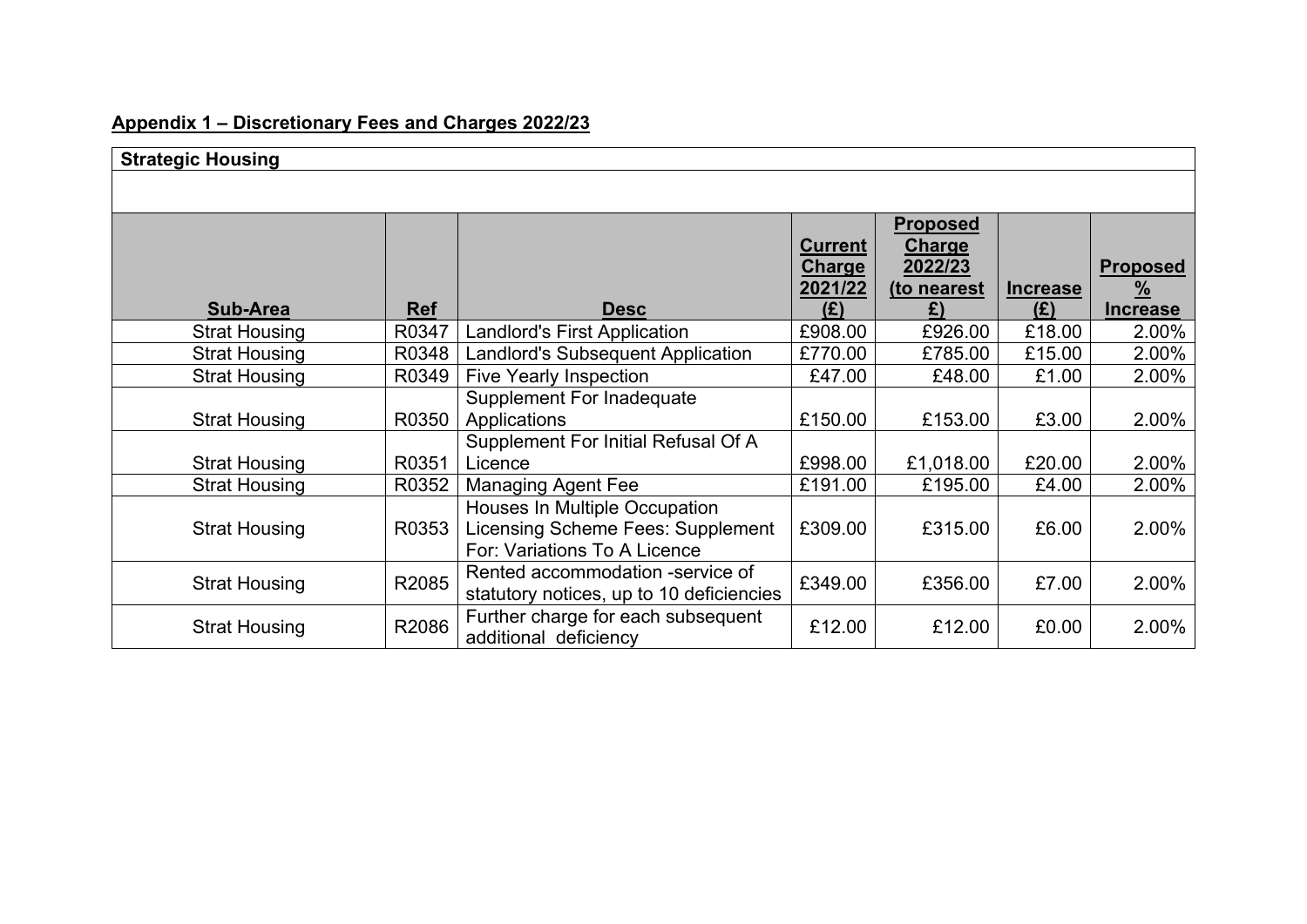# **Environmental Management**

|                 |                   |                                                                 | <b>Current</b><br><b>Charge</b> | <b>Proposed</b><br><b>Charge</b> |                      |                               |
|-----------------|-------------------|-----------------------------------------------------------------|---------------------------------|----------------------------------|----------------------|-------------------------------|
| <b>Sub-Area</b> | <b>Ref</b>        | <b>Desc</b>                                                     | 2021/22<br><u>(£)</u>           | 2022/23<br>(to nearest £)        | <b>Increase</b><br>E | <b>Proposed</b><br>% Increase |
| EM              | R <sub>1029</sub> | Mini Soccer League (Bowlee) Per Pitch                           | £51.00                          | £52.00                           | £1.00                | 2.00%                         |
|                 |                   | Mini Soccer League without                                      |                                 |                                  |                      |                               |
| EM              |                   | R1030 accommodation per season                                  | £144.00                         | £147.00                          | £3.00                | 2.00%                         |
| EM              | R <sub>1031</sub> | Mini Soccer League with accommodation                           | £230.00                         | £235.00                          | £5.00                | 2.00%                         |
| EM              |                   | R1032 Rounder's League                                          | £1,162.00                       | £1,185.00                        | £23.00               | 2.00%                         |
| EM              |                   | Pitch Letting without changing<br>R1033 accommodation           | £429.00                         | £438.00                          | £9.00                | 2.00%                         |
| EM              |                   | Pitch Letting with changing<br>R1034 accommodation              | £743.00                         | £758.00                          | £15.00               | 2.00%                         |
| EM              |                   | <b>Friendly Letting without changing</b><br>R1035 accommodation | £54.00                          | £55.00                           | £1.00                | 2.00%                         |
|                 |                   | Friendly Letting with changing                                  |                                 |                                  |                      |                               |
| EM              |                   | R <sub>1036</sub> accommodation                                 | £79.00                          | £81.00                           | £2.00                | 2.00%                         |
| EM              |                   | R1078 Mot Tests - Private                                       | £49.00                          | £50.00                           | £1.00                | 2.00%                         |
| EM              |                   | R1080 Repairs - Private                                         | £47.00                          | £48.00                           | £1.00                | 2.00%                         |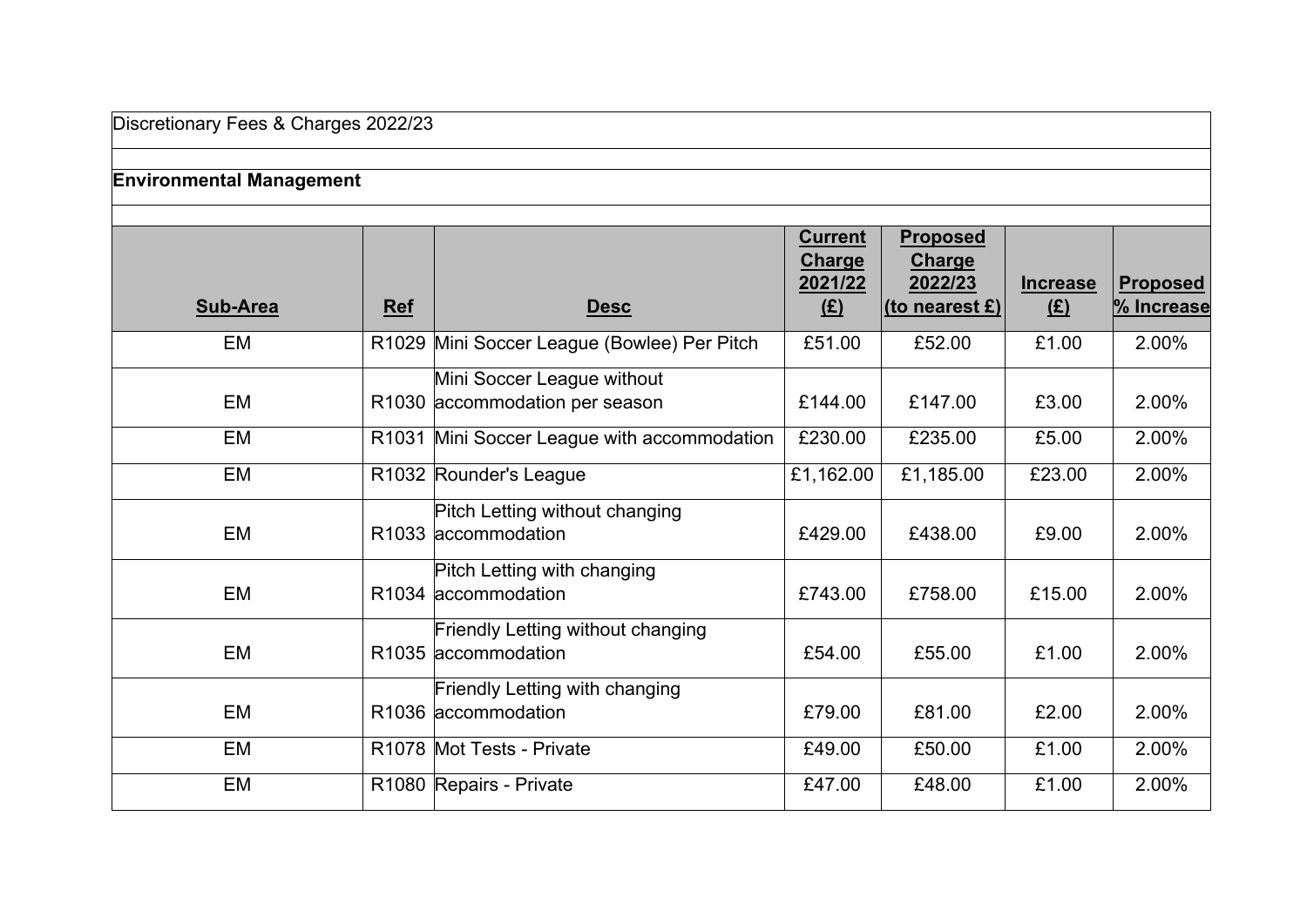| EM        | R0905 1100L Wheeled Bin                                                                                                                                                        | £471.00 | £480.00 | £9.00 | 2.00%  |
|-----------|--------------------------------------------------------------------------------------------------------------------------------------------------------------------------------|---------|---------|-------|--------|
| <b>EM</b> | 240L Wheeled Bin (Cabinet 31st August<br>2021 approved that the charge to<br>R0906 developers would be set at £25. Bins will<br>be supplied free of charge to<br>householders) | £20.00  | £25.00  | £5.00 | 25.00% |
| EM        | R0907 360L Wheeled Bin                                                                                                                                                         | £58.00  | £59.00  | £1.00 | 2.00%  |
| EM        | R0908 660L Wheeled Bin                                                                                                                                                         | £394.00 | £402.00 | £8.00 | 2.00%  |
| <b>EM</b> | 140L Wheeled Bin (Cabinet 31st August<br>2021 approved that the charge to<br>R1888 developers would be set at £25. Bins will<br>be supplied free of charge to<br>householders) | £20.00  | £25.00  | £5.00 | 25.00% |
| <b>EM</b> | R2087 880L Wheeled Bin                                                                                                                                                         | £412.00 | £420.00 | £8.00 | 2.00%  |
| <b>EM</b> | R0984 Individual Rides                                                                                                                                                         | £72.00  | £73.00  | £1.00 | 2.00%  |
| EM        | R0985 Bouncy Castles                                                                                                                                                           | £72.00  | £73.00  | £1.00 | 2.00%  |
| <b>EM</b> | R0986 Adult Season Ticket                                                                                                                                                      | £56.00  | £57.00  | £1.00 | 2.00%  |
| EM        | R0987 Adult Day Pass                                                                                                                                                           | £6.00   | £6.00   | £0.00 | 2.00%  |
| EM        | R0988 Junior/Concession Season Ticket                                                                                                                                          | £32.00  | £33.00  | £1.00 | 2.00%  |
| EM        | R0989 Junior/Concession Day Pass                                                                                                                                               | £4.00   | £4.00   | £0.00 | 2.00%  |
| EM        | Allotments Charge per square metre                                                                                                                                             | £0.50   | £0.50   | £0.00 | 2.00%  |
| <b>EM</b> | R0943 Medical Referee Fee                                                                                                                                                      | £29.00  | £30.00  | £1.00 | 2.00%  |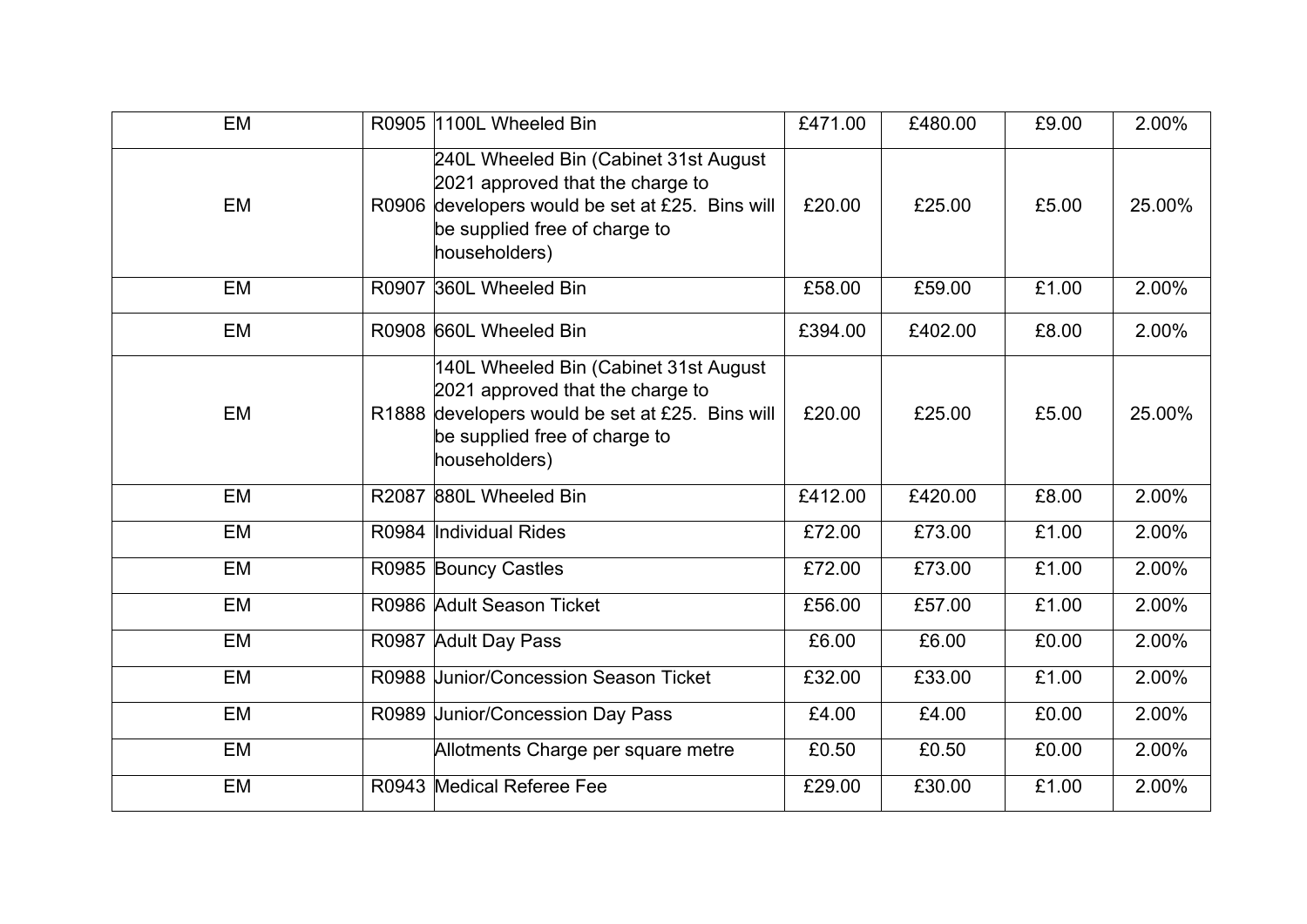| <b>EM</b> | Non-attended cremations                                          | £425.00 | £434.00 | £9.00  | 2.00% |
|-----------|------------------------------------------------------------------|---------|---------|--------|-------|
| EM        | Accompanied visits/search                                        | £100.00 | £102.00 | £2.00  | 2.00% |
| <b>EM</b> | R1898 Transfer of ownership of plot                              | £75.00  | £77.00  | £2.00  | 2.00% |
| EM        | Lost papers/deeds                                                | £30.00  | £31.00  | £1.00  | 2.00% |
| EM        | Scattering of ashes                                              | £30.00  | £31.00  | £1.00  | 2.00% |
| EM        | R1896 Sedum Matting                                              | £105.00 | £107.00 | £2.00  | 2.00% |
| EM        | R0956 Cremated Remains Up To FT Resident                         | £256.00 | £261.00 | £5.00  | 2.00% |
| EM        | Cremated Remains Up To FT Non-<br>R0957 Resident                 | £461.00 | £470.00 | £9.00  | 2.00% |
| EM        | <b>Cremated Remains Per Additional (No</b><br>R0958 Suggestions) | £72.00  | £73.00  | £1.00  | 2.00% |
| EM        | R0959 Cremated Remains Under Turf                                | £56.00  | £57.00  | £1.00  | 2.00% |
| EM        | General Charges: Use Of Cemetery<br>R0960 Chapel                 | £113.00 | £115.00 | £2.00  | 2.00% |
| EM        | R0961 General Charges: Concrete Heading                          | £252.00 | £257.00 | £5.00  | 2.00% |
| EM        | R0962 General Charges: Additional Inscription                    | £42.00  | £43.00  | £1.00  | 2.00% |
| <b>EM</b> | R0963 Right To Erect Memorial                                    | £141.00 | £144.00 | £3.00  | 2.00% |
| EM        | R0964 Number stone                                               | £102.00 | £104.00 | £2.00  | 2.00% |
| <b>EM</b> | R0967 Cremation Fees Adult                                       | £726.00 | £741.00 | £15.00 | 2.00% |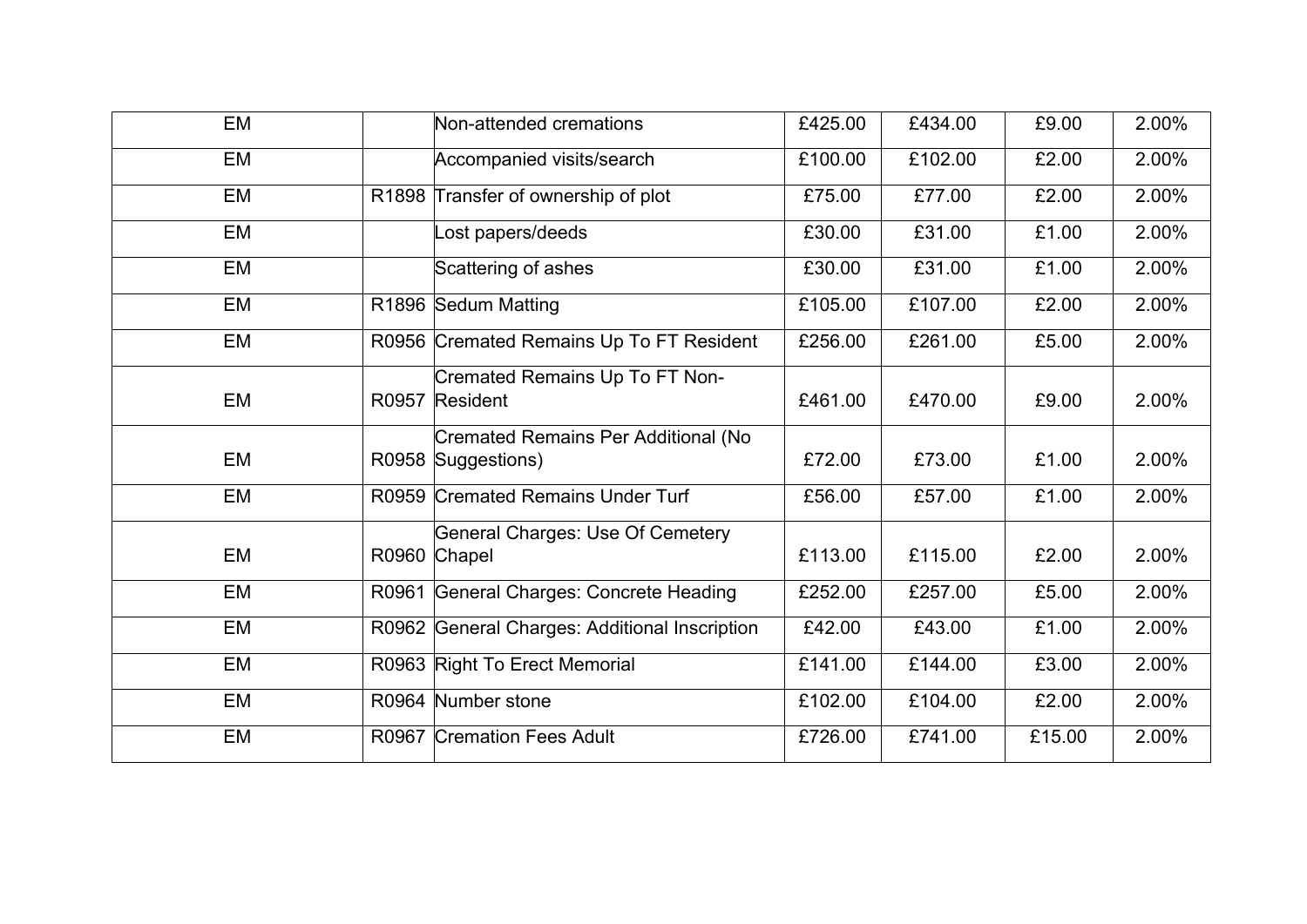|           | <b>Burial Of Remains Cremated Elsewhere</b> |         |         |        |       |
|-----------|---------------------------------------------|---------|---------|--------|-------|
| EM        | R0968 In Garden                             | £68.00  | £69.00  | £1.00  | 2.00% |
| EM        | R0990 Book Of Remembrance                   | £108.00 | £110.00 | £2.00  | 2.00% |
| EM        | R0991 Book Of Remembrance                   | £145.00 | £148.00 | £3.00  | 2.00% |
| <b>EM</b> | R0992 Book Of Remembrance                   | £202.00 | £206.00 | £4.00  | 2.00% |
| EM        | R0993 Floral Designs                        | £108.00 | £110.00 | £2.00  | 2.00% |
| EM        | R0994 Other Designs                         | £189.00 | £193.00 | £4.00  | 2.00% |
| EM        | R0995 Memorial Cards                        | £39.00  | £40.00  | £1.00  | 2.00% |
| EM        | R0996 Memorial Cards                        | £51.00  | £52.00  | £1.00  | 2.00% |
| EM        | R0997 Memorial Cards                        | £70.00  | £71.00  | £1.00  | 2.00% |
| EM        | R0998 Rose Bush & Plaque For 10 yrs.        | £155.00 | £158.00 | £3.00  | 2.00% |
| EM        | R0999 Memorial Wall Plaque For 10 yrs.      | £143.00 | £146.00 | £3.00  | 2.00% |
| EM        | R1667 Replacement/Additional Plaques        | £78.00  | £80.00  | £2.00  | 2.00% |
| EM        | R1668 Replacement Memorial                  | £42.00  | £43.00  | £1.00  | 2.00% |
| EM        | R1000 Children's Garden Plaque For 10 yrs.  | £143.00 | £146.00 | £3.00  | 2.00% |
| EM        | R1001 Memorial Stone Vase For 10 yrs.       | £547.00 | £558.00 | £11.00 | 2.00% |
| EM        | R1002 Stone Niche For 20 yrs. - Small       | £293.00 | £299.00 | £6.00  | 2.00% |
| EM        | R1003 Stone Niche For 20 yrs. - Large       | £421.00 | £429.00 | £8.00  | 2.00% |
| EM        | R1004 Stone Niche For 20 yrs. - Re Open     | £63.00  | £64.00  | £1.00  | 2.00% |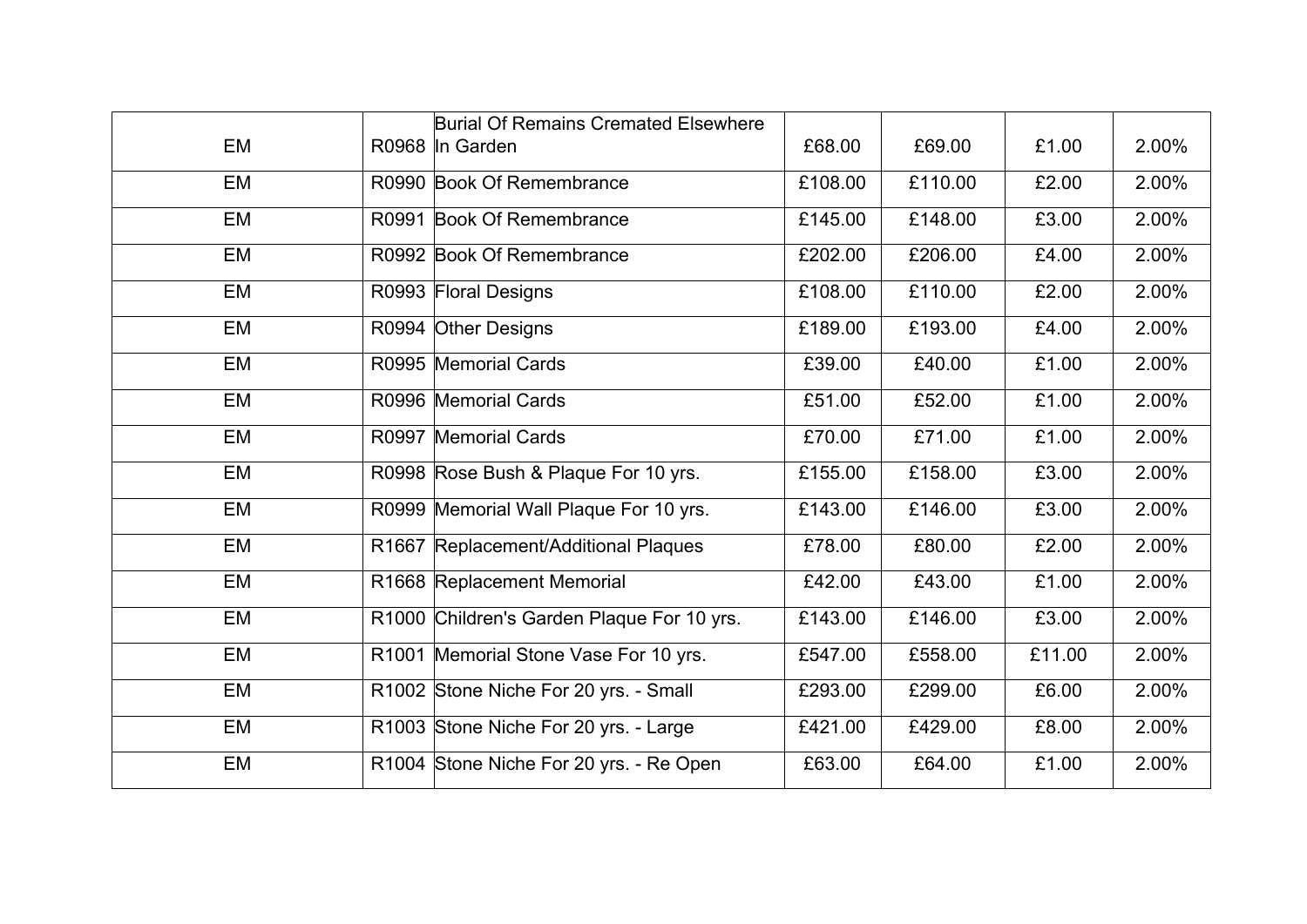| EM |              | R1005 Stone Niche For 20 yrs. - Urn                    | £52.00    | £53.00    | £1.00  | 2.00% |
|----|--------------|--------------------------------------------------------|-----------|-----------|--------|-------|
| EM |              | R1006 Letters for Stone Niche For 20 yrs. - Black      | £3.80     | £3.90     | £0.10  | 2.00% |
| EM |              | R1007 Letters for Stone Niche For 20 yrs. - Gold       | £4.00     | £4.10     | £0.10  | 2.00% |
| EM | R1008 Black  | Re-letter for Stone Niche For 20 yrs. -                | £1.05     | £1.10     | £0.05  | 2.00% |
| EM | R1009 Gold   | Re-letter for Stone Niche For 20 yrs. -                | £2.00     | £2.05     | £0.05  | 2.00% |
| EM |              | R1010 New Tree & Plaque                                | £192.00   | £196.00   | £4.00  | 2.00% |
| EM |              | Bronze Memorial Plaque For 10 yrs. -<br>R1011 Double   | £366.00   | £373.00   | £7.00  | 2.00% |
| EM | R1012 Single | Bronze Memorial Plaque For 10 yrs. -                   | £185.00   | £189.00   | £4.00  | 2.00% |
| EM |              | R1013 Search Fee                                       | £42.00    | £43.00    | £1.00  | 2.00% |
| EM |              | R1014 Wooden Casket                                    | £59.00    | £60.00    | £1.00  | 2.00% |
| EM |              | R1015 Wooden Cross / Stone Marker & Plaque             | £133.00   | £136.00   | £3.00  | 2.00% |
| EM |              | R1016 Accompanied Selection Of New Graves              | £51.00    | £52.00    | £1.00  | 2.00% |
| EM |              | R1513 Memorial Bench and Plaque with ten year<br>lease | £948.00   | £967.00   | £19.00 | 2.00% |
| EM |              | R0983 Site Fees                                        | £800.00   | £816.00   | £16.00 | 2.00% |
| EM |              | Granite ashes vaults 10 year lease                     | £895.00   | £913.00   | £18.00 | 2.00% |
| EM |              | Granite ashes vaults 20 year lease                     | £1,200.00 | £1,224.00 | £24.00 | 2.00% |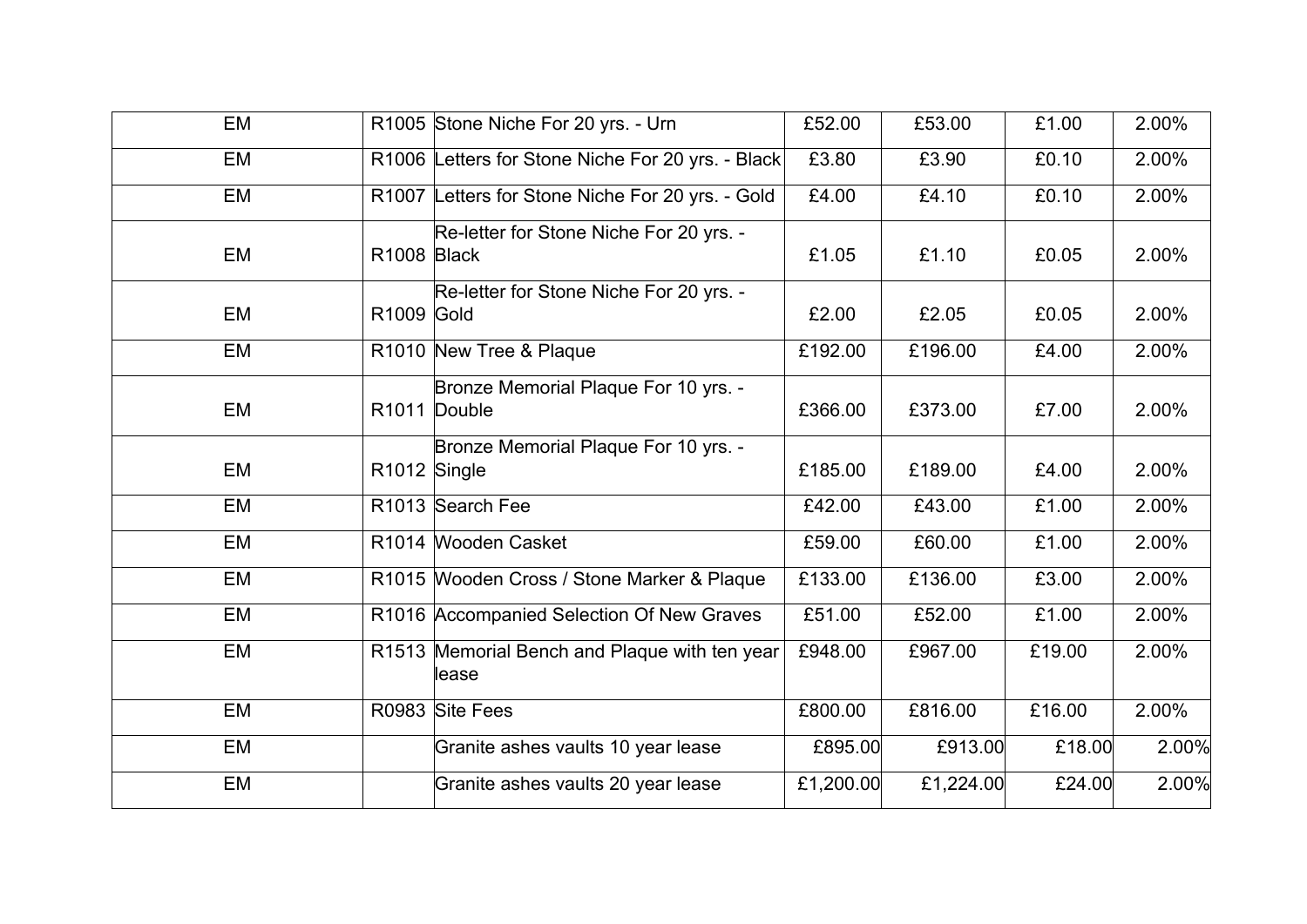| EM                   |       | Granite ashes vaults 30 year lease                                                                                  | £1,475.00 | £1,505.00 | £30.00 | 2.00%    |
|----------------------|-------|---------------------------------------------------------------------------------------------------------------------|-----------|-----------|--------|----------|
| EM                   |       | Granite ashes vaults 50 year lease                                                                                  | £2,100.00 | £2,142.00 | £42.00 | 2.00%    |
| EM                   |       | Granite ashes vaults additional ceramic<br>photo                                                                    | £105.00   | £107.00   | £2.00  | 2.00%    |
| EM                   |       | Granite ashes vaults additional motif/<br>flower                                                                    | £30.00    | £31.00    | £1.00  | 2.00%    |
| EM                   |       | Granite ashes vaults extra lettering (per<br>letter)                                                                | £3.00     | £3.05     | £0.05  | 2.00%    |
| No increase proposed |       |                                                                                                                     |           |           |        |          |
| EM                   | R2088 | Any Household White Goods Item that<br>would be taken on moving house                                               | £17.00    | £17.00    | £0.00  |          |
| EM                   | R0913 | Small Electrical Items (Hi - Fi Systems,<br>Microwaves, TV's) Up To 5 Items                                         | £17.00    | £17.00    | £0.00  |          |
| EM                   |       | Bed, Mattress, Carpet, Chairs, Suites -<br>R0942 Any General household item That would<br>be taken on moving house. | £11.00    | £11.00    | £0.00  |          |
| EM                   |       | R1037 Bowlee Car Boot Sales - Car Park                                                                              | £2.50     | £2.50     | £0.00  | 0.00%    |
| EM                   |       | R1038 Bowlee Car Boot Sales - Sellers (Car)                                                                         | £15.00    | £15.00    | £0.00  | 0.00%    |
| EM                   |       | Bowlee Car Boot Sellers (Estate cars,<br>R1039 Small Vans & 4x4)                                                    | £20.00    | £20.00    | £0.00  | $0.00\%$ |
| EM                   |       | Bowlee Car Boot Sellers (Transit Van and<br>R1040 upward)                                                           | £25.00    | £25.00    | £0.00  | $0.00\%$ |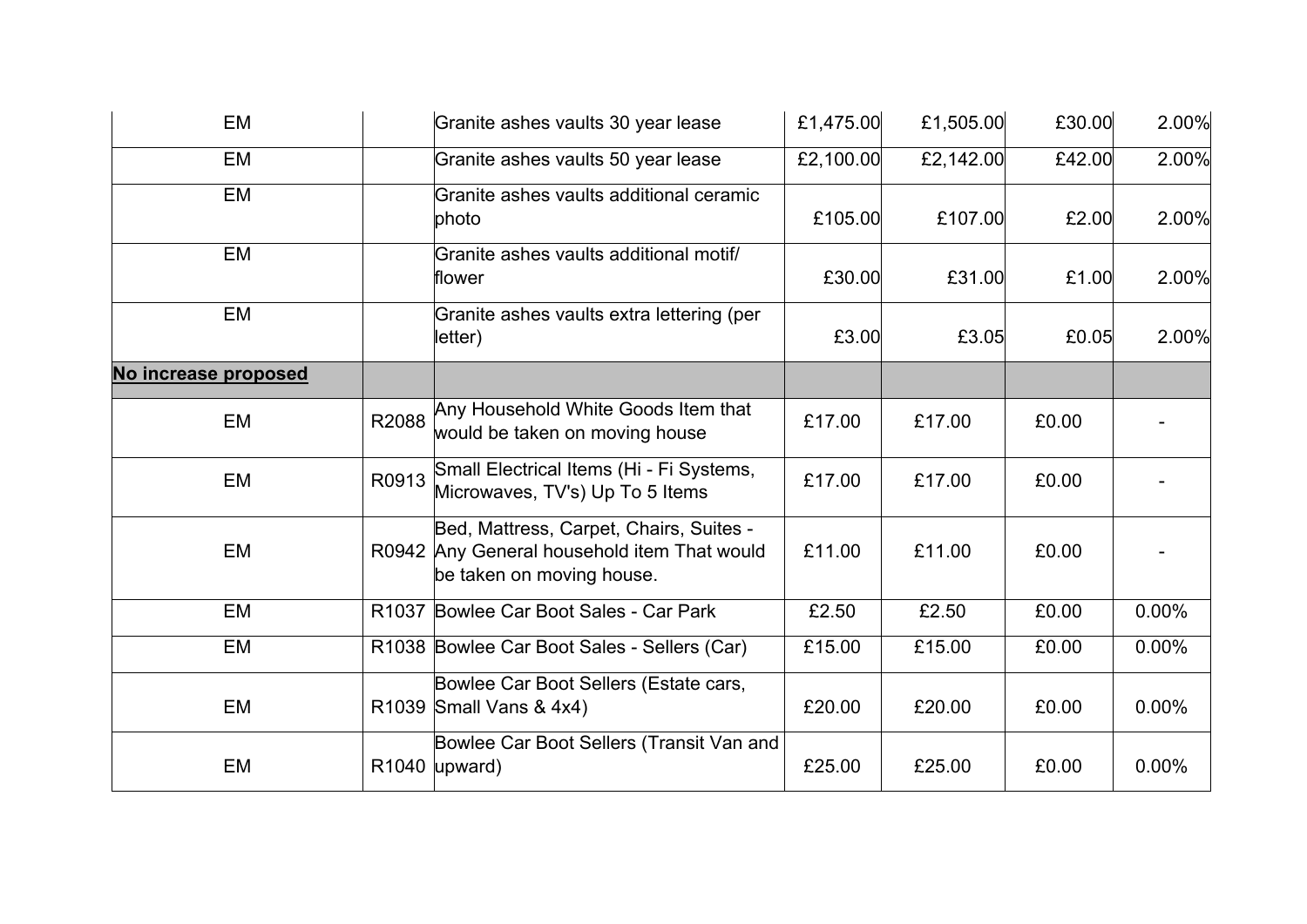| EM |       | R0944 Full Grave                        | £1,098.00 | £1,098.00 | £0.00 | $0.00\%$ |
|----|-------|-----------------------------------------|-----------|-----------|-------|----------|
| EM |       | R0946 Cremated Remains - Resident       | £722.00   | £722.00   | £0.00 | $0.00\%$ |
| EM |       | R0947 Cremated Remains - Non-Resident   | £1,305.00 | £1,305.00 | £0.00 | $0.00\%$ |
| EM |       | R0950 Private Grave Adult Resident      | £950.00   | £950.00   | £0.00 | $0.00\%$ |
| EM | R0951 | <b>Private Grave Adult Non-Resident</b> | £1,425.00 | £1,425.00 | £0.00 | $0.00\%$ |
| EM |       | R0952 Private Grave With Chamber        | £353.00   | £353.00   | £0.00 | $0.00\%$ |
| EM |       | R0945 Non-Resident                      | £1,976.00 | £1,976.00 | £0.00 | $0.00\%$ |
| EM |       | R0955 Public Grave Adult                | £225.00   | £225.00   | £0.00 | $0.00\%$ |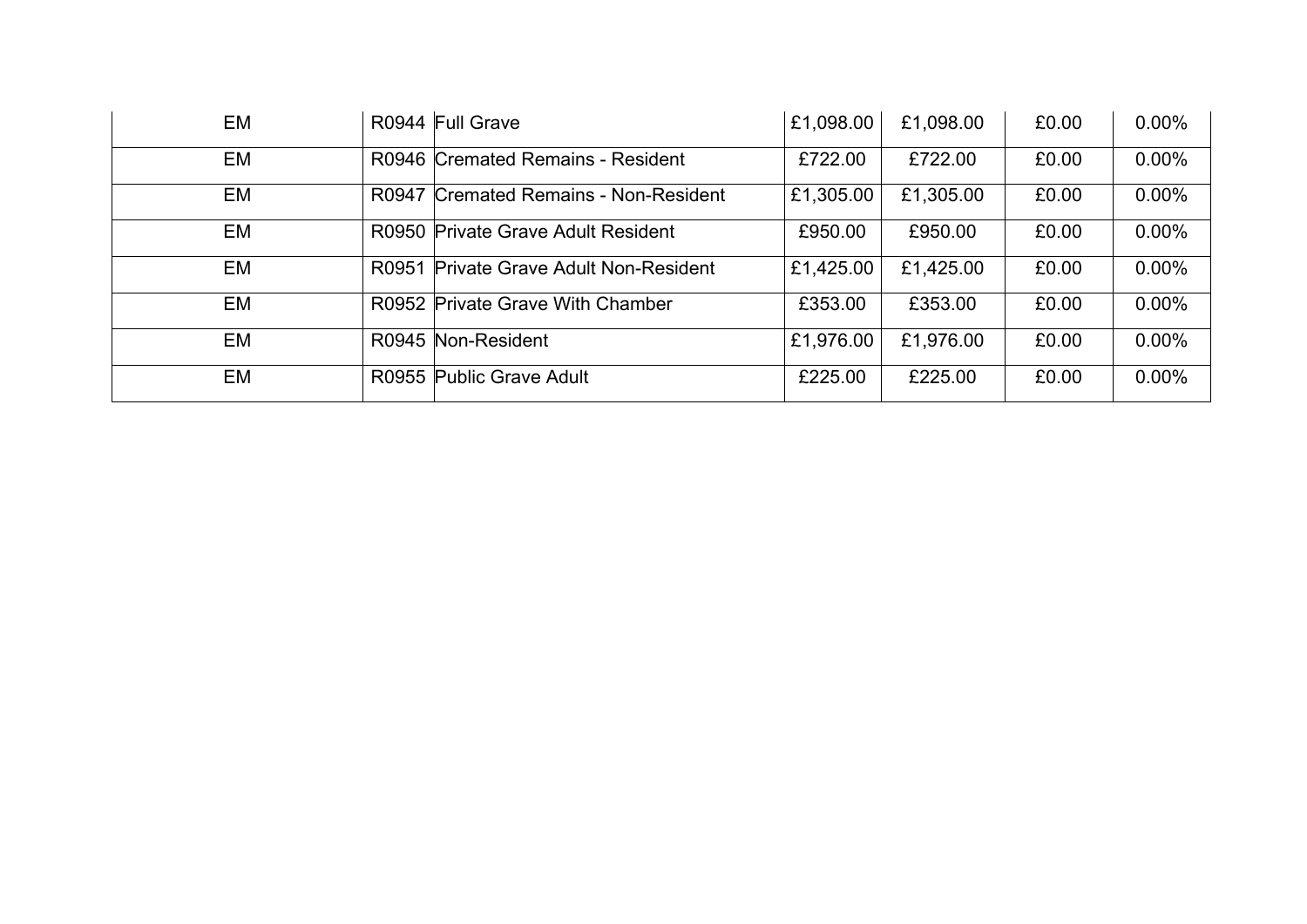| Discretionary Fees & Charges 2022/23 |  |  |  |
|--------------------------------------|--|--|--|
|--------------------------------------|--|--|--|

### **Public Protection**

| Sub-Area                 | <b>Ref</b>        | <b>Desc</b>                                                                                                                         | <b>Current</b><br>Charge<br>2021/22<br>(E) | <b>Proposed</b><br>Charge<br>2022/23<br>$to$<br>nearest<br>£) | <b>Increase</b><br>(E) | <b>Proposed</b><br>$\frac{9}{6}$<br><b>Increase</b> |
|--------------------------|-------------------|-------------------------------------------------------------------------------------------------------------------------------------|--------------------------------------------|---------------------------------------------------------------|------------------------|-----------------------------------------------------|
| <b>Public Protection</b> | R1112             | <b>Administration Fee For Work In</b><br>Default                                                                                    | £48.00                                     | £49.00                                                        | £1.00                  | 2.00%                                               |
| <b>Public Protection</b> | R <sub>1113</sub> | Information Search Fee: Minimum<br>Charge (Up To First Hour)                                                                        | £103.00                                    | £105.00                                                       | £2.00                  | 2.00%                                               |
| <b>Public Protection</b> | R1114             | Information Search Fee: Each<br>Subsequent Hour Or Part Thereof                                                                     | £42.00                                     | £43.00                                                        | £1.00                  | 2.00%                                               |
| <b>Public Protection</b> | R1115             | Information Search Fee: Reclamation<br>Of Stray Dogs                                                                                | £107.00                                    | £109.00                                                       | £2.00                  | 2.00%                                               |
| <b>Public Protection</b> | R1117             | Individual Export Certificate request<br>with 5 or more working days notice                                                         | £83.00                                     | £85.00                                                        | £2.00                  | 2.00%                                               |
| <b>Public Protection</b> | R <sub>1118</sub> | Batch Certs Only Applicable In Strictly<br>Limited Circumstances (Inc. Low Risk<br><b>Product And Subject To A Audit</b><br>System) | £197.00                                    | £201.00                                                       | £4.00                  | 2.00%                                               |
| <b>Public Protection</b> | R1268             | Grant, renewal, transfer fee for Sexual<br>Establishment Venue (SEV)                                                                | £1,642.00                                  | £1,675.00                                                     | £33.00                 | 2.00%                                               |
| <b>Public Protection</b> | R1269             | <b>Street Trading: - Annual Consent</b>                                                                                             | £982.00                                    | £1,002.00                                                     | £20.00                 | 2.00%                                               |
| <b>Public Protection</b> | R <sub>1270</sub> | <b>Street Trading: - Annual Licence</b>                                                                                             | £1,419.00                                  | £1,447.00                                                     | £28.00                 | 2.00%                                               |
| <b>Public Protection</b> | R <sub>1271</sub> | Street Trading: - Consent To Cover<br>Trading At Specific Event: Up To 5<br>days                                                    | £228.00                                    | £233.00                                                       | £5.00                  | 2.00%                                               |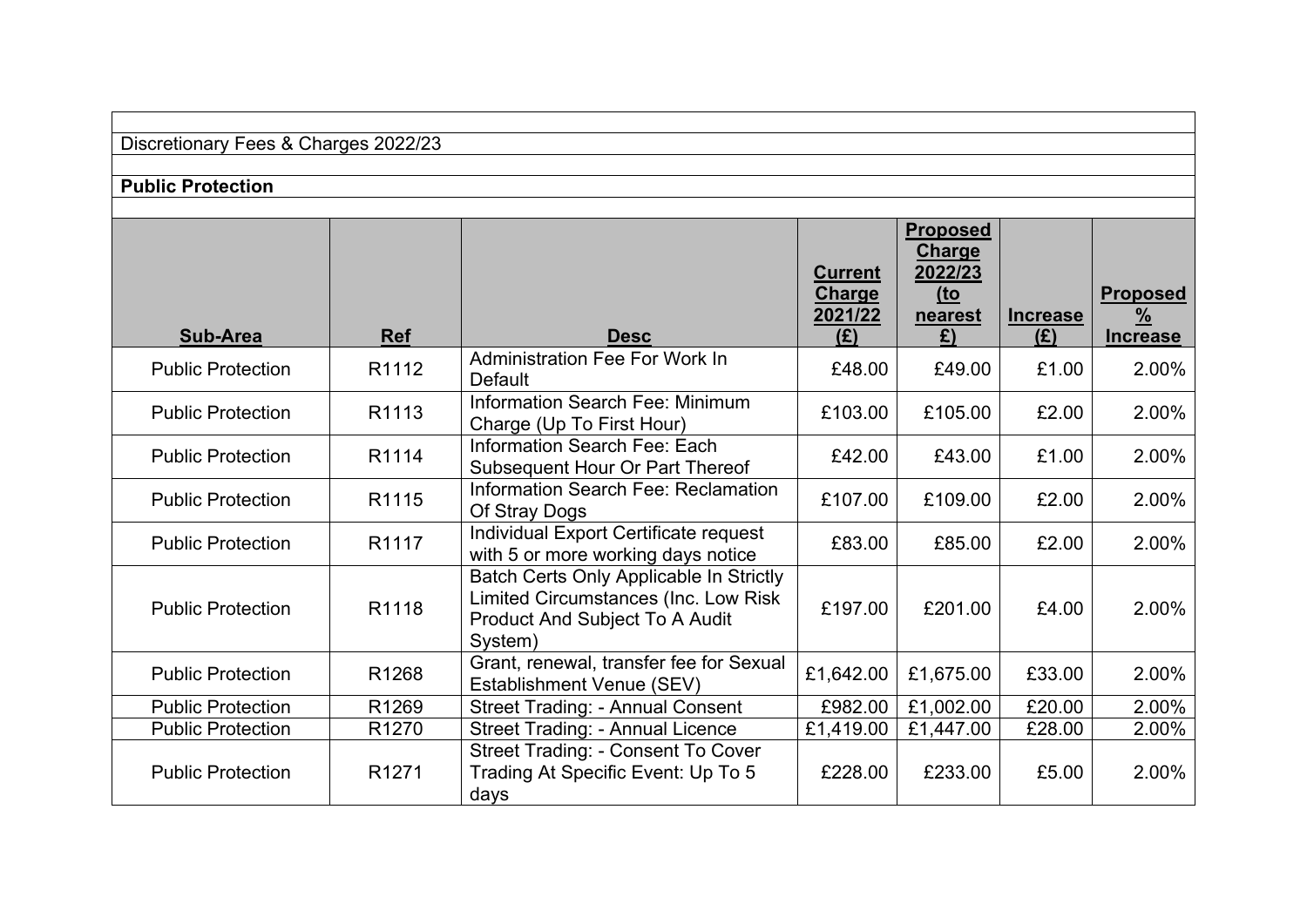| <b>Public Protection</b> | R <sub>1272</sub> | Street Trading: - Consent To Cover<br>Trading At Specific Event: Up To 2<br>days | £91.00                                 | £93.00                                 | £2.00 | 2.00% |
|--------------------------|-------------------|----------------------------------------------------------------------------------|----------------------------------------|----------------------------------------|-------|-------|
| <b>Public Protection</b> | R <sub>1273</sub> | Ear Piercing/Tattooing/Acupuncture                                               | £164.00                                | £167.00                                | £3.00 | 2.00% |
| <b>Public Protection</b> | R <sub>1274</sub> | <b>Animal Boarding</b>                                                           | See<br>Animal<br>Licensing<br>Fees tab | See<br>Animal<br>Licensing<br>Fees tab | n/a   | n/a   |
| <b>Public Protection</b> | R <sub>1275</sub> | Dog Breeding                                                                     | See<br>Animal<br>Licensing<br>Fees tab | See<br>Animal<br>Licensing<br>Fees tab | n/a   | n/a   |
| <b>Public Protection</b> | R <sub>1277</sub> | <b>Riding Establishment</b>                                                      | See<br>Animal<br>Licensing<br>Fees tab | See<br>Animal<br>Licensing<br>Fees tab | n/a   | n/a   |
| <b>Public Protection</b> | R <sub>1278</sub> | <b>Dangerous Animals</b>                                                         | See<br>Animal<br>Licensing<br>Fees tab | See<br>Animal<br>Licensing<br>Fees tab | n/a   | n/a   |
| <b>Public Protection</b> |                   | <b>Selling Animals</b>                                                           | See<br>Animal<br>Licensing<br>Fees tab | See<br>Animal<br>Licensing<br>Fees tab | n/a   | n/a   |
| <b>Public Protection</b> |                   | Animals for exhibition                                                           | See<br>Animal<br>Licensing<br>Fees tab | See<br>Animal<br>Licensing<br>Fees tab | n/a   | n/a   |
| <b>Public Protection</b> | R1282             | Licensing Pre - Application<br><b>Consultation Fee</b>                           | £33.00                                 | £34.00                                 | £1.00 | 2.00% |
| <b>Public Protection</b> | R1283             | Licensing Street Trading - Change Of<br>Vehicle                                  | £58.00                                 | £59.00                                 | £1.00 | 2.00% |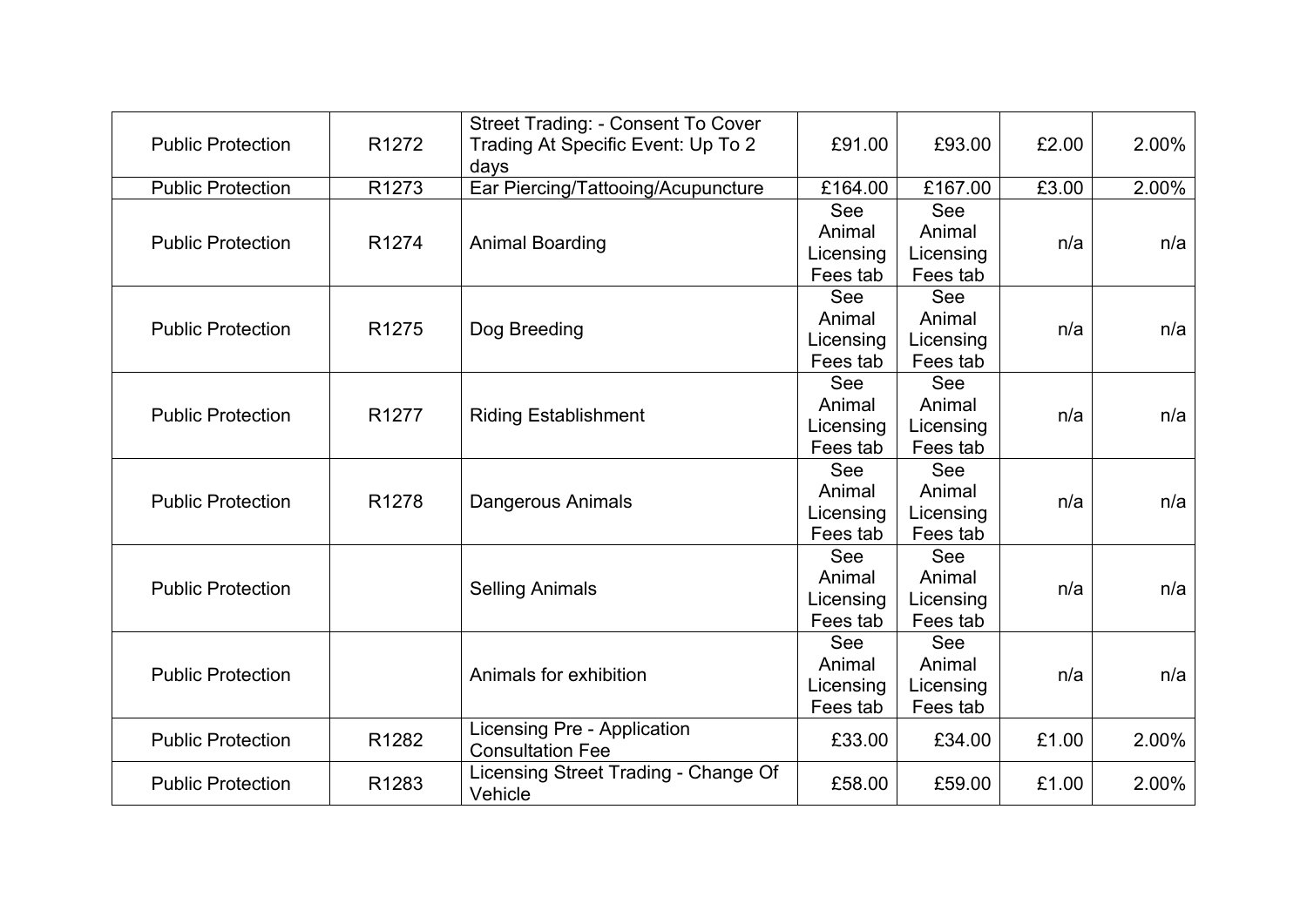| <b>Public Protection</b> | R1825             | <b>Scrap Metal Dealers Site Licence</b><br>(grant and renewal)                                    | £745.00                                     | £760.00                                     | £15.00 | 2.00% |
|--------------------------|-------------------|---------------------------------------------------------------------------------------------------|---------------------------------------------|---------------------------------------------|--------|-------|
| <b>Public Protection</b> | R1826             | <b>Scrap Metal Dealers Site Licence</b><br>(multiple sites)                                       | £745 plus<br>£620 per<br>additional<br>site | £745 plus<br>£620 per<br>additional<br>site | £15.00 | 2.00% |
| <b>Public Protection</b> | R <sub>1828</sub> | Scrap Metal Licence Variation; change<br>from collector's licence to site licence                 | £745.00                                     | £760.00                                     | £15.00 | 2.00% |
| <b>Public Protection</b> | R1829             | Scrap Metal Licence Variation; change<br>from site licence to collector's licence                 | £308.00                                     | £314.00                                     | £6.00  | 2.00% |
| <b>Public Protection</b> | R <sub>1830</sub> | Scrap Metal Licence Variation; change<br>of licensee's details                                    | £17.00                                      | £17.00                                      | £0.00  | 2.00% |
| <b>Public Protection</b> | R <sub>1831</sub> | Scrap Metal Licence Variation; change<br>licenced sites                                           | £22.00                                      | £22.00                                      | £0.00  | 2.00% |
| <b>Public Protection</b> | R <sub>1832</sub> | Scrap Metal Licence Variation; change<br>site managers                                            | £57.00                                      | £58.00                                      | £1.00  | 2.00% |
| <b>Public Protection</b> | R1833             | Scrap Metal certified copy of licence                                                             | £22.00                                      | £22.00                                      | £0.00  | 2.00% |
| <b>Public Protection</b> | R <sub>1890</sub> | Domestic Premises (1 Bed Flat /<br>Studio) - Cockroaches, bedbugs, fleas<br>with advanced payment | £63.00                                      | £64.00                                      | £1.00  | 2.00% |
| <b>Public Protection</b> | R1891             | Domestic Premises (2/3 Bed) -<br>Cockroaches, bedbugs, fleas with<br>advanced payment             | £82.00                                      | £84.00                                      | £2.00  | 2.00% |
| <b>Public Protection</b> | R <sub>1892</sub> | Domestic Premises (4/5 Bed) -<br>Cockroaches, bedbugs, fleas with<br>advanced payment             | £99.00                                      | £101.00                                     | £2.00  | 2.00% |
| <b>Public Protection</b> | R1893             | Domestic Premises (6+ Bed) -<br>Cockroaches, bedbugs, fleas with<br>advanced payment              | £116.00                                     | £118.00                                     | £2.00  | 2.00% |
| <b>Public Protection</b> | R1894             | Domestic Premises (1 Bed Flat /<br>Studio) - Demestes, carpet beetles<br>with advanced payment    | £82.00                                      | £84.00                                      | £2.00  | 2.00% |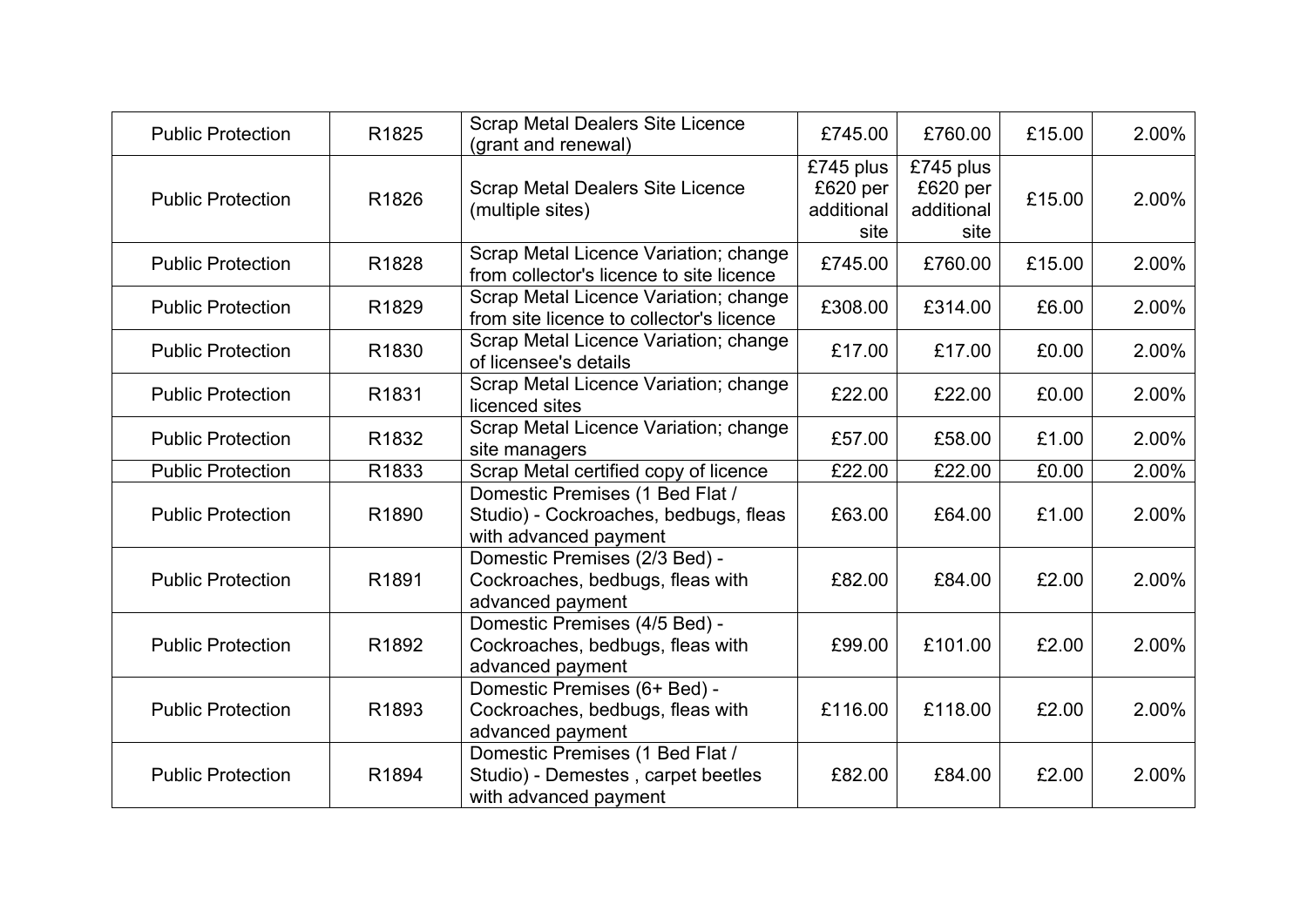|       | Domestic Premises (2/3 Bed) -                                                                         |                                                                                                                                                                                                                                                                                                                                                                                                                                                                                                                                                                                                                                                                                                                                                                                                          |                                                                                          |                                                                                           | 2.00%                                                                         |
|-------|-------------------------------------------------------------------------------------------------------|----------------------------------------------------------------------------------------------------------------------------------------------------------------------------------------------------------------------------------------------------------------------------------------------------------------------------------------------------------------------------------------------------------------------------------------------------------------------------------------------------------------------------------------------------------------------------------------------------------------------------------------------------------------------------------------------------------------------------------------------------------------------------------------------------------|------------------------------------------------------------------------------------------|-------------------------------------------------------------------------------------------|-------------------------------------------------------------------------------|
|       |                                                                                                       |                                                                                                                                                                                                                                                                                                                                                                                                                                                                                                                                                                                                                                                                                                                                                                                                          |                                                                                          |                                                                                           |                                                                               |
|       |                                                                                                       |                                                                                                                                                                                                                                                                                                                                                                                                                                                                                                                                                                                                                                                                                                                                                                                                          |                                                                                          |                                                                                           |                                                                               |
| R1896 | Demestes, carpet beetles with                                                                         | £116.00                                                                                                                                                                                                                                                                                                                                                                                                                                                                                                                                                                                                                                                                                                                                                                                                  | £118.00                                                                                  | £2.00                                                                                     | 2.00%                                                                         |
|       | advanced payment                                                                                      |                                                                                                                                                                                                                                                                                                                                                                                                                                                                                                                                                                                                                                                                                                                                                                                                          |                                                                                          |                                                                                           |                                                                               |
|       | Domestic Premises (6+ Bed) -                                                                          |                                                                                                                                                                                                                                                                                                                                                                                                                                                                                                                                                                                                                                                                                                                                                                                                          |                                                                                          |                                                                                           |                                                                               |
| R1897 | Demestes, carpet beetles with                                                                         | £136.00                                                                                                                                                                                                                                                                                                                                                                                                                                                                                                                                                                                                                                                                                                                                                                                                  | £139.00                                                                                  | £3.00                                                                                     | 2.00%                                                                         |
|       | advanced payment                                                                                      |                                                                                                                                                                                                                                                                                                                                                                                                                                                                                                                                                                                                                                                                                                                                                                                                          |                                                                                          |                                                                                           |                                                                               |
|       |                                                                                                       |                                                                                                                                                                                                                                                                                                                                                                                                                                                                                                                                                                                                                                                                                                                                                                                                          |                                                                                          |                                                                                           | 2.00%                                                                         |
|       |                                                                                                       |                                                                                                                                                                                                                                                                                                                                                                                                                                                                                                                                                                                                                                                                                                                                                                                                          |                                                                                          |                                                                                           |                                                                               |
|       |                                                                                                       |                                                                                                                                                                                                                                                                                                                                                                                                                                                                                                                                                                                                                                                                                                                                                                                                          |                                                                                          |                                                                                           |                                                                               |
|       |                                                                                                       |                                                                                                                                                                                                                                                                                                                                                                                                                                                                                                                                                                                                                                                                                                                                                                                                          |                                                                                          |                                                                                           | 2.00%                                                                         |
|       |                                                                                                       |                                                                                                                                                                                                                                                                                                                                                                                                                                                                                                                                                                                                                                                                                                                                                                                                          |                                                                                          |                                                                                           |                                                                               |
|       |                                                                                                       |                                                                                                                                                                                                                                                                                                                                                                                                                                                                                                                                                                                                                                                                                                                                                                                                          |                                                                                          |                                                                                           | 2.00%                                                                         |
|       |                                                                                                       |                                                                                                                                                                                                                                                                                                                                                                                                                                                                                                                                                                                                                                                                                                                                                                                                          |                                                                                          |                                                                                           |                                                                               |
|       |                                                                                                       |                                                                                                                                                                                                                                                                                                                                                                                                                                                                                                                                                                                                                                                                                                                                                                                                          |                                                                                          |                                                                                           |                                                                               |
|       |                                                                                                       |                                                                                                                                                                                                                                                                                                                                                                                                                                                                                                                                                                                                                                                                                                                                                                                                          |                                                                                          |                                                                                           | 2.00%                                                                         |
|       |                                                                                                       |                                                                                                                                                                                                                                                                                                                                                                                                                                                                                                                                                                                                                                                                                                                                                                                                          |                                                                                          |                                                                                           |                                                                               |
| R1298 |                                                                                                       | £27.00                                                                                                                                                                                                                                                                                                                                                                                                                                                                                                                                                                                                                                                                                                                                                                                                   | £28.00                                                                                   | £1.00                                                                                     | 2.00%                                                                         |
|       |                                                                                                       |                                                                                                                                                                                                                                                                                                                                                                                                                                                                                                                                                                                                                                                                                                                                                                                                          |                                                                                          |                                                                                           |                                                                               |
|       |                                                                                                       | £134.00                                                                                                                                                                                                                                                                                                                                                                                                                                                                                                                                                                                                                                                                                                                                                                                                  | £137.00                                                                                  | £3.00                                                                                     | 2.00%                                                                         |
|       |                                                                                                       |                                                                                                                                                                                                                                                                                                                                                                                                                                                                                                                                                                                                                                                                                                                                                                                                          |                                                                                          |                                                                                           |                                                                               |
|       |                                                                                                       |                                                                                                                                                                                                                                                                                                                                                                                                                                                                                                                                                                                                                                                                                                                                                                                                          |                                                                                          |                                                                                           | 2.00%                                                                         |
|       |                                                                                                       |                                                                                                                                                                                                                                                                                                                                                                                                                                                                                                                                                                                                                                                                                                                                                                                                          |                                                                                          |                                                                                           |                                                                               |
|       |                                                                                                       |                                                                                                                                                                                                                                                                                                                                                                                                                                                                                                                                                                                                                                                                                                                                                                                                          |                                                                                          |                                                                                           |                                                                               |
|       |                                                                                                       |                                                                                                                                                                                                                                                                                                                                                                                                                                                                                                                                                                                                                                                                                                                                                                                                          |                                                                                          |                                                                                           | 2.00%                                                                         |
|       |                                                                                                       |                                                                                                                                                                                                                                                                                                                                                                                                                                                                                                                                                                                                                                                                                                                                                                                                          |                                                                                          |                                                                                           | 2.00%                                                                         |
|       |                                                                                                       |                                                                                                                                                                                                                                                                                                                                                                                                                                                                                                                                                                                                                                                                                                                                                                                                          |                                                                                          |                                                                                           |                                                                               |
|       |                                                                                                       |                                                                                                                                                                                                                                                                                                                                                                                                                                                                                                                                                                                                                                                                                                                                                                                                          |                                                                                          |                                                                                           | 2.00%                                                                         |
| R1444 | Hourly Rate: Weights Up To 5 kg                                                                       | £9.00                                                                                                                                                                                                                                                                                                                                                                                                                                                                                                                                                                                                                                                                                                                                                                                                    | £9.00                                                                                    | £0.00                                                                                     | 2.00%                                                                         |
|       | R1895<br>R <sub>1293</sub><br>R1295<br>R1296<br>R1297<br>R1440<br>R1441<br>R1442<br>R <sub>1443</sub> | Demestes, carpet beetles with<br>advanced payment<br>Domestic Premises (4/5 Bed) -<br><b>Commercial Premises - Wasp Nest -</b><br>price per nest invoice requested<br>Domestic Premises - Assessment /<br>monitoring charge, including call out<br>charge if treatment inappropriate.<br>Domestic Premises - Advisory visit<br>with not treatment.<br>Domestic Premises - re-booking fee -<br>to rebook/ change an appointment<br>time<br>Domestic Premises - cancellation of<br>appointment<br>Pest Port Scheme - 12 months<br>scheme with up to 3 treatments<br>Misc.: Information Letter (Cost<br>Includes Up To 1 Hours Work And A<br>Cost Of Letter)<br>Misc.: Information Check (Each<br>Subsequent Hour Or Part Thereof)<br>Misc.: Insurance<br>Hourly Rate For Work Not Included<br><b>Below</b> | £99.00<br>£125.00<br>£45.00<br>£45.00<br>£27.00<br>£97.00<br>£23.00<br>£50.00<br>£115.00 | £101.00<br>£128.00<br>£46.00<br>£46.00<br>£28.00<br>£99.00<br>£23.00<br>£51.00<br>£117.00 | £2.00<br>£3.00<br>£1.00<br>£1.00<br>£1.00<br>£2.00<br>£0.00<br>£1.00<br>£2.00 |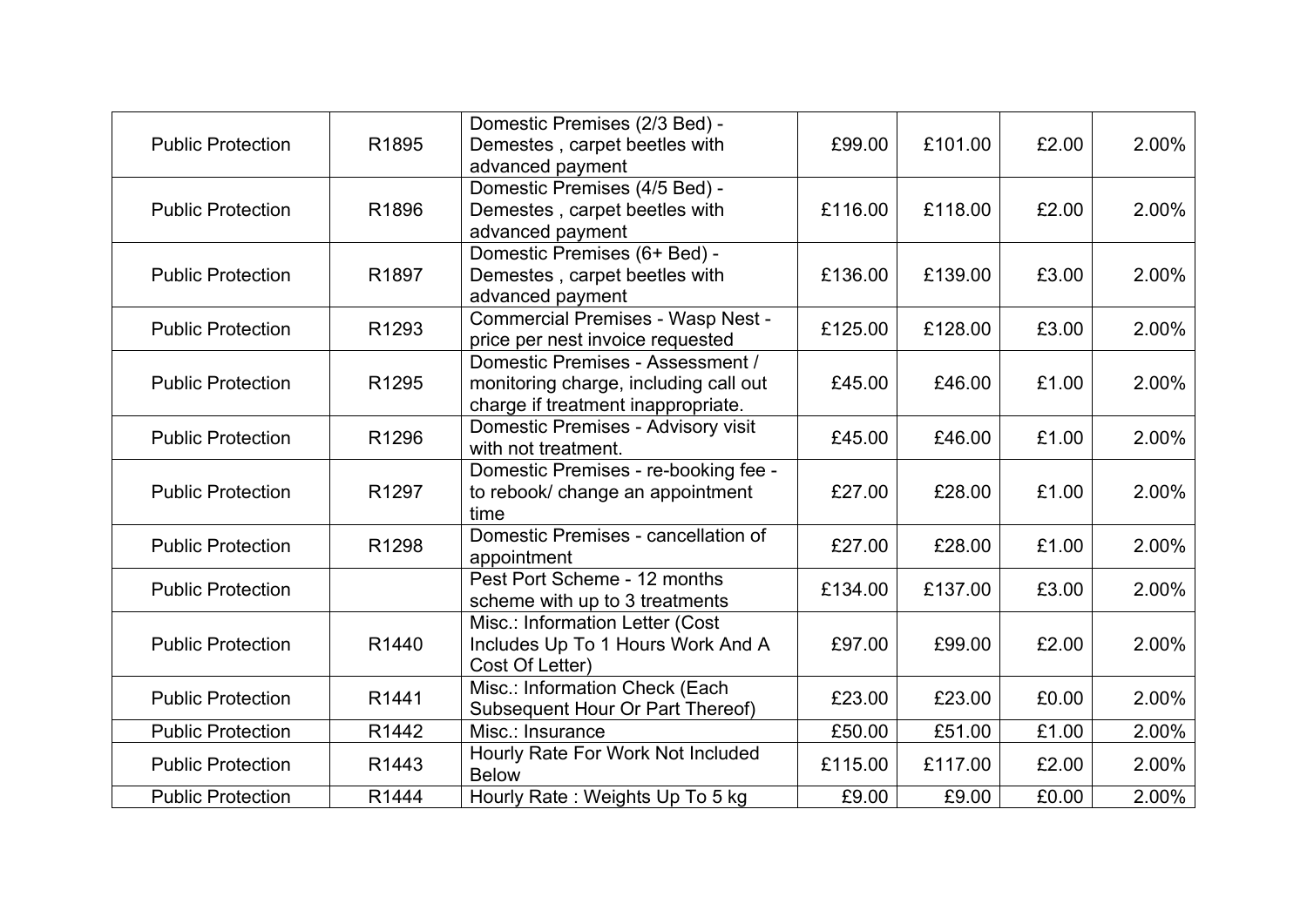| <b>Public Protection</b> | R1445             | Hourly Rate: Weights Above 5 kg                                            | £11.00  | £11.00  | £0.00  | 2.00% |
|--------------------------|-------------------|----------------------------------------------------------------------------|---------|---------|--------|-------|
| <b>Public Protection</b> | R1446             | Linear Measures - Not Exceeding 3<br><b>Meters</b>                         | £12.00  | £12.00  | £0.00  | 2.00% |
| <b>Public Protection</b> | R <sub>1447</sub> | Linear Measures: Capacity (Without<br>Division): Not Exceeding 1 Litre     | £236.00 | £241.00 | £5.00  | 2.00% |
| <b>Public Protection</b> | R1448             | Linear Measures: Capacity (Without<br>Division): Cubic Ballast             | £40.00  | £41.00  | £1.00  | 2.00% |
| <b>Public Protection</b> | R1449             | Linear Measures: Capacity (Without<br>Division) Liquid Capacity: Templates | £69.00  | £70.00  | £1.00  | 2.00% |
| <b>Public Protection</b> | R <sub>1450</sub> | Weighing Instruments Imperial Or<br>Metric Units: Up To 15 kg              | £42.00  | £43.00  | £1.00  | 2.00% |
| <b>Public Protection</b> | R <sub>1451</sub> | Weighing Instruments Imperial Or<br>Metric Units: Up To 100 kg             | £59.00  | £60.00  | £1.00  | 2.00% |
| <b>Public Protection</b> | R <sub>1452</sub> | Weighing Instruments Imperial Or<br>Metric Units: Up To 250 kg             | £77.00  | £79.00  | £2.00  | 2.00% |
| <b>Public Protection</b> | R <sub>1453</sub> | Weighing Instruments Imperial Or<br>Metric Units: Up To 1 Tonne            | £146.00 | £149.00 | £3.00  | 2.00% |
| <b>Public Protection</b> | R1454             | Weighing Instruments Imperial Or<br>Metric Units: Up To 10 Tonne           | £231.00 | £236.00 | £5.00  | 2.00% |
| <b>Public Protection</b> | R1455             | Weighing Instruments Imperial Or<br>Metric Units: Up To 30 Tonne           | £481.00 | £491.00 | £10.00 | 2.00% |
| <b>Public Protection</b> | R1456             | Weighing Instruments Imperial Or<br>Metric Units: Up To 60 Tonne           | £722.00 | £736.00 | £14.00 | 2.00% |
| <b>Public Protection</b> | R1457             | Measuring Instruments: Intoxicating<br>Liquors: Up To 150 ml               | £30.00  | £31.00  | £1.00  | 2.00% |
| <b>Public Protection</b> | R1458             | <b>Measuring Instruments: Intoxicating</b><br>Liquors: Other               | £31.00  | £32.00  | £1.00  | 2.00% |
| <b>Public Protection</b> | R1459             | <b>Liquid Fuel And Lubricants</b>                                          | £102.00 | £104.00 | £2.00  | 2.00% |
| <b>Public Protection</b> | R1460             | <b>Unsubdivisional Container:</b><br>Multigrade-Single Outlet              | £141.00 | £144.00 | £3.00  | 2.00% |
| <b>Public Protection</b> | R1461             | <b>Unsubdivisional Container: Price</b><br>Adjustment: Other               | £252.00 | £257.00 | £5.00  | 2.00% |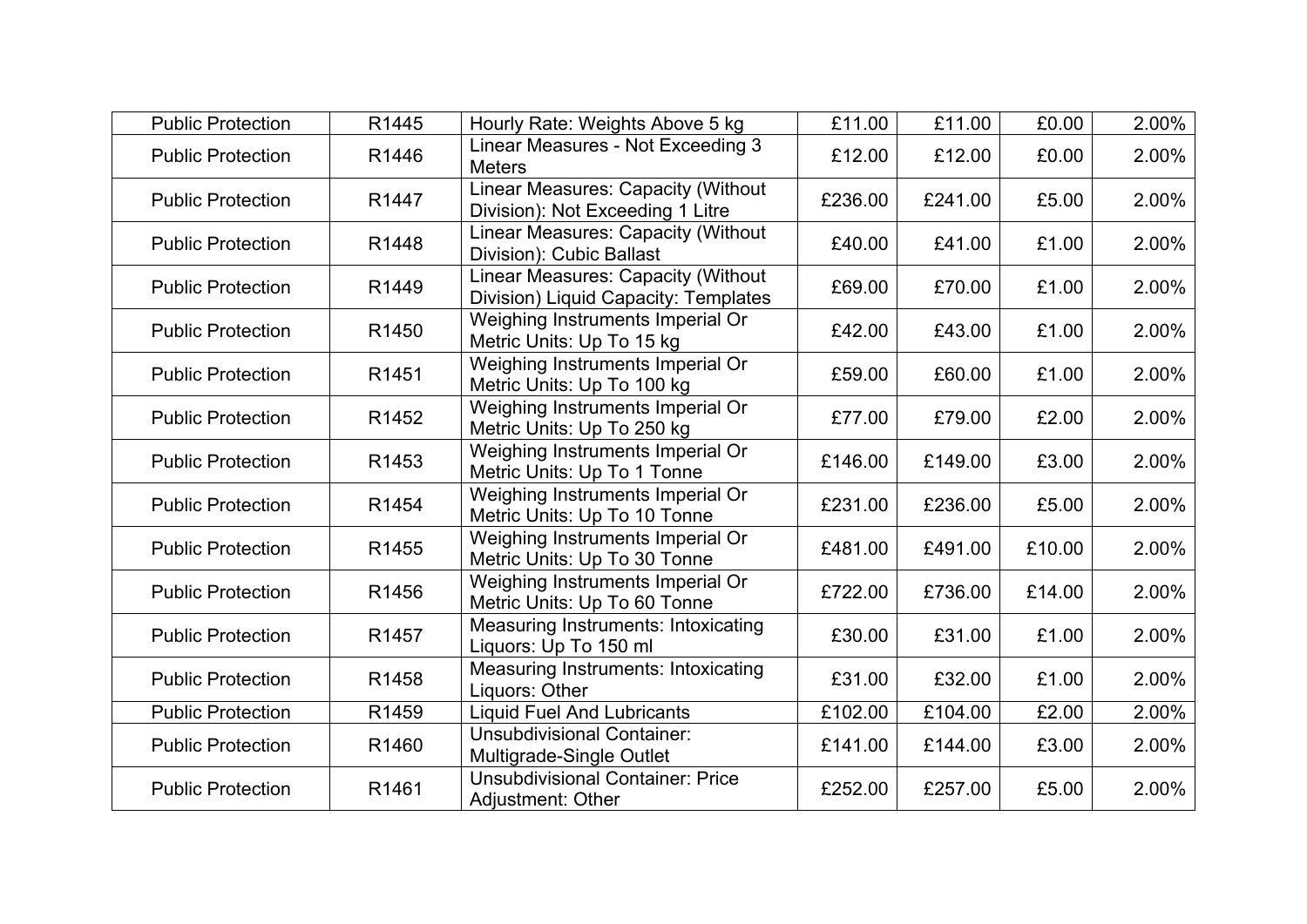| <b>Public Protection</b> | R1462             | <b>Unsubdivisional Container: Price</b><br>Adjustment: Other-Single Outlet | £113.00 | £115.00 | £2.00  | 2.00% |
|--------------------------|-------------------|----------------------------------------------------------------------------|---------|---------|--------|-------|
| <b>Public Protection</b> | R1463             | <b>Unsubdivisional Container: Price</b><br>Adjustment: Other               | £151.00 | £154.00 | £3.00  | 2.00% |
| <b>Public Protection</b> | R1464             | <b>Unsubdivisional Container: Multi-</b><br>Outlets: 1 Meter               | £164.00 | £167.00 | £3.00  | 2.00% |
| <b>Public Protection</b> | R1465             | <b>Unsubdivisional Container: Multi-</b><br><b>Outlets: 2 Meters</b>       | £265.00 | £270.00 | £5.00  | 2.00% |
| <b>Public Protection</b> | R1466             | <b>Unsubdivisional Container: Multi-</b><br><b>Outlets: 3 Meters</b>       | £362.00 | £369.00 | £7.00  | 2.00% |
| <b>Public Protection</b> | R1467             | <b>Unsubdivisional Container: Multi-</b><br><b>Outlets: 4 Meters</b>       | £457.00 | £466.00 | £9.00  | 2.00% |
| <b>Public Protection</b> | R1468             | <b>Unsubdivisional Container: Multi-</b><br><b>Outlets: 5 Meters</b>       | £556.00 | £567.00 | £11.00 | 2.00% |
| <b>Public Protection</b> | R1469             | <b>Unsubdivisional Container: Multi-</b><br><b>Outlets: 6 Meters</b>       | £648.00 | £661.00 | £13.00 | 2.00% |
| <b>Public Protection</b> | R <sub>1470</sub> | <b>Unsubdivisional Container: Multi-</b><br>Outlets: 7 Meters              | £763.00 | £778.00 | £15.00 | 2.00% |
| <b>Public Protection</b> | R <sub>1471</sub> | <b>Unsubdivisional Container: Multi-</b><br>Outlets: 8 Meters              | £847.00 | £864.00 | £17.00 | 2.00% |
| <b>Public Protection</b> | R <sub>1472</sub> | Road Tanker Fuel (Above 100 Litres):<br>Meter System: Wet Hose             | £267.00 | £272.00 | £5.00  | 2.00% |
| <b>Public Protection</b> | R <sub>1473</sub> | Road Tanker Fuel (Above 100 Litres):<br>Meter System: Dry Hose             | £300.00 | £306.00 | £6.00  | 2.00% |
| <b>Public Protection</b> | R1474             | Road Tanker Fuel (Above 100 Litres):<br>Dipstick System: To 7600 Litres    | £236.00 | £241.00 | £5.00  | 2.00% |
| <b>Public Protection</b> | R <sub>1475</sub> | Road Tanker Fuel (Above 100 Litres):<br>Dipstick System: Initial           | £32.00  | £33.00  | £1.00  | 2.00% |
| <b>Public Protection</b> | R1476             | Road Tanker Fuel (Above 100 Litres):<br>Dipstick System: Spare             | £32.00  | £33.00  | £1.00  | 2.00% |
| <b>Public Protection</b> | R <sub>1477</sub> | Road Tanker Fuel (Above 100 Litres):<br><b>Dipstick System: Replace</b>    | £64.00  | £65.00  | £1.00  | 2.00% |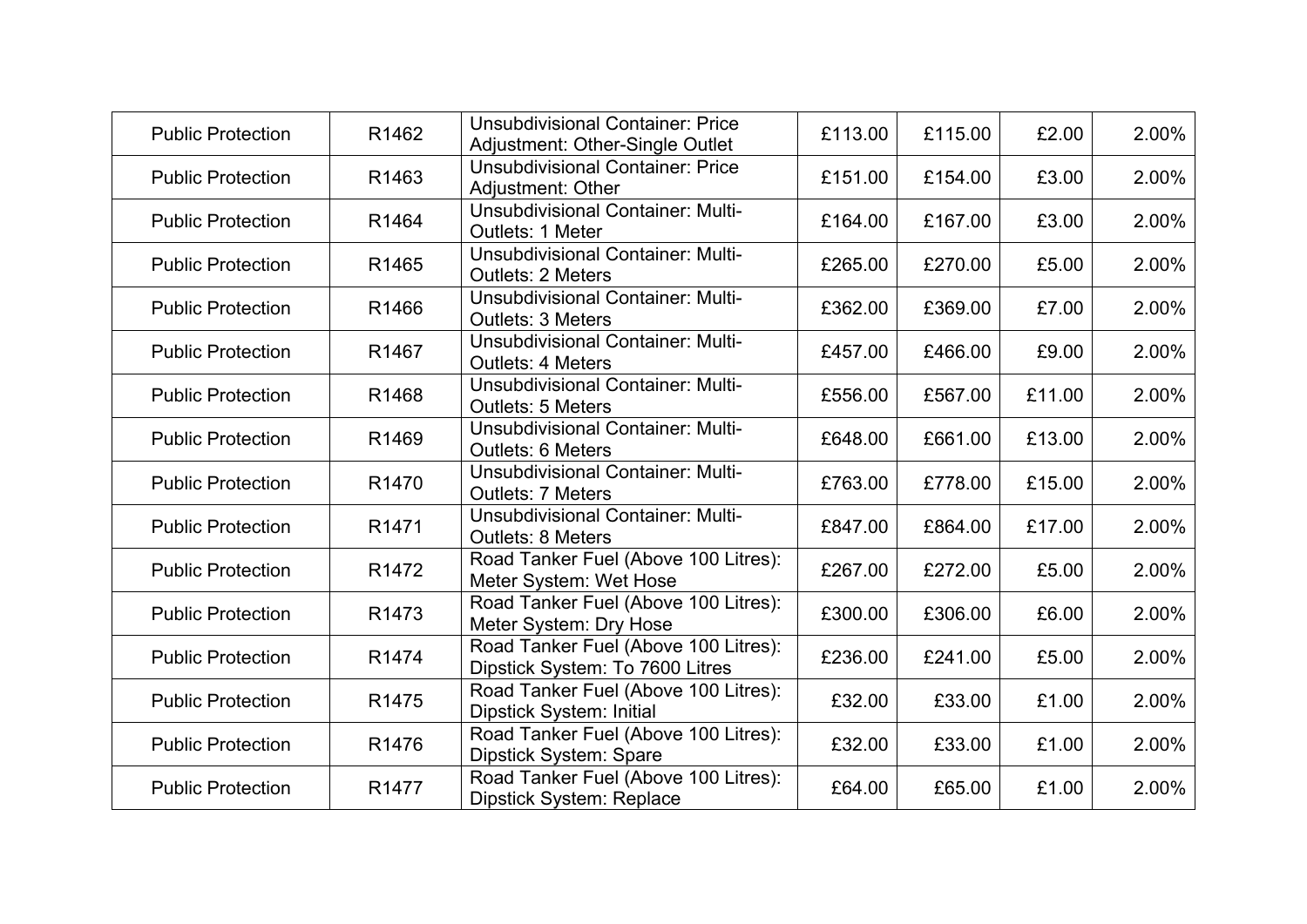| <b>Public Protection</b> | R1481             | <b>Primary Authority Agreement Hourly</b><br>rate                                                                                                                                     | £99.00    | £101.00   | £2.00  | 2.00% |
|--------------------------|-------------------|---------------------------------------------------------------------------------------------------------------------------------------------------------------------------------------|-----------|-----------|--------|-------|
| <b>Public Protection</b> | R <sub>1290</sub> | <b>Commercial Premises - Pest Control</b><br>Work - price per hour minimum<br>charge of 1 hour (Based on historical<br>data, if new data identifies that the full<br>unit cost/hourly | £119.00   | £121.00   | £2.00  | 2.00% |
| <b>Public Protection</b> | R1291             | <b>Commercial Premises - Wasp Nest -</b><br>price per nest with advanced payment                                                                                                      | £79.00    | £81.00    | £2.00  | 2.00% |
| <b>Public Protection</b> | R1292             | Domestic premises - Wasp nest -<br>price per nest with advanced payment                                                                                                               | £79.00    | £81.00    | £2.00  | 2.00% |
| <b>Public Protection</b> | R2090             | Domestic premises - Ants with<br>advanced payment                                                                                                                                     | £79.00    | £81.00    | £2.00  | 2.00% |
| <b>Public Protection</b> | R1294             | Domestic Premises - Squirrel<br><b>Treatment</b>                                                                                                                                      | £151.00   | £154.00   | £3.00  | 2.00% |
| <b>Public Protection</b> | R1893             | New - Treatment for Rats (including 2<br>revisits)                                                                                                                                    | £27.00    | £28.00    | £1.00  | 2.00% |
| <b>Public Protection</b> | R1894             | New - Treatment for Mice (including 2<br>revisits)                                                                                                                                    | £27.00    | £28.00    | £1.00  | 2.00% |
| <b>Public Protection</b> | R <sub>1279</sub> | Grant, renewal or transfer fee for Sex<br><b>Shop Establishment</b>                                                                                                                   | £1,194.00 | £1,218.00 | £24.00 | 2.00% |
| <b>Public Protection</b> | R1827             | Scrap Metal Collectors Licence (grant<br>and renewal)                                                                                                                                 | £308.00   | £314.00   | £6.00  | 2.00% |
| <b>Public Protection</b> | R1276             | Pet Shop                                                                                                                                                                              | £0.00     | £0.00     | £0.00  |       |
| <b>Public Protection</b> |                   | Hand delivery of export certificates to<br>trader premises within Rochdale<br>borough                                                                                                 | £37.00    | £38.00    | £1.00  | 2.00% |
| <b>Public Protection</b> |                   | Pleasure Boat Licence (carrying up to<br>12 passengers)                                                                                                                               | £353.00   | £360.00   | £7.00  | 2.00% |
| <b>Public Protection</b> |                   | Public Health funeral officer recharge<br>cost - hourly rate per officer                                                                                                              | £85.00    | £87.00    | £2.00  | 2.00% |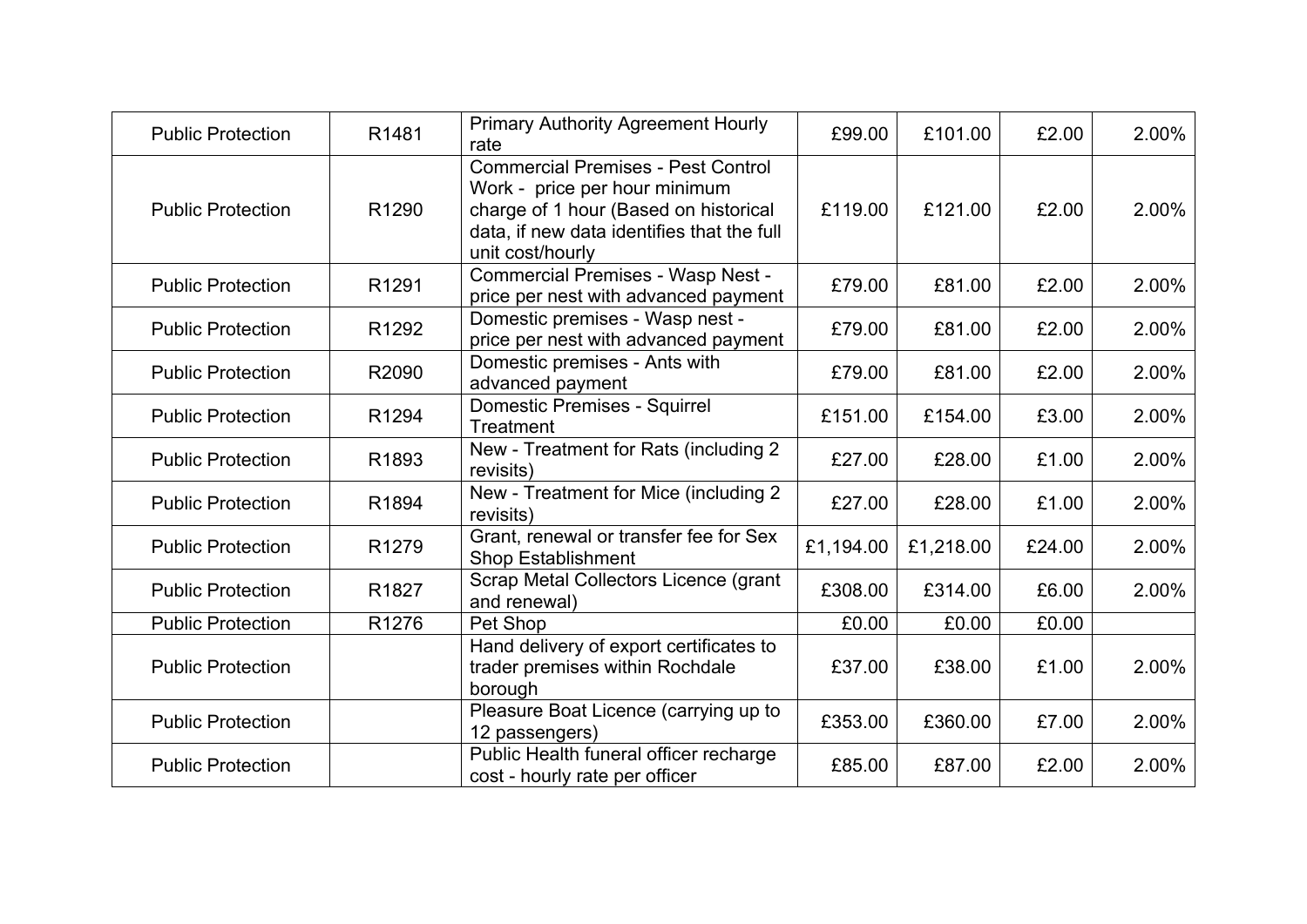| <b>Public Protection</b> |                   | Work in default / non-compliance<br>officer recharge cost - hourly rate per<br>officer | £85.00    | £87.00    | £2.00 | 2.00%    |
|--------------------------|-------------------|----------------------------------------------------------------------------------------|-----------|-----------|-------|----------|
| No increase proposed     |                   |                                                                                        |           |           |       |          |
| <b>Public Protection</b> | R1891             | Food Hygiene Rescore                                                                   | £175.00   | £175.00   | £0.00 | $0.00\%$ |
| <b>Public Protection</b> | <b>NEW</b>        | New - Food premises pre-inspection                                                     | £125.00   | £125.00   | £0.00 | $0.00\%$ |
| <b>Public Protection</b> | R1107             | Car Boot Sales - Fee per car                                                           | £4.30     | £4.30     | £0.00 | 0.00%    |
| <b>Public Protection</b> | R1109             | Council Car Boot Sales - fee per car                                                   | £4.30     | £4.30     | £0.00 | $0.00\%$ |
| <b>Public Protection</b> | R <sub>1877</sub> | Food hygiene Advisory Visit - hourly<br>rate                                           | £81.00    | £81.00    | £0.00 | $0.00\%$ |
| <b>Public Protection</b> | R1435             | Private Hire Operators: 1 Vehicle (1<br>year licence)                                  | £208.00   | £208.00   | £0.00 | $0.00\%$ |
| <b>Public Protection</b> |                   | Private Hire Operators: 1 Vehicle (5<br>year licence)                                  | £1,042.00 | £1,042.00 | £0.00 | $0.00\%$ |
| <b>Public Protection</b> | R1436             | Private Hire Operators: 2 - 10 Vehicles<br>(1 year licence)                            | £396.00   | £396.00   | £0.00 | $0.00\%$ |
| <b>Public Protection</b> |                   | Private Hire Operators: 2 - 10 Vehicles<br>(5 year licence)                            | £1,980.00 | £1,980.00 | £0.00 | $0.00\%$ |
| <b>Public Protection</b> | R1437             | Private Hire Operators: 11 - 20<br>Vehicles (1 year licence)                           | £556.00   | £556.00   | £0.00 | $0.00\%$ |
| <b>Public Protection</b> |                   | Private Hire Operators: 11 - 20<br>Vehicles (5 year licence)                           | £2,781.00 | £2,781.00 | £0.00 | $0.00\%$ |
| <b>Public Protection</b> | R1438             | Private Hire Operators: 21 - 30<br>Vehicles (1 year licence)                           | £713.00   | £713.00   | £0.00 | $0.00\%$ |
| <b>Public Protection</b> |                   | Private Hire Operators: 21 - 30<br>Vehicles (5 year licence)                           | £3,561.00 | £3,561.00 | £0.00 | $0.00\%$ |
| <b>Public Protection</b> |                   | Private Hire Operators: 31 - 40<br>Vehicles (1 year licence)                           | £872.00   | £872.00   | £0.00 | $0.00\%$ |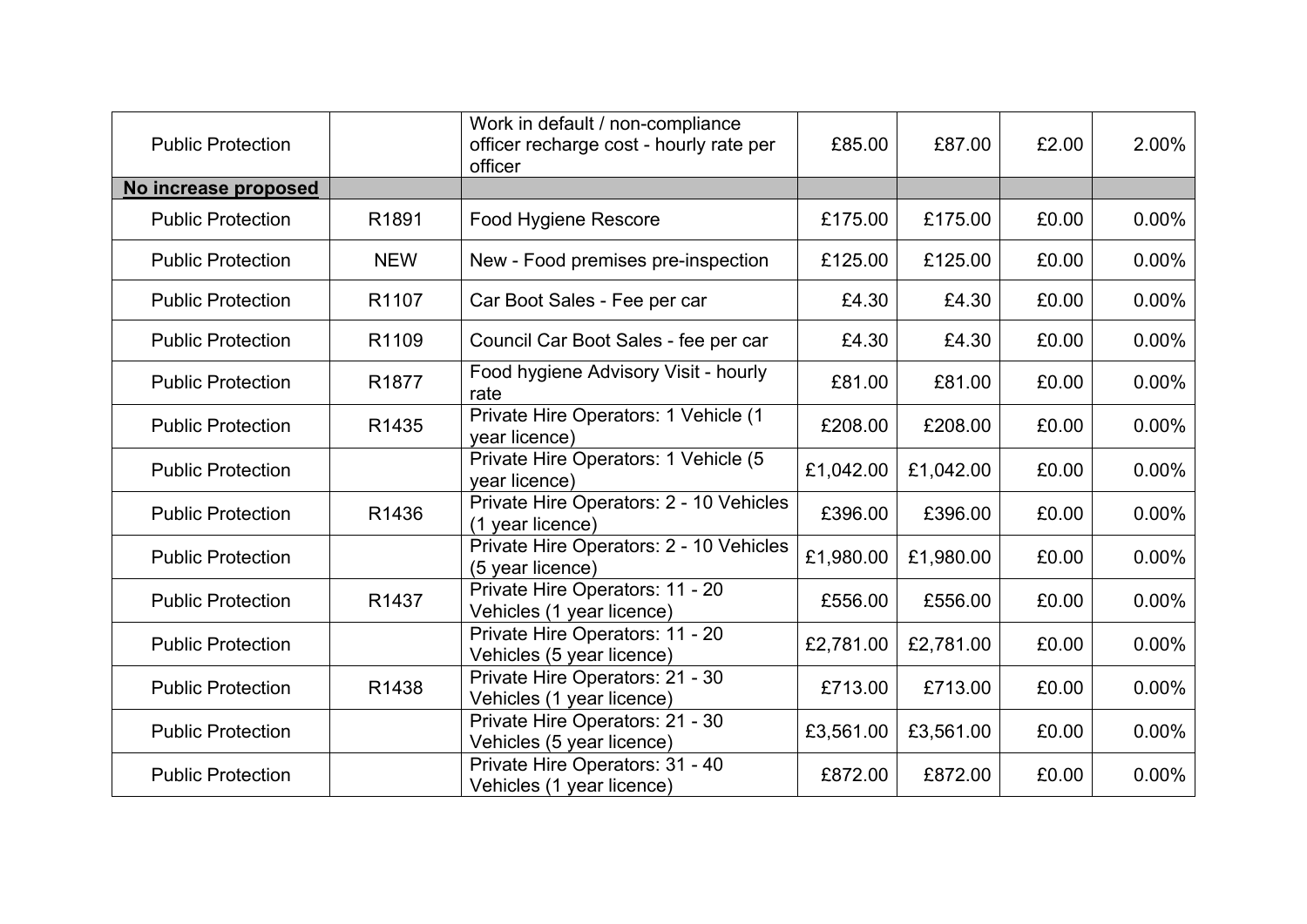| <b>Public Protection</b> |       | Private Hire Operators: 31 - 40<br>Vehicles (5 year licence)  | £4,356.00 | £4,356.00 | £0.00 | $0.00\%$ |
|--------------------------|-------|---------------------------------------------------------------|-----------|-----------|-------|----------|
| <b>Public Protection</b> |       | Private Hire Operators: 41 - 50<br>Vehicles (1 year licence)  | £1,028.00 | £1,028.00 | £0.00 | $0.00\%$ |
| <b>Public Protection</b> |       | Private Hire Operators: 41 - 50<br>Vehicles (5 year licence)  | £5,138.00 | £5,138.00 | £0.00 | $0.00\%$ |
| <b>Public Protection</b> |       | Private Hire Operators: 51 - 60<br>Vehicles (1 year licence)  | £1,184.00 | £1,184.00 | £0.00 | $0.00\%$ |
| <b>Public Protection</b> |       | Private Hire Operators: 51 - 60<br>Vehicles (5 year licence)  | £5,919.00 | £5,919.00 | £0.00 | $0.00\%$ |
| <b>Public Protection</b> |       | Private Hire Operators: 61 - 70<br>Vehicles (1 year licence)  | £1,340.00 | £1,340.00 | £0.00 | $0.00\%$ |
| <b>Public Protection</b> |       | Private Hire Operators: 61 - 70<br>Vehicles (5 year licence)  | £6,700.00 | £6,700.00 | £0.00 | $0.00\%$ |
| <b>Public Protection</b> |       | Private Hire Operators: above 70<br>Vehicles (1 year licence) | £1,495.00 | £1,495.00 | £0.00 | $0.00\%$ |
| <b>Public Protection</b> |       | Private Hire Operators: above 70<br>Vehicles (5 year licence) | £7,478.00 | £7,478.00 | £0.00 | 0.00%    |
| <b>Public Protection</b> | R1417 | Drivers: Initial Application (1 year<br>licence)              | £110.00   | £110.00   | £0.00 | $0.00\%$ |
| <b>Public Protection</b> |       | Drivers: Initial Application (3 year<br>licence)              | £258.00   | £258.00   | £0.00 | $0.00\%$ |
| <b>Public Protection</b> | R1418 | Drivers: Renewal (1 year licence)                             | £74.00    | £74.00    | £0.00 | $0.00\%$ |
| <b>Public Protection</b> | R1419 | Drivers: Combined Initial (1 year)                            | £168.00   | £168.00   | £0.00 | $0.00\%$ |
| <b>Public Protection</b> |       | Drivers: Combined initial (3 year)                            | £420.00   | £420.00   | £0.00 | $0.00\%$ |
| <b>Public Protection</b> | R1420 | Drivers: Combined Renewal (1 year)                            | £126.00   | £126.00   | £0.00 | $0.00\%$ |
| <b>Public Protection</b> | R1422 | <b>Drivers: Replacement Badge</b>                             | £19.00    | £19.00    | £0.00 | $0.00\%$ |
| <b>Public Protection</b> | R1424 | <b>Drivers: Duplicate Licence</b>                             | £13.00    | £13.00    | £0.00 | $0.00\%$ |
| <b>Public Protection</b> | R1425 | <b>Drivers: Replacement Lanyard</b>                           | £3.20     | £3.20     | £0.00 | $0.00\%$ |
| <b>Public Protection</b> | R1426 | <b>Drivers: Drivers Declaration</b>                           | £8.40     | £8.40     | £0.00 | $0.00\%$ |
| <b>Public Protection</b> | R1428 | <b>Vehicles: Plate Fee</b>                                    | £38.00    | £38.00    | £0.00 | $0.00\%$ |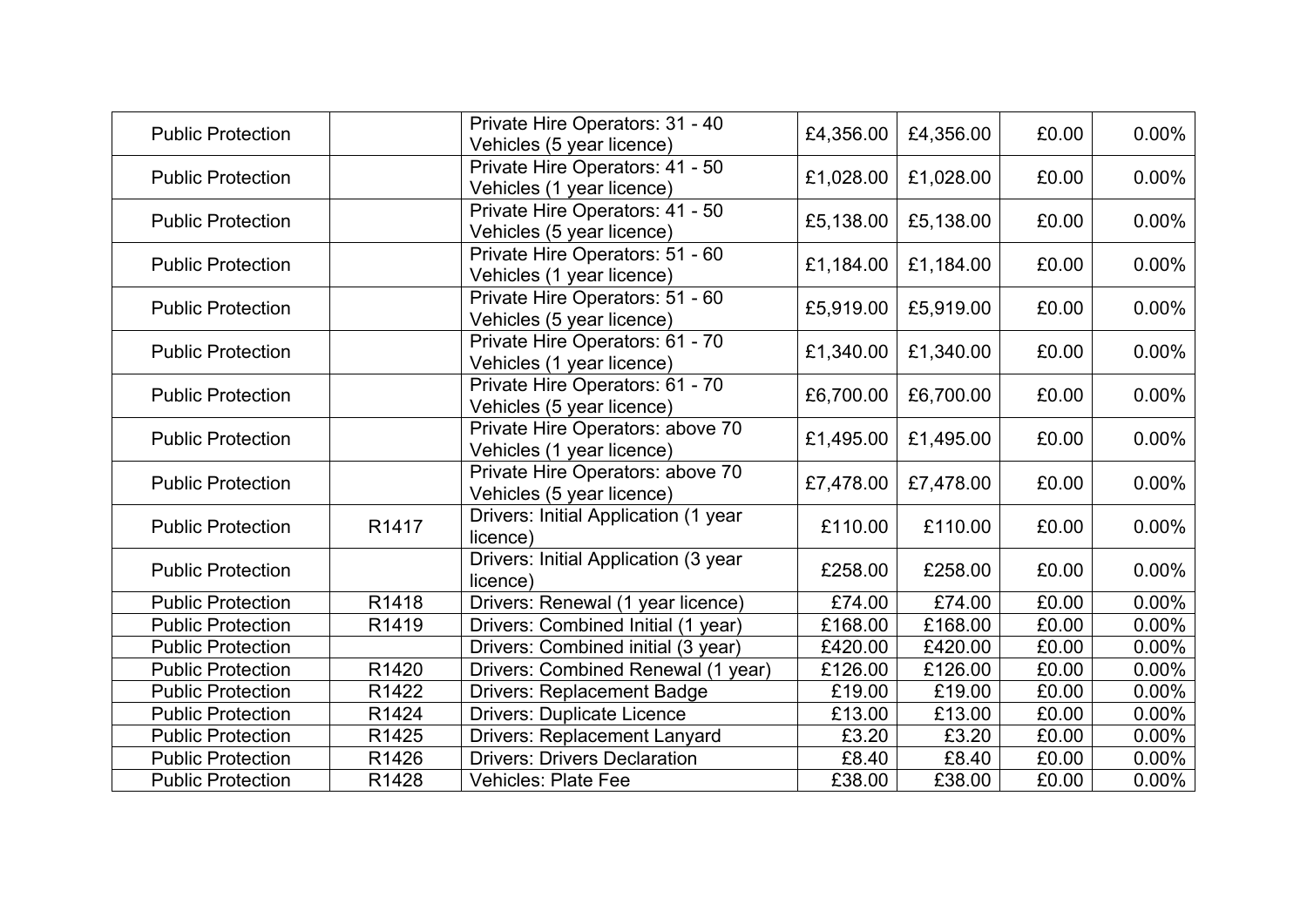| <b>Public Protection</b> | R <sub>1429</sub> | Change Of Vehicle                  | £122.00 | £122.00 | £0.00 | $0.00\%$ |
|--------------------------|-------------------|------------------------------------|---------|---------|-------|----------|
| <b>Public Protection</b> | R <sub>1430</sub> | Change Of Owner                    | £38.00  | £38.00  | £0.00 | $0.00\%$ |
| <b>Public Protection</b> | R <sub>1431</sub> | <b>Retest Charge</b>               | £62.00  | £62.00  | £0.00 | $0.00\%$ |
| <b>Public Protection</b> | R <sub>1432</sub> | <b>Duplicate Licence</b>           | £13.00  | £13.00  | £0.00 | $0.00\%$ |
| <b>Public Protection</b> | R <sub>1433</sub> | <b>Replacement Window Stickers</b> | £6.30   | £6.30   | £0.00 | $0.00\%$ |
| <b>Public Protection</b> |                   | Front plate carrier                | £22.00  | £22.00  | £0.00 | $0.00\%$ |
| <b>Public Protection</b> |                   | Rear plate carrier                 | £29.00  | £29.00  | £0.00 | $0.00\%$ |
| <b>Public Protection</b> |                   | Button and key                     | £1.10   | £1.10   | £0.00 | $0.00\%$ |
| <b>Public Protection</b> |                   | Window pouch                       | £6.30   | £6.30   | £0.00 | $0.00\%$ |
| <b>Public Protection</b> |                   | Area Knowledge Re-test             | £43.00  | £43.00  | £0.00 | $0.00\%$ |
| <b>Public Protection</b> |                   | Coaching session                   | £43.00  | £43.00  | £0.00 | $0.00\%$ |
| <b>Public Protection</b> |                   | Coaching (missed appointment)      | £43.00  | £43.00  | £0.00 | $0.00\%$ |
| <b>Public Protection</b> |                   | Drivers Renewal (3 year licence)   | £222.00 | £222.00 | £0.00 | $0.00\%$ |
| <b>Public Protection</b> |                   | Drivers: Combined Renewal (3 year) | £378.00 | £378.00 | £0.00 | $0.00\%$ |
| <b>Public Protection</b> | R1427             | <b>Vehicles: Annual Fee</b>        | £291.00 | £291.00 | £0.00 | $0.00\%$ |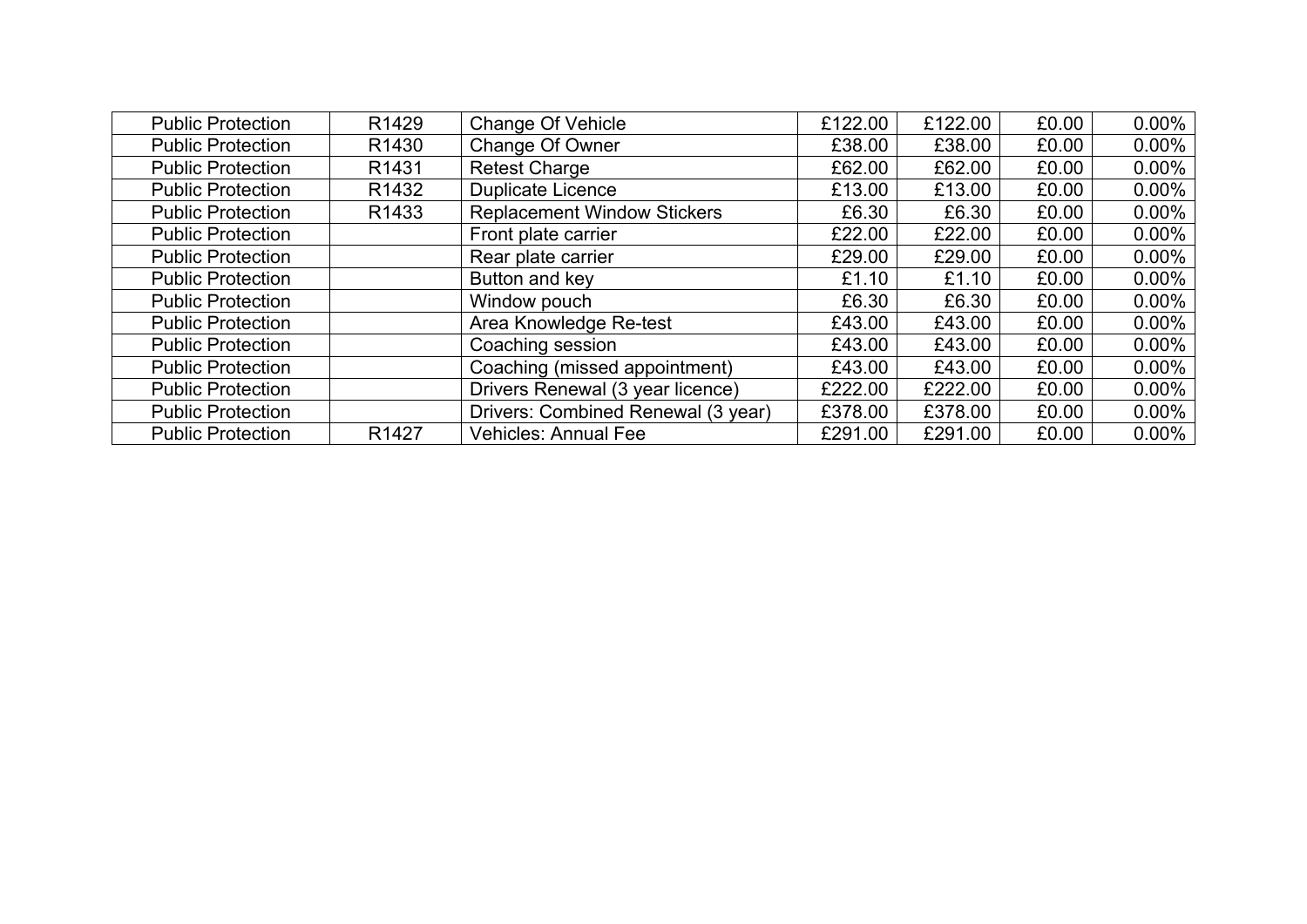| Discretionary Fees & Charges 2022/23 |            |                                                  |                                            |                                                           |                        |                                                     |
|--------------------------------------|------------|--------------------------------------------------|--------------------------------------------|-----------------------------------------------------------|------------------------|-----------------------------------------------------|
|                                      |            | <b>Public Protection - Animal Licensing Fees</b> |                                            |                                                           |                        |                                                     |
|                                      |            |                                                  |                                            |                                                           |                        |                                                     |
| <b>Sub-Area</b>                      | <b>Ref</b> | <b>Desc</b>                                      | <b>Current</b><br>Charge<br>2021/22<br>(E) | <b>Proposed</b><br>Charge<br>2022/23<br>(to nearest<br>£) | <b>Increase</b><br>(E) | <b>Proposed</b><br>$\frac{9}{6}$<br><b>Increase</b> |
|                                      |            | Dog Breeding:                                    |                                            |                                                           |                        |                                                     |
| Public<br>Protection                 |            | <b>Application Fee</b>                           | £290.00                                    | £296.00                                                   | £6.00                  | 2.00%                                               |
| Public<br>Protection                 |            | Grant Fee 1 year < 5 dogs                        | £147.00                                    | £150.00                                                   | £3.00                  | 2.00%                                               |
| Public<br>Protection                 |            | Grant Fee 1 year 5 - 10 dogs                     | £152.00                                    | £155.00                                                   | £3.00                  | 2.00%                                               |
| Public<br>Protection                 |            | Grant Fee 1 year 10 - 15 dogs                    | £157.00                                    | £160.00                                                   | £3.00                  | 2.00%                                               |
| <b>Public</b><br>Protection          |            | Grant Fee 1 year > 15 dogs                       | £162.00                                    | £165.00                                                   | £3.00                  | 2.00%                                               |
| Public<br>Protection                 |            | Grant Fee 2 year < 5 dogs                        | £256.00                                    | £261.00                                                   | £5.00                  | 2.00%                                               |
| Public<br>Protection                 |            | Grant Fee 2 year 5 - 10 dogs                     | £261.00                                    | £266.00                                                   | £5.00                  | 2.00%                                               |
| Public<br>Protection                 |            | Grant Fee 2 year 10 - 15 dogs                    | £266.00                                    | £271.00                                                   | £5.00                  | 2.00%                                               |
| Public<br>Protection                 |            | Grant Fee 2 year > 15 dogs                       | £271.00                                    | £276.00                                                   | £5.00                  | 2.00%                                               |
| Public<br>Protection                 |            | Grant Fee $3$ year $\leq 5$ dogs                 | £365.00                                    | £372.00                                                   | £7.00                  | 2.00%                                               |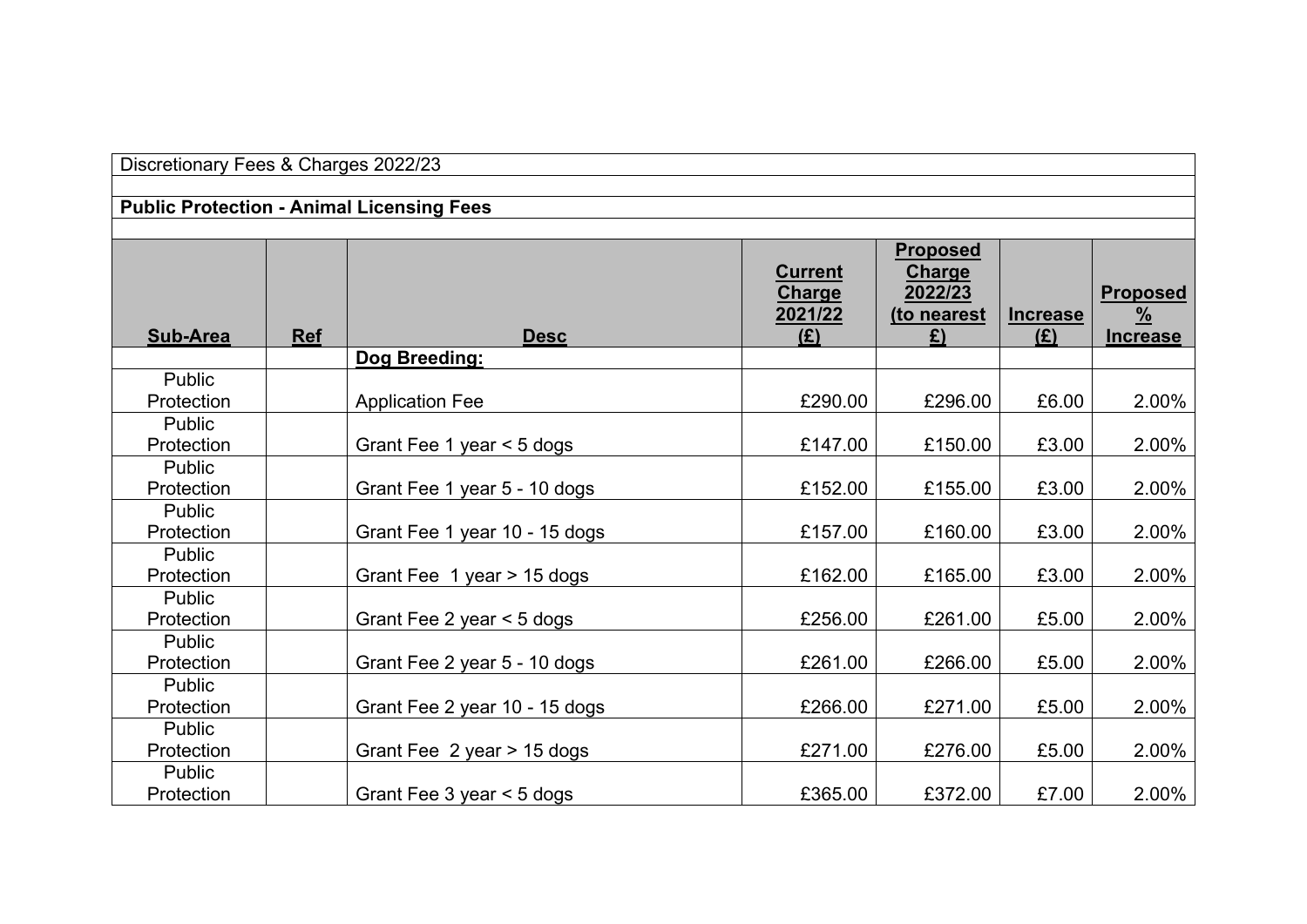| Public               |                                             |         |         |       |       |
|----------------------|---------------------------------------------|---------|---------|-------|-------|
| Protection           | Grant Fee 3 year 5 - 10 dogs                | £370.00 | £377.00 | £7.00 | 2.00% |
| Public               |                                             |         |         |       |       |
| Protection           | Grant Fee 3 year 10 - 15 dogs               | £375.00 | £383.00 | £8.00 | 2.00% |
| Public               |                                             |         |         |       |       |
| Protection           | Grant Fee 3 year > 15 dogs                  | £380.00 | £388.00 | £8.00 | 2.00% |
|                      |                                             |         |         |       |       |
|                      | Boarding of cats and / or dogs:             |         |         |       |       |
| Public               |                                             |         |         |       |       |
| Protection           | <b>Application Fee</b>                      | £288.00 | £294.00 | £6.00 | 2.00% |
| Public               |                                             |         |         |       |       |
| Protection           | Grant Fee 1 years                           | £142.00 | £145.00 | £3.00 | 2.00% |
| Public               |                                             |         |         |       |       |
| Protection           | Grant Fee 2 years                           | £251.00 | £256.00 | £5.00 | 2.00% |
| Public               |                                             |         |         |       |       |
| Protection           | Grant Fee 3 years                           | £317.00 | £323.00 | £6.00 | 2.00% |
|                      |                                             |         |         |       |       |
|                      | <b>Selling Animals as Pets (Pet Shops):</b> |         |         |       |       |
| Public               |                                             |         |         |       |       |
| Protection           | <b>Application Fee</b>                      | £288.00 | £294.00 | £6.00 | 2.00% |
| Public               |                                             |         |         |       |       |
| Protection           | Grant Fee 1 year                            | £142.00 | £145.00 | £3.00 | 2.00% |
| Public               |                                             |         |         |       |       |
| Protection           | Grant Fee 2 years                           | £251.00 | £256.00 | £5.00 | 2.00% |
| Public<br>Protection |                                             |         |         | £7.00 | 2.00% |
|                      | Grant Fee 3 years                           | £360.00 | £367.00 |       |       |
|                      |                                             |         |         |       |       |
| Public               | <b>Hiring out Horses:</b>                   |         |         |       |       |
| Protection           |                                             | £392.00 | £400.00 | £8.00 | 2.00% |
|                      | <b>Application Fee</b>                      |         |         |       |       |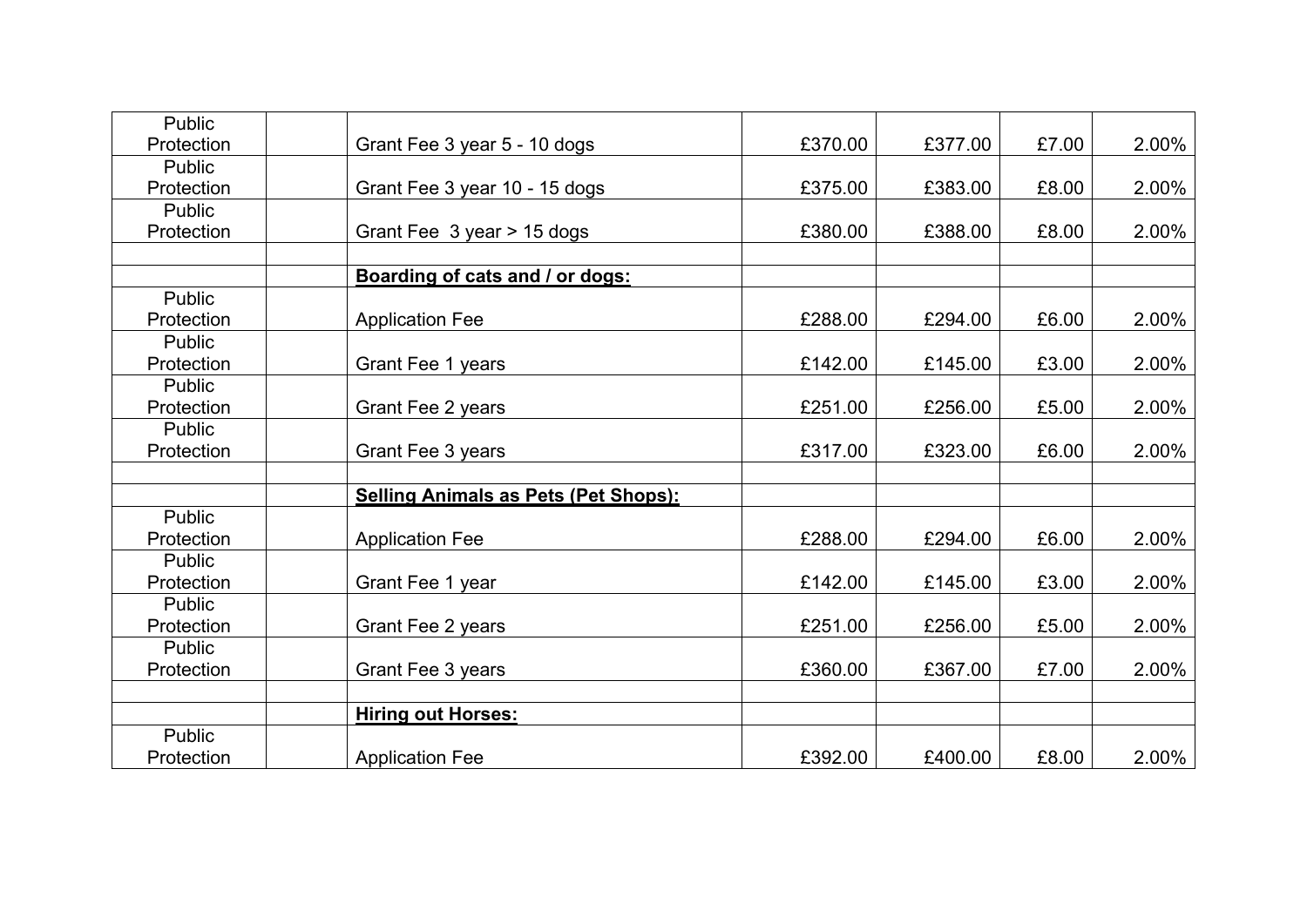| Public        |                                        |             |             |        |       |
|---------------|----------------------------------------|-------------|-------------|--------|-------|
| Protection    | Grant Fee 1 year < 10 horses           | £147.00     | £150.00     | £3.00  | 2.00% |
| Public        |                                        |             |             |        |       |
| Protection    | Grant Fee 1 year 10 - 19 horses        | £152.00     | £155.00     | £3.00  | 2.00% |
| Public        |                                        |             |             |        |       |
| Protection    | Grant Fee 1 year 20 - 29 horses        | £157.00     | £160.00     | £3.00  | 2.00% |
| Public        |                                        |             |             |        |       |
| Protection    | Grant Fee 1 year > 30 horses           | £162.00     | £165.00     | £3.00  | 2.00% |
| Public        |                                        |             |             |        |       |
| Protection    | Grant Fee 2 year < 10 horses           | £318.00     | £324.00     | £6.00  | 2.00% |
| Public        |                                        |             |             |        |       |
| Protection    | Grant Fee 2 year 10 - 19 horses        | £323.00     | £329.00     | £6.00  | 2.00% |
| <b>Public</b> |                                        |             |             |        |       |
| Protection    | Grant Fee 2 year 20 - 29 horses        | £328.00     | £335.00     | £7.00  | 2.00% |
| Public        |                                        |             |             |        |       |
| Protection    | Grant Fee 2 year > 30 horses           | £334.00     | £341.00     | £7.00  | 2.00% |
| Public        |                                        |             |             |        |       |
| Protection    | Grant Fee 3 year < 10 horses           | £490.00     | £500.00     | £10.00 | 2.00% |
| Public        |                                        |             |             |        |       |
| Protection    | Grant Fee 3 year 10 - 19 horses        | £496.00     | £506.00     | £10.00 | 2.00% |
| Public        |                                        |             |             |        |       |
| Protection    | Grant Fee 3 year 20 - 29 horses        | £501.00     | £511.00     | £10.00 | 2.00% |
| Public        |                                        |             |             |        |       |
| Protection    | Grant Fee 3 year > 30 horses           | £506.00     | £516.00     | £10.00 | 2.00% |
|               |                                        |             |             |        |       |
|               | Dangerous Wild Animals (2 year licence |             |             |        |       |
|               | only):                                 |             |             |        |       |
| Public        |                                        |             |             |        |       |
| Protection    | Application Fee Dwarf Caiman or Serval | £288.00     | £294.00     | £6.00  | 2.00% |
| Public        | Application Fee Other animal           | Price on    | Price on    | n/a    | n/a   |
| Protection    |                                        | application | application |        |       |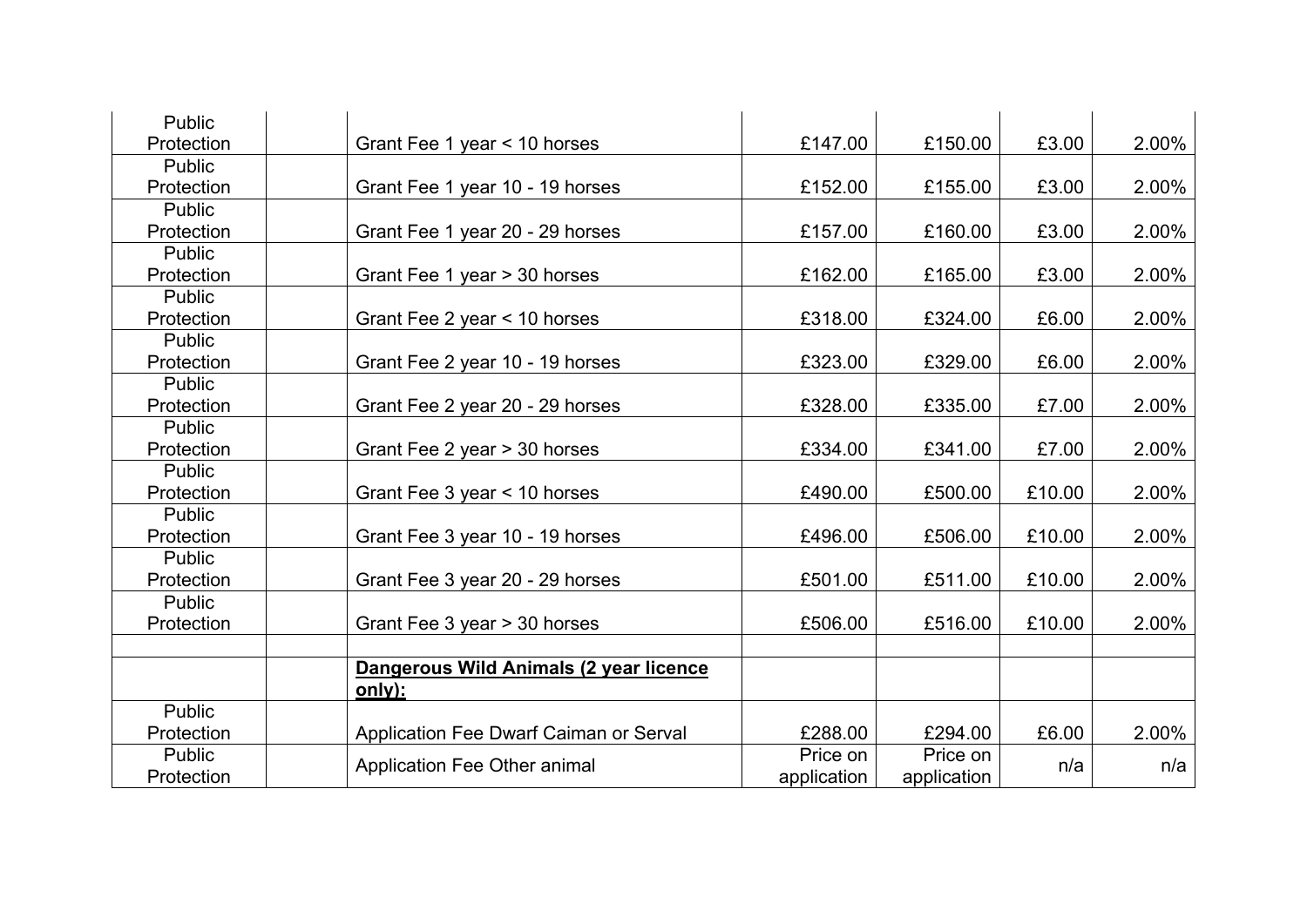| Public            | Grant Fee (2 year licence) Dwarf Caiman or |             |             |       |       |
|-------------------|--------------------------------------------|-------------|-------------|-------|-------|
| Protection        | Serval                                     | £142.00     | £145.00     | £3.00 | 2.00% |
| <b>Public</b>     | Grant Fee (2 year licence) Other animal    | Price on    | Price on    | n/a   | n/a   |
| Protection        |                                            | application | application |       |       |
|                   |                                            |             |             |       |       |
|                   | Zoo Licence:                               |             |             |       |       |
| Public            |                                            | Price on    | Price on    |       |       |
| Protection        | <b>Application Fee</b>                     | application | application | n/a   | n/a   |
| <b>Public</b>     |                                            | Price on    | Price on    |       |       |
| Protection        | <b>Grant Fee</b>                           | application | application | n/a   | n/a   |
|                   |                                            |             |             |       |       |
|                   | <b>All Licenses:</b>                       |             |             |       |       |
| Public            |                                            |             |             |       |       |
| <b>Protection</b> | <b>Variation Fee</b>                       | £47.00      | £48.00      | £1.00 | 2.00% |
| Public            |                                            | £52.00 per  | £52.00 per  |       |       |
| Protection        | Inspection of additional premises          | hour        | hour        | £1.00 | 2.00% |
| Public            |                                            |             |             |       |       |
| Protection        | Certified copy of licence                  | £20.00      | £20.00      | £0.00 | 2.00% |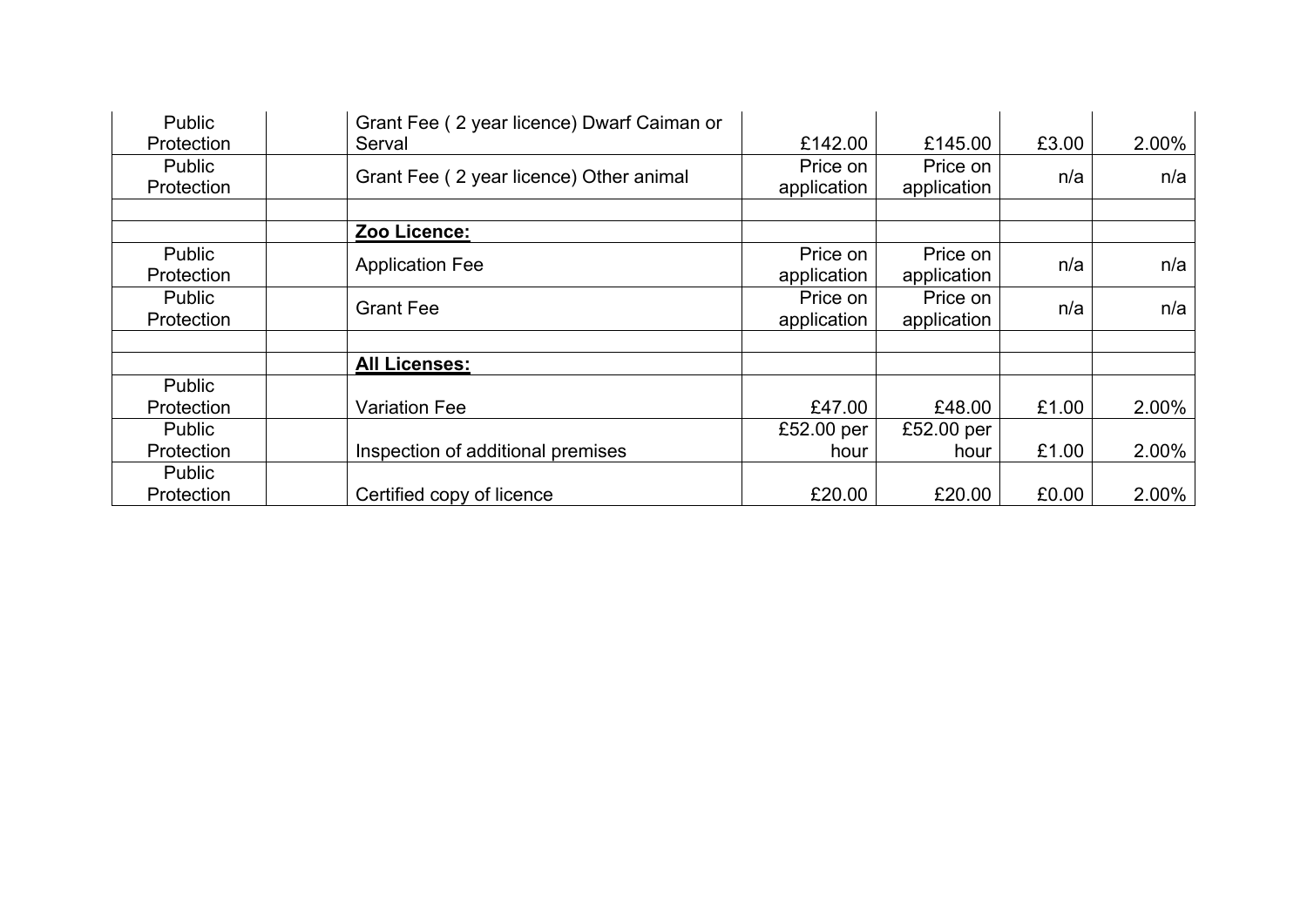| Discretionary Fees & Charges 2022/23 |  |  |  |
|--------------------------------------|--|--|--|
|--------------------------------------|--|--|--|

## **Registrars**

|                   |               |                                      |                | <b>Proposed</b><br><b>Charge</b> |                 |                 |
|-------------------|---------------|--------------------------------------|----------------|----------------------------------|-----------------|-----------------|
|                   |               |                                      | <b>Current</b> | 2022/23                          |                 |                 |
|                   |               |                                      | <b>Charge</b>  | <u>(to</u>                       |                 | <b>Proposed</b> |
|                   |               |                                      | 2021/22        | nearest                          | <b>Increase</b> | $\frac{9}{6}$   |
| Sub-Area          | <b>Ref</b>    | <b>Desc</b>                          | (E)            | £)                               | (E)             | <b>Increase</b> |
| <b>REGISTRARS</b> | <b>R1375F</b> | Ceremonies: Confetti                 | £2.00          | £2.00                            | £0.00           | 2.00%           |
| <b>REGISTRARS</b> | R1376F        | <b>Plastic Wallets</b>               | £0.80          | £0.80                            | £0.00           | 2.00%           |
|                   |               | Att At Partnership Ceremonies At App |                |                                  |                 |                 |
| <b>REGISTRARS</b> | R1388F        | Ven: M-F                             | £314.00        | £320.00                          | £6.00           | 2.00%           |
|                   |               | Att At Partnership Ceremonies At App |                |                                  |                 |                 |
| <b>REGISTRARS</b> | R1389F        | Ven: Sat                             | £336.00        | £343.00                          | £7.00           | 2.00%           |
|                   |               | Att At Partnership Ceremonies At App |                |                                  |                 |                 |
| <b>REGISTRARS</b> | <b>R1390F</b> | Ven: Sun/BH                          | £385.00        | £393.00                          | £8.00           | 2.00%           |
|                   |               | Attendance At Weddings At Approved   |                |                                  |                 |                 |
| <b>REGISTRARS</b> | R1382F        | Venues: Sat                          | £412.00        | £420.00                          | £8.00           | 2.00%           |
|                   |               | Attendance At Weddings At Approved   |                |                                  |                 |                 |
| <b>REGISTRARS</b> | R1383F        | Venues: Sun/BH                       | £439.00        | £448.00                          | £9.00           | 2.00%           |
|                   |               | Civil Naming and Renewal Of Vows -   |                |                                  |                 |                 |
| <b>REGISTRARS</b> | R1394F        | App Ven: M-F                         | £223.00        | £227.00                          | £4.00           | 2.00%           |
|                   |               | Civil Naming and Renewal Of Vows -   |                |                                  |                 |                 |
| <b>REGISTRARS</b> | R1395F        | App Ven: Sat                         | £276.00        | £282.00                          | £6.00           | 2.00%           |
|                   |               | Civil Naming and Renewal Of Vows -   |                |                                  |                 |                 |
| <b>REGISTRARS</b> | R1396F        | App Ven: Sun/BH                      | £314.00        | £320.00                          | £6.00           | 2.00%           |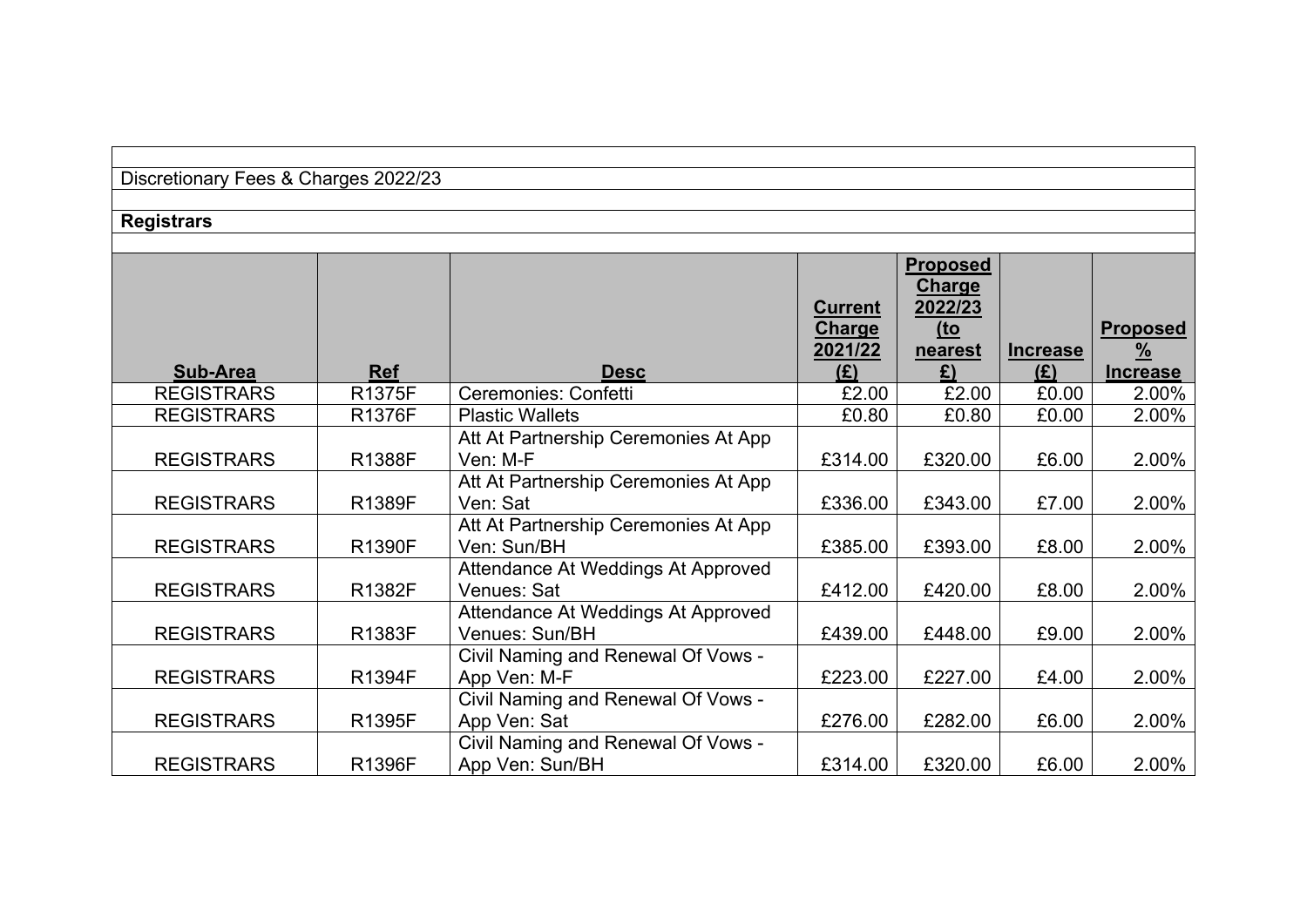|                   |               | Civil Naming and Renewal Of Vows -      |           |           |        |       |
|-------------------|---------------|-----------------------------------------|-----------|-----------|--------|-------|
| <b>REGISTRARS</b> | R1393F        | Roche Ste: Sun/                         | £270.00   | £275.00   | £5.00  | 2.00% |
|                   |               | Civil Naming and Renewal Of Vows -      |           |           |        |       |
| <b>REGISTRARS</b> | R1391F        | Roche Suite: M-                         | £152.00   | £155.00   | £3.00  | 2.00% |
|                   |               | Civil Naming and Renewal Of Vows -      |           |           |        |       |
| <b>REGISTRARS</b> | R1392F        | Roche Suite: Sa                         | £201.00   | £205.00   | £4.00  | 2.00% |
|                   |               | Marriage / Civil Ceremony Fees -        |           |           |        |       |
| <b>REGISTRARS</b> | R1385F        | Roche Ste: Sun/BH                       | £240.00   | £245.00   | £5.00  | 2.00% |
|                   |               | Marriage / Civil Ceremony Fees: Roche   |           |           |        |       |
| <b>REGISTRARS</b> | R1384F        | Suite: Sat                              | £179.00   | £183.00   | £4.00  | 2.00% |
| <b>REGISTRARS</b> | <b>R1397F</b> | Name Deed - Adult                       | £59.00    | £60.00    | £1.00  | 2.00% |
| <b>REGISTRARS</b> | R1398F        | Name Deed - Child                       | £64.00    | £65.00    | £1.00  | 2.00% |
| <b>REGISTRARS</b> | <b>R1408F</b> | Name Deed - Family Application          | £194.00   | £198.00   | £4.00  | 2.00% |
| <b>REGISTRARS</b> | R1399F        | <b>Purchase Of Additional Name Deed</b> | £13.00    | £13.00    | £0.00  | 2.00% |
|                   |               | Licensing Of Venues Of Civil            |           |           |        |       |
| <b>REGISTRARS</b> | <b>R1400F</b> | Ceremonies                              | £1,332.00 | £1,359.00 | £27.00 | 2.00% |
|                   |               | Marriage / Civil Ceremony Fees: Roche   |           |           |        |       |
| <b>REGISTRARS</b> | R1367F        | Suite (M-Th)                            | £116.00   | £118.00   | £2.00  | 2.00% |
|                   |               | <b>Ceremonies: Provisional Ceremony</b> |           |           |        |       |
| <b>REGISTRARS</b> | R1374F        | <b>Booking Fee</b>                      | £33.00    | £34.00    | £1.00  | 2.00% |
|                   |               | Citizenship Ceremonies - Private        |           |           |        |       |
| <b>REGISTRARS</b> | R1401F        | Ceremonies: M-F                         | £167.00   | £170.00   | £3.00  | 2.00% |
|                   |               | Citizenship Ceremonies - Private        |           |           |        |       |
| <b>REGISTRARS</b> | R1402F        | Ceremonies: Sat                         | £248.00   | £253.00   | £5.00  | 2.00% |
|                   |               | Citizenship Ceremonies - Private        |           |           |        |       |
| <b>REGISTRARS</b> | R1403F        | Ceremonies: Sun                         | £336.00   | £343.00   | £7.00  | 2.00% |
|                   |               | Marriage / Civil Ceremony Fees :        |           |           |        |       |
| <b>REGISTRARS</b> | R1886         | Roche Suite(Fri)                        | £142.00   | £145.00   | £3.00  | 2.00% |
|                   |               | Credit Card Fee (non-VATable            |           |           |        |       |
| <b>REGISTRARS</b> | R1812         | Purchases)                              | £0.00     | £0.00     | £0.00  | 2.00% |
|                   |               | Attendance At Weddings At Approved      |           |           |        |       |
| <b>REGISTRARS</b> | R1381F        | Venues: Mon-Fri                         | £388.00   | £396.00   | £8.00  | 2.00% |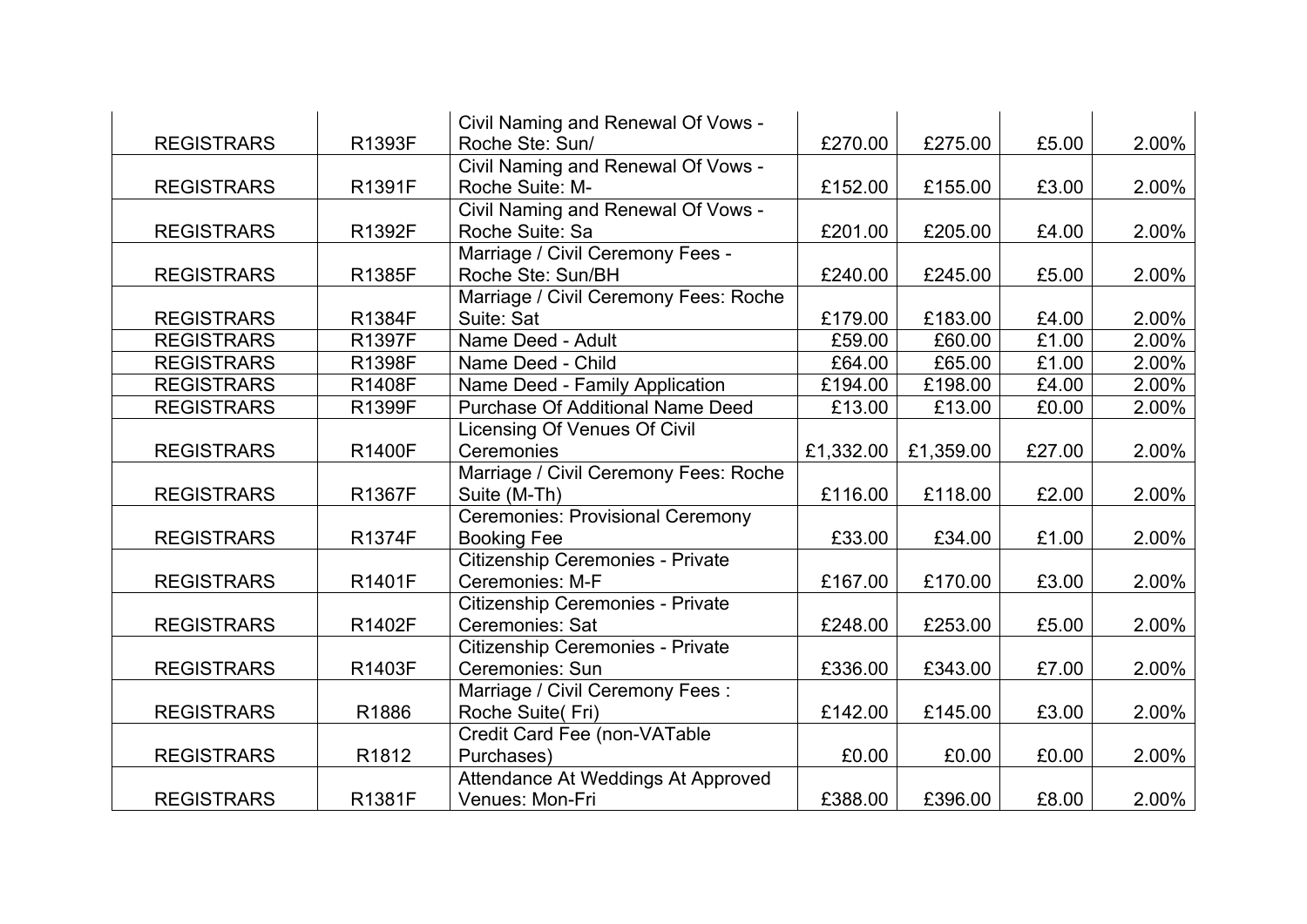| Discretionary Fees & Charges 2022/23 |  |  |  |
|--------------------------------------|--|--|--|
|--------------------------------------|--|--|--|

#### **Libraries**

|                  |            |                                          | <b>Current</b> | <b>Proposed</b><br><b>Charge</b><br>2022/23 |                        |                                  |
|------------------|------------|------------------------------------------|----------------|---------------------------------------------|------------------------|----------------------------------|
|                  |            |                                          | <b>Charge</b>  | $10$                                        |                        | <b>Proposed</b>                  |
| Sub-Area         | <b>Ref</b> | <b>Desc</b>                              | 2021/22<br>(E) | nearest<br>£)                               | <b>Increase</b><br>(E) | $\frac{9}{6}$<br><b>Increase</b> |
| <b>LIBRARIES</b> | Various    | Item Request                             | £4.00          | £4.00                                       | £0.00                  | 2.00%                            |
|                  |            | Talking Books, Playaways & Learn a       |                |                                             |                        |                                  |
| <b>LIBRARIES</b> | Various    | Language                                 | £0.00          | £0.00                                       | £0.00                  | 2.00%                            |
| <b>LIBRARIES</b> | Various    | Library Fine (overdue items per day)     | £0.30          | £0.30                                       | £0.00                  | 2.00%                            |
|                  |            | Maximum Level Of Fine For Overdue        |                |                                             |                        |                                  |
| <b>LIBRARIES</b> | Various    | <b>Books</b>                             | £13.00         | £13.00                                      | £0.00                  | 2.00%                            |
|                  |            | Meeting Room - Priv Sect / Profit Making |                |                                             |                        |                                  |
| <b>LIBRARIES</b> | Various    | Groups                                   | £19.00         | £19.00                                      | £0.00                  | 2.00%                            |
| <b>LIBRARIES</b> | Various    | Computer Printouts (A4 B and W)          | £0.30          | £0.30                                       | £0.00                  | 2.00%                            |
| <b>LIBRARIES</b> | Various    | Photocopying (A4 B+W)                    | £0.30          | £0.30                                       | £0.00                  | 2.00%                            |
| <b>LIBRARIES</b> | Various    | Play Sets / Music Sets                   | £10.00         | £10.00                                      | £0.00                  | 2.00%                            |
| <b>LIBRARIES</b> | Various    | Microfilm prints                         | £2.00          | £2.00                                       | £0.00                  | 2.00%                            |
|                  |            |                                          |                |                                             |                        |                                  |
| <b>LIBRARIES</b> | Various    | Replacement Membership Cards (Adult)     | £3.00          | £3.00                                       | £0.00                  | 2.00%                            |
|                  |            | Replacement Membership Cards (Under      |                |                                             |                        |                                  |
| <b>LIBRARIES</b> | Various    | 17 / Over 60)                            | £1.35          | £1.35                                       | £0.00                  | 2.00%                            |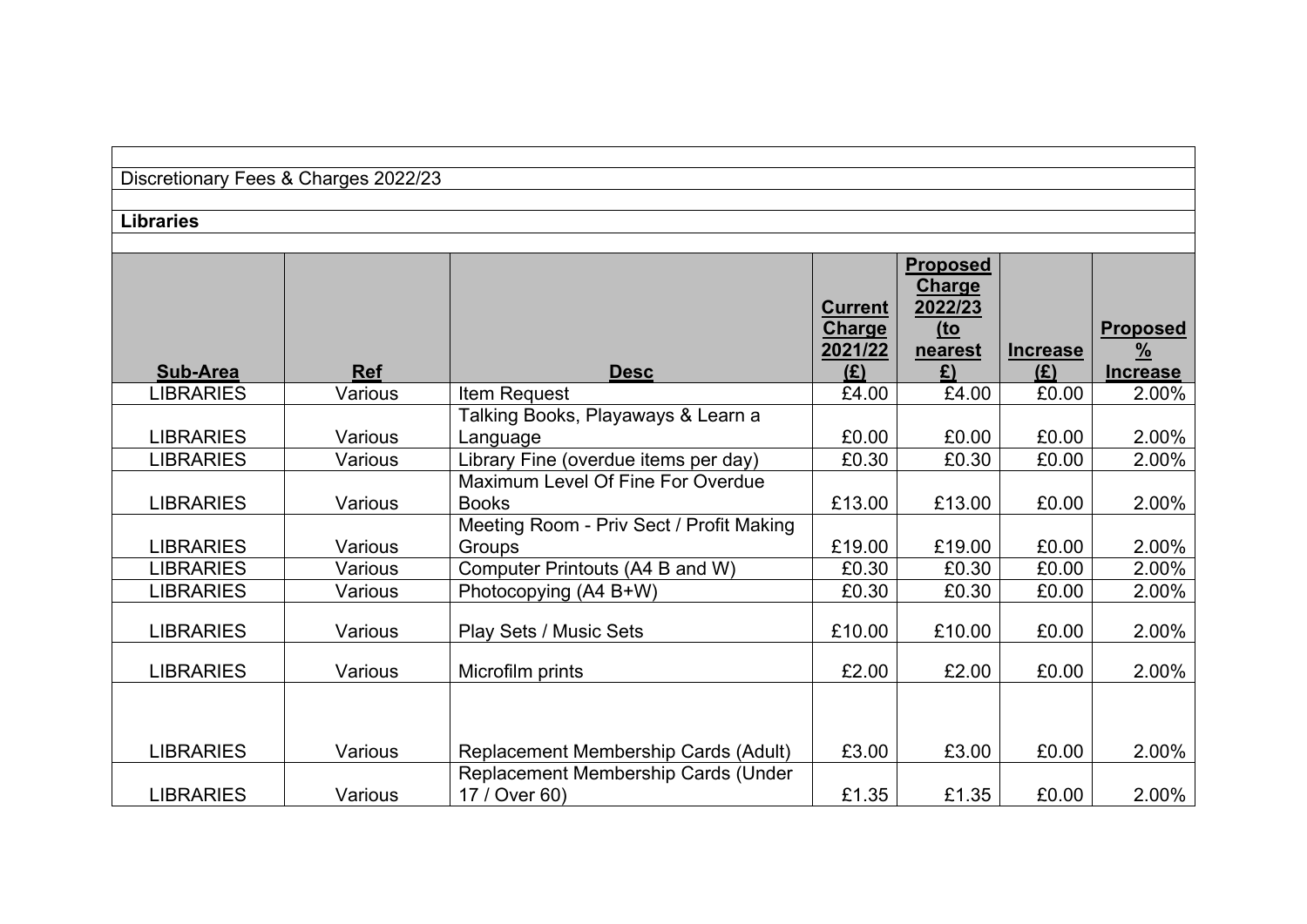| <b>LIBRARIES</b> | Various | <b>Computer Printouts (A4 Colour)</b>    | £1.00  | £1.00  | £0.00 | 2.00% |
|------------------|---------|------------------------------------------|--------|--------|-------|-------|
|                  |         |                                          |        |        |       |       |
| <b>LIBRARIES</b> |         | Local History Digital Photography prints | £4.20  | £4.20  | £0.00 | 2.00% |
| <b>LIBRARIES</b> |         | Local History Digital Photography prints | £8.00  | £8.00  | £0.00 | 2.00% |
| <b>LIBRARIES</b> |         | Local History Digital Photography prints | £16.00 | £16.00 | £0.00 | 2.00% |
| <b>LIBRARIES</b> | Various | A4 colour                                | £1.00  | £1.00  | £0.00 | 2.00% |
|                  |         |                                          |        |        |       |       |
|                  |         |                                          |        |        |       |       |
| <b>LIBRARIES</b> | Various | Lost or damaged Books                    | £3.00  | £3.00  | £0.00 | 2.00% |
|                  |         |                                          |        |        |       |       |
| <b>LIBRARIES</b> |         | A3 colour                                | £1.20  | £1.20  | £0.00 | 2.00% |
|                  |         |                                          |        |        |       |       |
| <b>LIBRARIES</b> |         | A3 Black & White                         | £0.40  | £0.40  | £0.00 | 2.00% |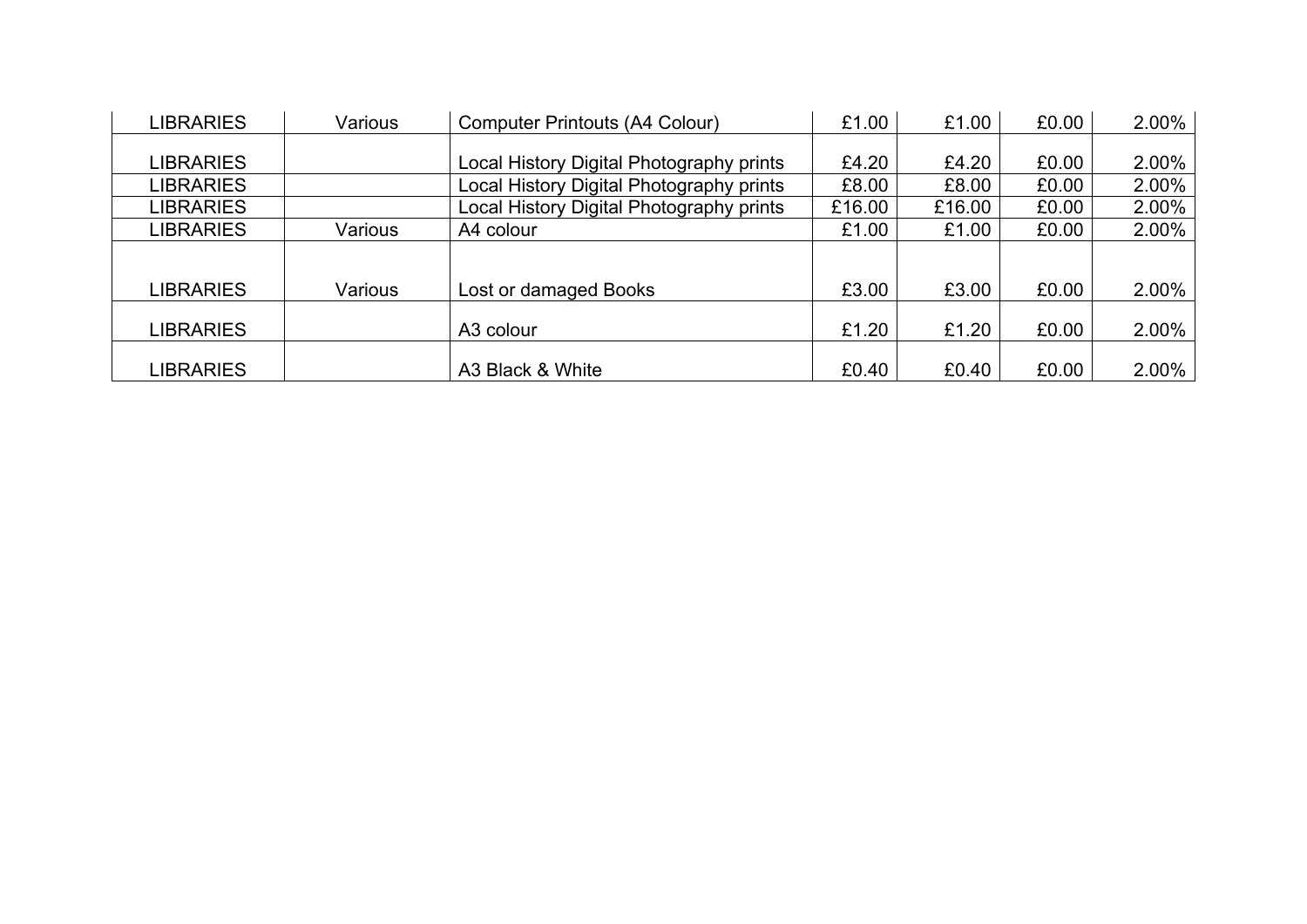| Discretionary Fees & Charges 2022/23 |  |  |  |
|--------------------------------------|--|--|--|
|--------------------------------------|--|--|--|

#### **Resources**

|                         |               |                                                                  | <b>Current</b><br><b>Charge</b><br>2021/22 | <b>Proposed</b><br>Charge<br>2022/23<br>$10$<br>nearest | <b>Increase</b> | <b>Proposed</b><br>$\frac{9}{6}$ |
|-------------------------|---------------|------------------------------------------------------------------|--------------------------------------------|---------------------------------------------------------|-----------------|----------------------------------|
| <b>Sub-Area</b>         | <b>Ref</b>    | <b>Desc</b>                                                      | (E)                                        | $\mathbf{f}$                                            | (E)             | <b>Increase</b>                  |
| <b>FINANCE SERVICES</b> | R0107         | <b>Charities Support Management</b><br>Charge                    | £46.00                                     | £47.00                                                  | £1.00           | 2.00%                            |
| LEGAL & HR              | R0090         | Confirmation Letter - Elect Reg -<br><b>Current Year</b>         | £21.00                                     | £21.00                                                  | £0.00           | 2.00%                            |
| <b>LEGAL &amp; HR</b>   | R0091         | Confirmation Letter - Elect Reg -<br><b>Historic</b>             | £45.00                                     | £46.00                                                  | £1.00           | 2.00%                            |
| LEGAL & HR              | R0092         | Conf On Official Docs - to prove on<br>Elect Reg                 | £21.00                                     | £21.00                                                  | £0.00           | 2.00%                            |
| LEGAL & HR              | R0093         | Public Path Orders:- Within Gen<br>Range + Adv Costs             | £1,569.00                                  | £1,600.00                                               | £31.00          | 2.00%                            |
| <b>LEGAL &amp; HR</b>   | R0094         | <b>Public Path Orders:- Additional Rates</b>                     | £169.00                                    | £172.00                                                 | £3.00           | 2.00%                            |
| LEGAL & HR              | R0095         | Street Closure: - Within A General<br>Range                      | £1,569.00                                  | £1,600.00                                               | £31.00          | 2.00%                            |
| <b>LEGAL &amp; HR</b>   | R0096         | <b>Street Closure:- Additional Rates</b>                         | £169.00                                    | £172.00                                                 | £3.00           | 2.00%                            |
| LEGAL & HR              | R0098F - a    | Local Land Charges Search:- Full<br>Search CON29                 | £161.00                                    | £161.00                                                 | £0.00           | $0.00\%$                         |
| <b>LEGAL &amp; HR</b>   | R0098F-b      | <b>Local Land Charges Search</b>                                 | £21.00                                     | £21.00                                                  | £0.00           | $0.00\%$                         |
| LEGAL & HR              | <b>R0099F</b> | Local Land Charges Search:- Part 2<br>Enquiries numbered 4 to 21 | £37.00                                     | £37.00                                                  | £0.00           | $0.00\%$                         |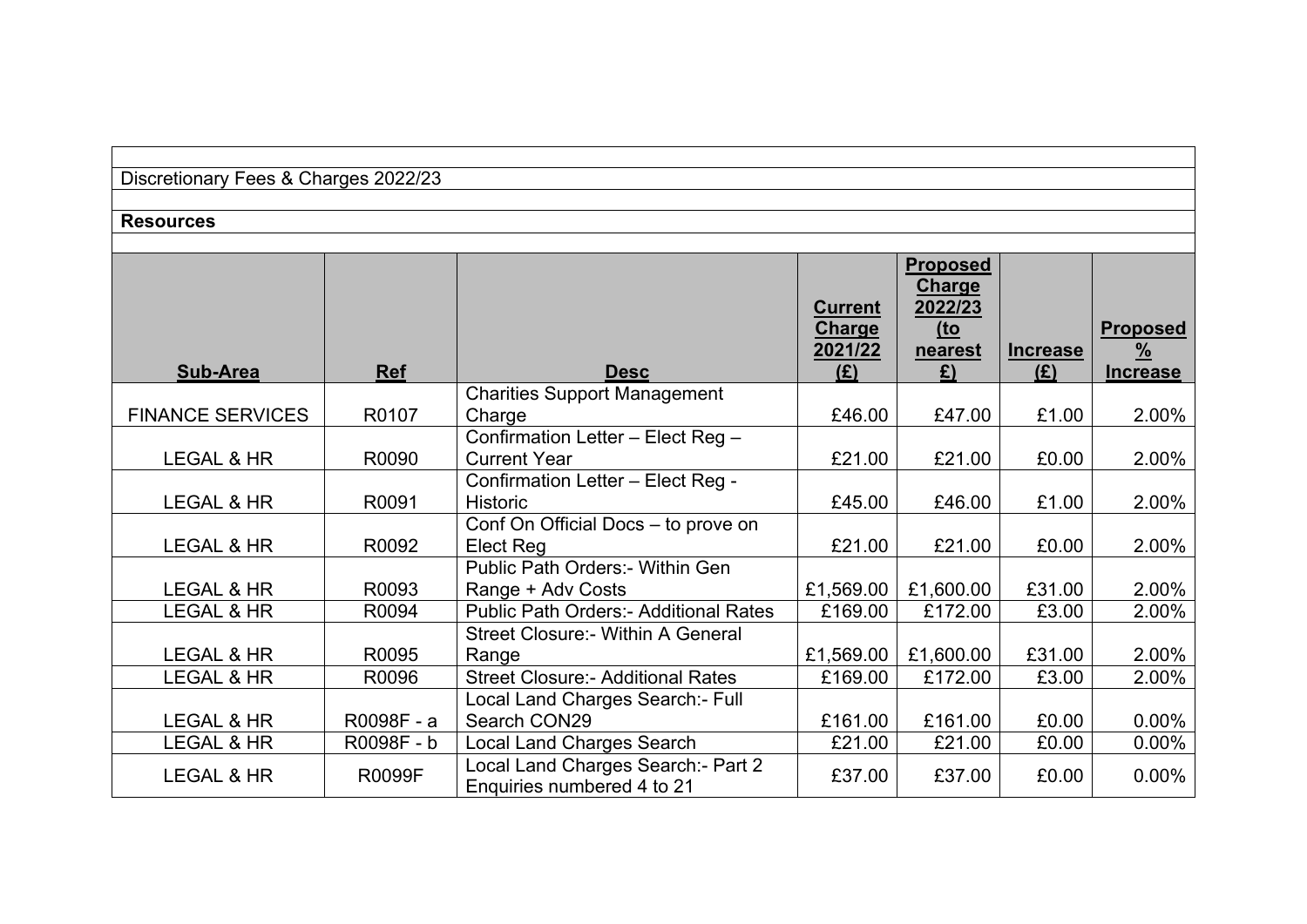| <b>LEGAL &amp; HR</b> |               | Local Land Charges Search: - Part 2<br>Enquiries number 22 common land | £24.00    | £24.00    | £0.00  | $0.00\%$ |
|-----------------------|---------------|------------------------------------------------------------------------|-----------|-----------|--------|----------|
| LEGAL & HR            | <b>R0100F</b> | <b>Local Land Charges Search:-</b><br><b>Additional Enquiries</b>      | £37.00    | £37.00    | £0.00  | $0.00\%$ |
| LEGAL & HR            | <b>R0101F</b> | Local Land Charges Search:- Extra<br>Parcels Of Land                   | £24.00    | £24.00    | £0.00  | $0.00\%$ |
| LEGAL & HR            | <b>R0103F</b> | Local Land Charges Search:- Copy<br><b>Searches</b>                    | £26.00    | £26.00    | £0.00  | $0.00\%$ |
| LEGAL & HR            | <b>NEW</b>    | Local Land Charges Search:- Extra<br>Parcels Of Land - LLC1            | £1.00     | £1.00     | £0.00  | $0.00\%$ |
| LEGAL & HR            | <b>NEW</b>    | Local Land Charges Search:- Personal<br><b>Searches</b>                | £0.00     | £0.00     | £0.00  | $0.00\%$ |
| LEGAL & HR            | R0113         | Sales Of Land And Property: Under<br>£5,000                            | £954.00   | £973.00   | £19.00 | 2.00%    |
| <b>LEGAL &amp; HR</b> | R0114         | Sales Of Land And Property:<br>£5,001 - £10,000                        | £954.00   | £973.00   | £19.00 | 2.00%    |
| <b>LEGAL &amp; HR</b> | R0115         | Sales Of Land And Property:<br>£10,001 - £15,000                       | £954.00   | £973.00   | £19.00 | 2.00%    |
| <b>LEGAL &amp; HR</b> | R0116         | Sales Of Land And Property:<br>£15,001 - £20,000                       | £1,414.00 | £1,442.00 | £28.00 | 2.00%    |
| <b>LEGAL &amp; HR</b> | R0117         | Sales Of Land And Property:<br>£20,001 - £25,000                       | £1,414.00 | £1,442.00 | £28.00 | 2.00%    |
| <b>LEGAL &amp; HR</b> | R0118         | Sales Of Land And Property:<br>£25,001 - £30,000                       | £1,414.00 | £1,442.00 | £28.00 | 2.00%    |
| <b>LEGAL &amp; HR</b> | R0119         | Sales Of Land And Property:<br>£30,001 - £60,000                       | £1,752.00 | £1,787.00 | £35.00 | 2.00%    |
| <b>LEGAL &amp; HR</b> | R0120         | Sales Of Land And Property:<br>£60,001 - £100,000                      | £2,183.00 | £2,227.00 | £44.00 | 2.00%    |
| LEGAL & HR            | R0121         | Sales Of Land And Property:<br>£100,001 - £250,000                     | £2,858.00 | £2,915.00 | £57.00 | 2.00%    |
| LEGAL & HR            | R0122         | Sales Of Land And Property: Over<br>£250,000                           | £3,473.00 | £3,542.00 | £69.00 | 2.00%    |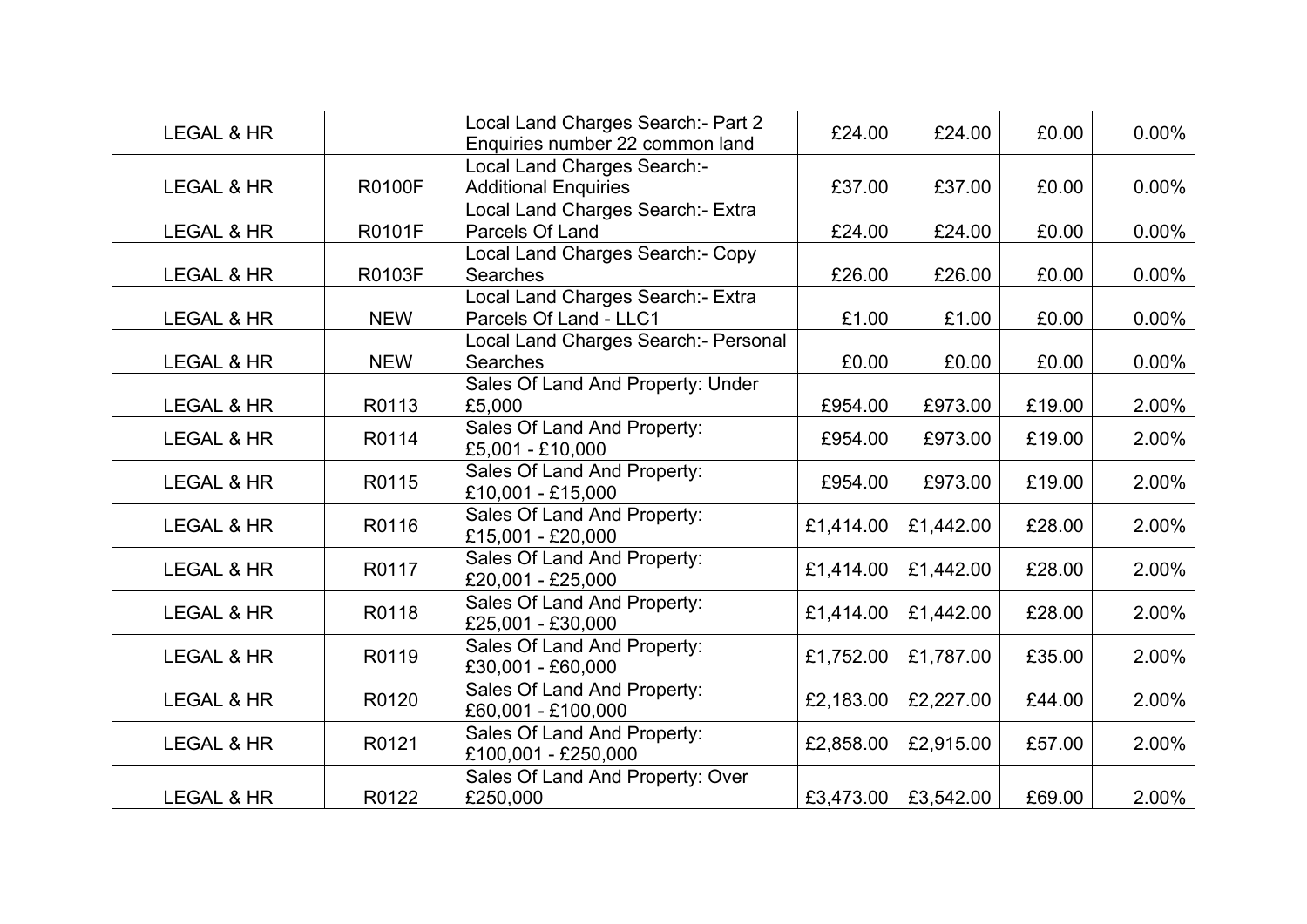|                       |       |                                              | 4% or     | 4% or     |        |       |
|-----------------------|-------|----------------------------------------------|-----------|-----------|--------|-------|
| <b>LEGAL &amp; HR</b> | R0123 | <b>Auctions</b>                              | £2000     | £2000     | n/a    | n/a   |
|                       |       |                                              | min       | min       |        |       |
| <b>LEGAL &amp; HR</b> | R0124 | Redemptions (One Per Charge)                 | £228.00   | £233.00   | £5.00  | 2.00% |
| <b>LEGAL &amp; HR</b> | R0125 | Redemptions (Two Charges)                    | £445.00   | £454.00   | £9.00  | 2.00% |
| <b>LEGAL &amp; HR</b> | R0126 | Mortgage Questionnaires                      | £223.00   | £227.00   | £4.00  | 2.00% |
| <b>LEGAL &amp; HR</b> | R0127 | <b>Deeds Of Postponement</b>                 | £785.00   | £801.00   | £16.00 | 2.00% |
|                       |       | Title Questionnaires:- Up To 20              |           |           |        |       |
| LEGAL & HR            | R0128 | Questions                                    | £151.00   | £154.00   | £3.00  | 2.00% |
|                       |       | <b>Title Questionnaires:- Above 20</b>       |           |           |        |       |
| <b>LEGAL &amp; HR</b> | R0129 | Questions                                    | £151.00   | £154.00   | £3.00  | 2.00% |
|                       |       | <b>Title Questionnaires:- Per Additional</b> |           |           |        |       |
| <b>LEGAL &amp; HR</b> | R0130 | Question (>20)                               | £10.00    | £10.00    | £0.00  | 2.00% |
| <b>LEGAL &amp; HR</b> | R0132 | <b>Registration Fees:- Commercial</b>        | £223.00   | £227.00   | £4.00  | 2.00% |
| <b>LEGAL &amp; HR</b> | R0133 | <b>Registration Fees:- Private</b>           | £118.00   | £120.00   | £2.00  | 2.00% |
| <b>LEGAL &amp; HR</b> | R0134 | <b>Registration Fees:- Sealing Fee</b>       | £80.00    | £82.00    | £2.00  | 2.00% |
|                       |       | <b>Registration Fees:- Copies For</b>        |           |           |        |       |
| <b>LEGAL &amp; HR</b> | R0135 | <b>Solicitors</b>                            | £80.00    | £82.00    | £2.00  | 2.00% |
| LEGAL & HR            | R0136 | Shop Leases                                  | £2,081.00 | £2,123.00 | £42.00 | 2.00% |
|                       |       | Licenses:- Community and Residential         |           |           |        |       |
| <b>LEGAL &amp; HR</b> | R0137 | Commercial                                   | £764.00   | £779.00   | £15.00 | 2.00% |
| LEGAL & HR            | R0138 | Licenses:- License To Assign                 | £1,089.00 | £1,111.00 | £22.00 | 2.00% |
|                       |       | Licenses:- License To Sublet (Multiple       |           |           |        |       |
| <b>LEGAL &amp; HR</b> | R0139 | Licenses)                                    | £1,089.00 | £1,111.00 | £22.00 | 2.00% |
| <b>LEGAL &amp; HR</b> | R0140 | Deeds Of Variation, Rectification etc.       | £785.00   | £801.00   | £16.00 | 2.00% |
| <b>LEGAL &amp; HR</b> | R0141 | Surrender                                    | £785.00   | £801.00   | £16.00 | 2.00% |
| <b>LEGAL &amp; HR</b> | R0142 | Deeds Of Easement:- Residential              | £785.00   | £801.00   | £16.00 | 2.00% |
| <b>LEGAL &amp; HR</b> | R0143 | Deeds Of Easement:- Commercial               | £1,569.00 | £1,600.00 | £31.00 | 2.00% |
| LEGAL & HR            | R0144 | <b>Agreements To Adopt Highways</b>          | £1,821.00 | £1,857.00 | £36.00 | 2.00% |
|                       |       | Section 106 Agreements (Planning             |           |           |        |       |
| <b>LEGAL &amp; HR</b> | R0145 | Agreements)                                  | £1,569.00 | £1,600.00 | £31.00 | 2.00% |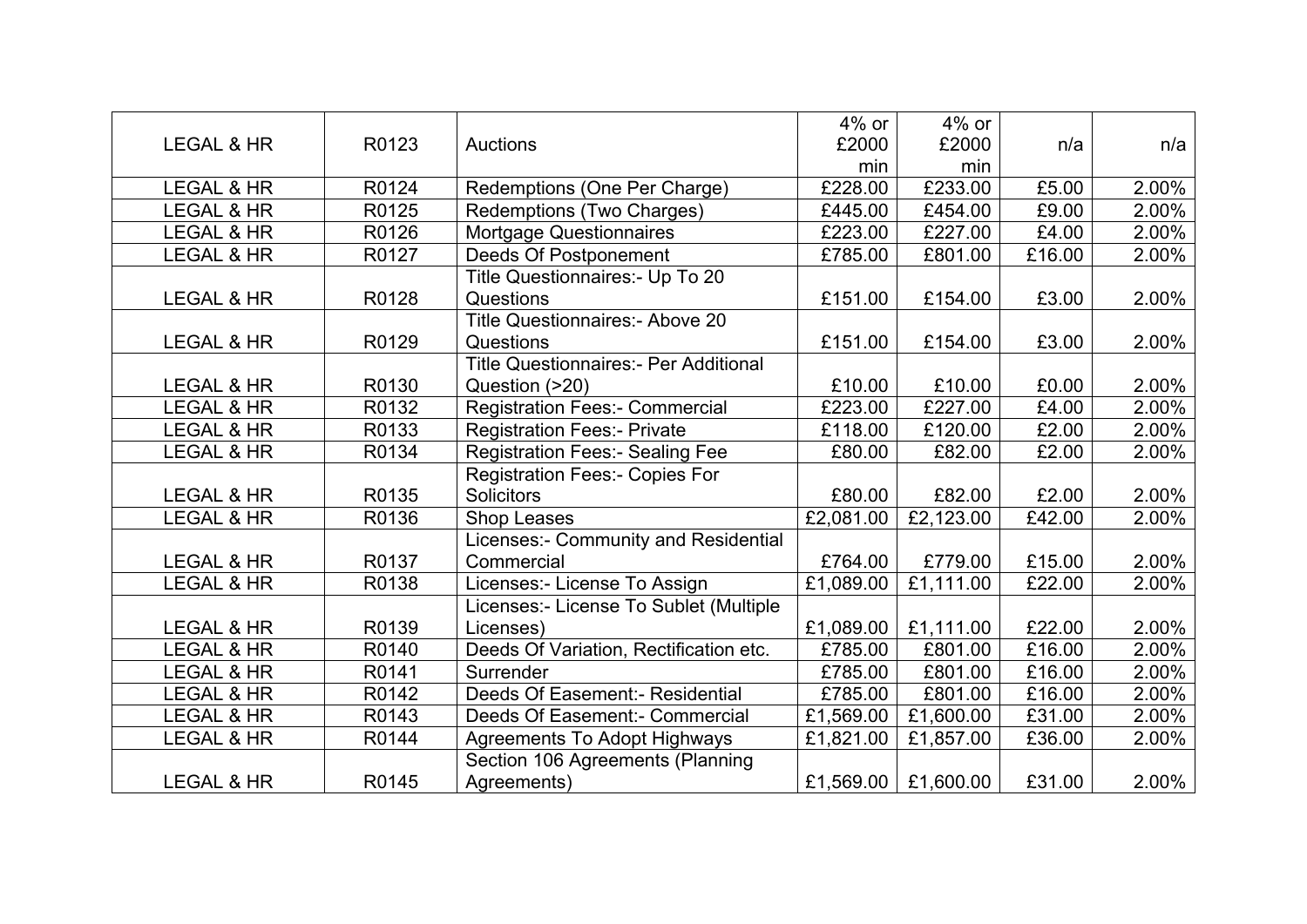|                         |       | Section 278 Agreements (Highway             |           |           |        |          |
|-------------------------|-------|---------------------------------------------|-----------|-----------|--------|----------|
| LEGAL & HR              | R0146 | Works)                                      | £1,569.00 | £1,600.00 | £31.00 | 2.00%    |
| LEGAL & HR              | R0147 | <b>Building Agreements</b>                  | £2,081.00 | £2,123.00 | £42.00 | 2.00%    |
| <b>LEGAL &amp; HR</b>   | R0148 | Leases/Premiums - Residential               | £2,081.00 | £2,123.00 | £42.00 | 2.00%    |
| LEGAL & HR              | R0149 | <b>Industrial Leases -</b>                  | £2,081.00 | £2,123.00 | £42.00 | 2.00%    |
|                         |       |                                             | £1.15     | £1.15     |        |          |
| <b>COMMERCIAL</b>       | R0110 | <b>Copies Of Documents</b>                  | (min £25) | (min £25) | £0.00  | 2.00%    |
|                         |       | <b>Charities Admin - Committee Services</b> |           |           |        |          |
| <b>COMMERCIAL</b>       | R0111 | Meeting                                     | £37.00    | £38.00    | £1.00  | 2.00%    |
| <b>COMMERCIAL</b>       | R1882 | Disclosure and Barring Service (DBS)        | £15.00    | £15.00    | £0.00  | 2.00%    |
| LEGAL & HR              |       | Loan/Facility Agreements                    | £2,081.00 | £2,123.00 | £42.00 | 2.00%    |
| LEGAL & HR              |       | <b>Temporary Public Path Orders</b>         | £832.00   | £849.00   | £17.00 | 2.00%    |
| LEGAL & HR              |       | <b>Commercial Leases</b>                    | £2,081.00 | £2,123.00 | £42.00 | 2.00%    |
| LEGAL & HR              |       | <b>Community Leases</b>                     | £1,040.00 | £1,061.00 | £21.00 | 2.00%    |
|                         |       |                                             |           |           |        |          |
| <b>FINANCE SERVICES</b> | R0410 | Liability Order - Council Tax               | £101.50   | £101.50   | £0.00  | $0.00\%$ |
| <b>FINANCE SERVICES</b> | R0411 | <b>Liability Order - NNDR</b>               | £123.50   | £123.50   | £0.00  | $0.00\%$ |
| No increase proposed    |       |                                             |           |           |        |          |
|                         |       |                                             |           |           |        |          |
|                         |       |                                             |           |           |        |          |
| <b>FINANCE SERVICES</b> | R0507 | <b>Charges for Blue Badge</b>               | £10.00    | £10.00    | £0.00  | $0.00\%$ |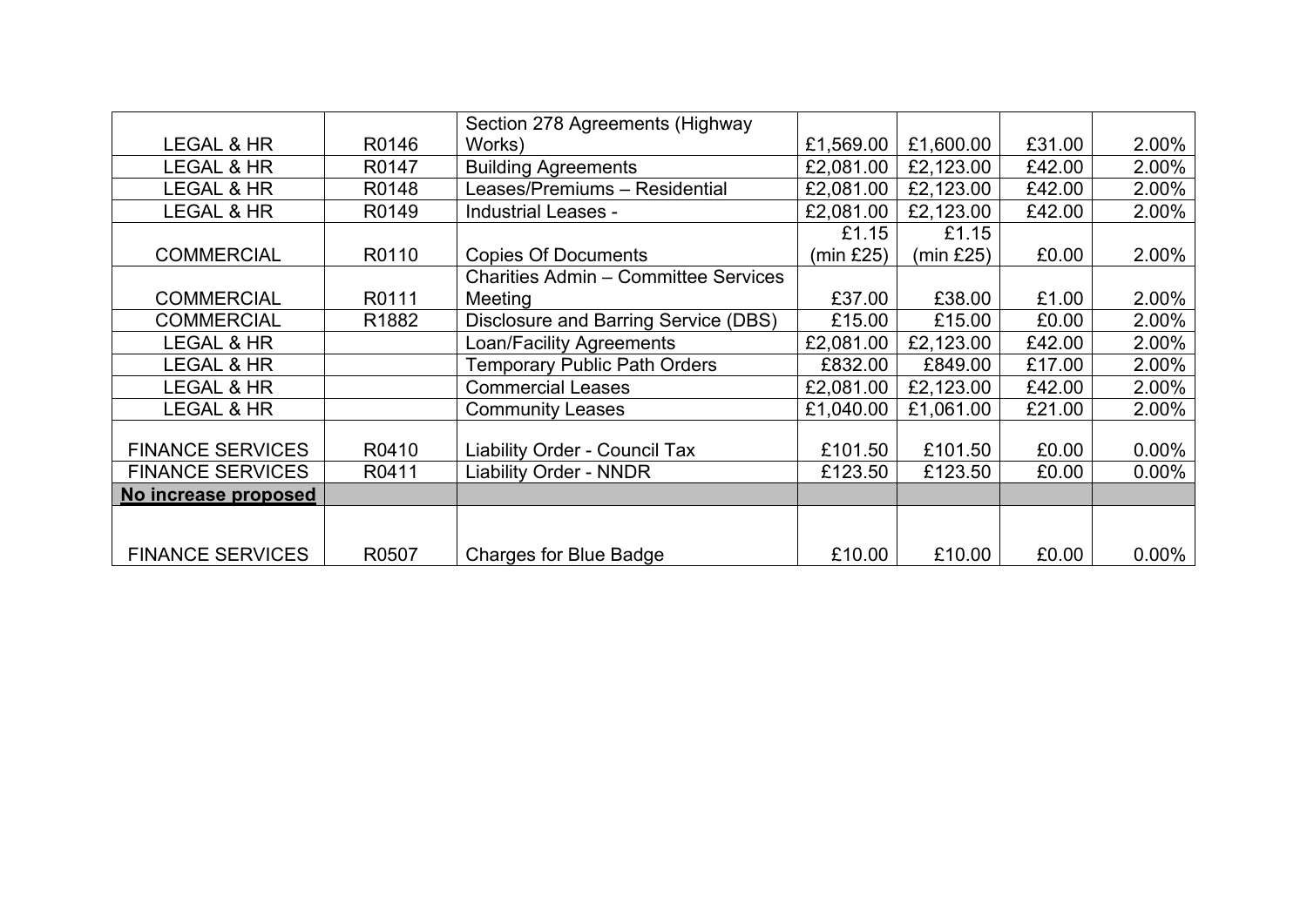| Discretionary Fees & Charges 2022/23 |  |  |  |
|--------------------------------------|--|--|--|
|--------------------------------------|--|--|--|

# **Highways**

|                 |            |                                                                                              | <b>Current</b><br>Charge<br>2021/22 | <b>Proposed</b><br><b>Charge</b><br>2022/23<br>$10$ | <b>Increase</b> | <b>Proposed</b><br>$\frac{9}{6}$ |
|-----------------|------------|----------------------------------------------------------------------------------------------|-------------------------------------|-----------------------------------------------------|-----------------|----------------------------------|
| <b>Sub-Area</b> | <b>Ref</b> | <b>Desc</b>                                                                                  | (E)                                 | nearest $E$ )                                       | (E)             | <b>Increase</b>                  |
| <b>HIGHWAYS</b> | R0838      | <b>Parking Dispensations</b>                                                                 | £43.00                              | £44.00                                              | £1.00           | 2.00%                            |
| <b>HIGHWAYS</b> | R0839      | Parking Suspensions: Pay & Display<br>Bays                                                   | £33.00                              | £34.00                                              | £1.00           | 2.00%                            |
| <b>HIGHWAYS</b> | R0840      | <b>Parking Suspensions: Limited Waiting</b><br>Bays/Disabled Bays/Loading<br>Bays/Taxi Ranks | £33.00                              | £34.00                                              | £1.00           | 2.00%                            |
| <b>HIGHWAYS</b> | R0618      | Extension Of S.38 Agreement                                                                  | £1,041.00                           | £1,062.00                                           | £21.00          | 2.00%                            |
| <b>HIGHWAYS</b> | R0619      | S.278/S.106 Agreement Where Built<br>By RMBC                                                 | £1,850.00                           | £1,887.00                                           | £37.00          | 2.00%                            |
| <b>HIGHWAYS</b> | R0626      | Where Built By Developer, Value Of<br>Works Assessed By RMBC: Up To<br>£45,000               | £4,691.00                           | £4,785.00                                           | £94.00          | 2.00%                            |
| <b>HIGHWAYS</b> | R0627      | Where Built By Developer, Value Of<br>Works Assessed By RMBC: Up To<br>£20,000               | £3,481.00                           | £3,551.00                                           | £70.00          | 2.00%                            |
| <b>HIGHWAYS</b> | R0628      | Where Built By Developer, Value Of<br>Works Assessed By RMBC: Up To<br>£10,000               | £2,193.00                           | £2,237.00                                           | £44.00          | 2.00%                            |
|                 |            | Re-Submission Of Plans To Check<br><b>Compliance With Specification And</b>                  |                                     |                                                     |                 |                                  |
| <b>HIGHWAYS</b> | R0629      | Design                                                                                       | £132.00                             | £135.00                                             | £3.00           | 2.00%                            |
| <b>HIGHWAYS</b> | R0630      | <b>Highway Records Information</b>                                                           | £95.00                              | £97.00                                              | £2.00           | 2.00%                            |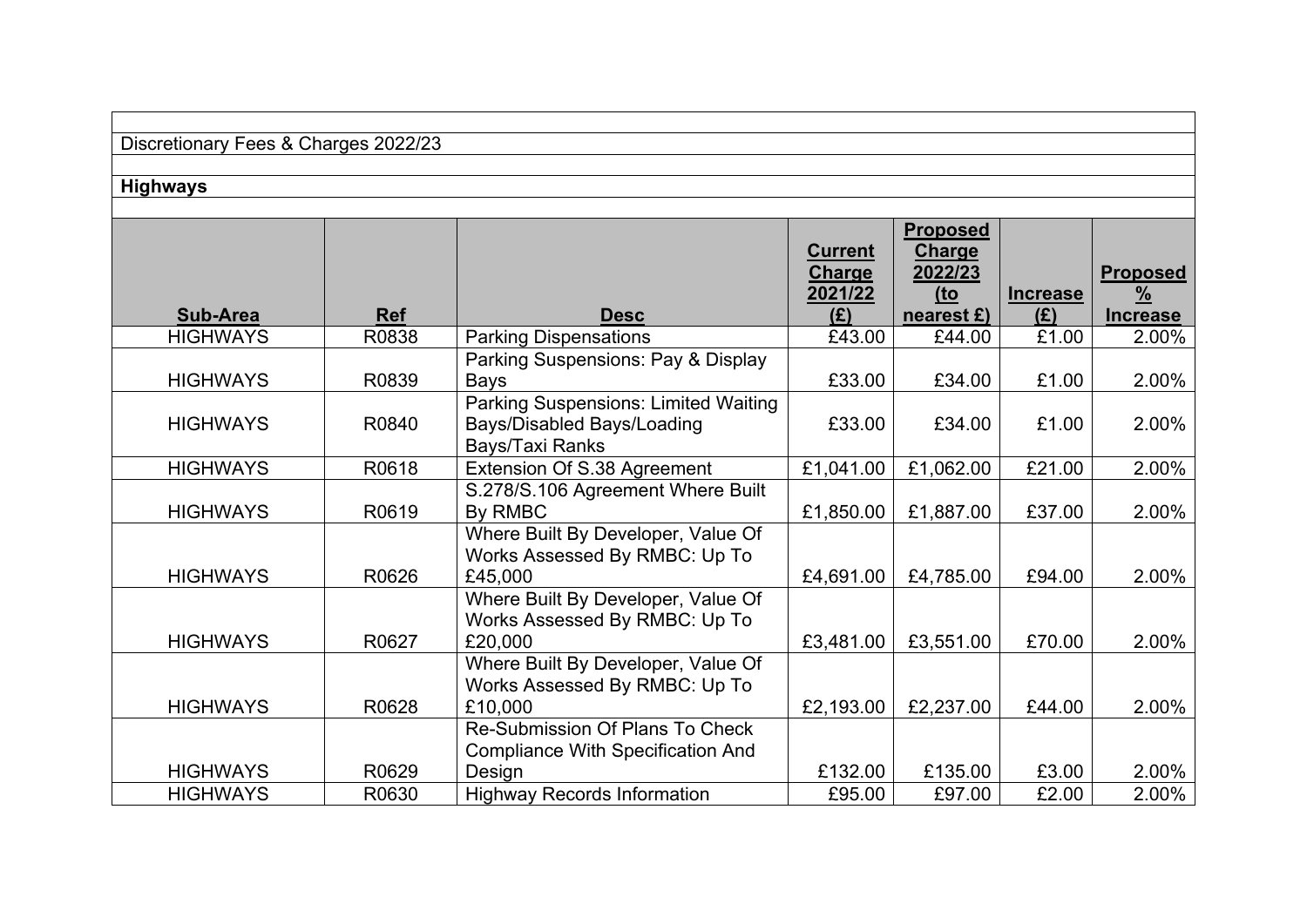|                 |       | Placement Of Skips On The Highway:    |         |         |        |       |
|-----------------|-------|---------------------------------------|---------|---------|--------|-------|
| <b>HIGHWAYS</b> | R0634 | Registration Of Firm & Vetting        | £438.00 | £447.00 | £9.00  | 2.00% |
|                 |       | Placement Of Skips On The Highway:    |         |         |        |       |
|                 |       | One-Off Permit For Non-Registered     |         |         |        |       |
| <b>HIGHWAYS</b> | R0635 | Firm                                  | £119.00 | £121.00 | £2.00  | 2.00% |
|                 |       | Placement Of Skips On The Highway:    |         |         |        |       |
| <b>HIGHWAYS</b> | R0636 | <b>Removal Of Skip</b>                | £353.00 | £360.00 | £7.00  | 2.00% |
|                 |       | Licence For Placement Of Scaffold     |         |         |        |       |
| <b>HIGHWAYS</b> | R0637 | Over Highway                          | £139.00 | £142.00 | £3.00  | 2.00% |
|                 |       | Licence For Placement Of Hoardings,   |         |         |        |       |
| <b>HIGHWAYS</b> | R0638 | Cranes & MEWP's On The Highway        | £139.00 | £142.00 | £3.00  | 2.00% |
| <b>HIGHWAYS</b> | R0639 | <b>Vehicular Crossings: Domestic</b>  | £116.00 | £118.00 | £2.00  | 2.00% |
| <b>HIGHWAYS</b> | R0640 | Vehicular Crossings: Industrial       | £176.00 | £180.00 | £4.00  | 2.00% |
| <b>HIGHWAYS</b> | R0641 | <b>Accident Debris Removal</b>        | £193.00 | £197.00 | £4.00  | 2.00% |
| <b>HIGHWAYS</b> | R0642 | Recoverable Works: Admin Fees         | £123.00 | £125.00 | £2.00  | 2.00% |
|                 |       | Street Café License's: Annual         |         |         |        |       |
| <b>HIGHWAYS</b> | R0650 | License – permanent fittings          | £541.00 | £552.00 | £11.00 | 2.00% |
|                 |       | Erection of tourist signs on the      |         |         |        |       |
| <b>HIGHWAYS</b> |       | highway                               | £270.00 | £275.00 | £5.00  | 2.00% |
|                 |       | Erection of new housing site signs in |         |         |        |       |
| <b>HIGHWAYS</b> |       | the highway                           | £270.00 | £275.00 | £5.00  | 2.00% |
|                 |       | Road closures for commercial events   |         |         |        |       |
|                 |       | on the highway using RTRA section     |         |         |        |       |
| <b>HIGHWAYS</b> |       | 16A.                                  | £569.00 | £580.00 | £11.00 | 2.00% |
|                 |       | Supply of copies of Traffic Orders    |         |         |        |       |
| <b>HIGHWAYS</b> |       | (excludes requests from GMP)          | £170.00 | £173.00 | £3.00  | 2.00% |
|                 |       | Street Café License's: Annual         |         |         |        |       |
| <b>HIGHWAYS</b> | R0650 | License                               | £497.00 | £507.00 | £10.00 | 2.00% |
|                 |       | Street Café License's: Annual         |         |         |        |       |
| <b>HIGHWAYS</b> | R0652 | <b>Renewal Of License</b>             | £156.00 | £159.00 | £3.00  | 2.00% |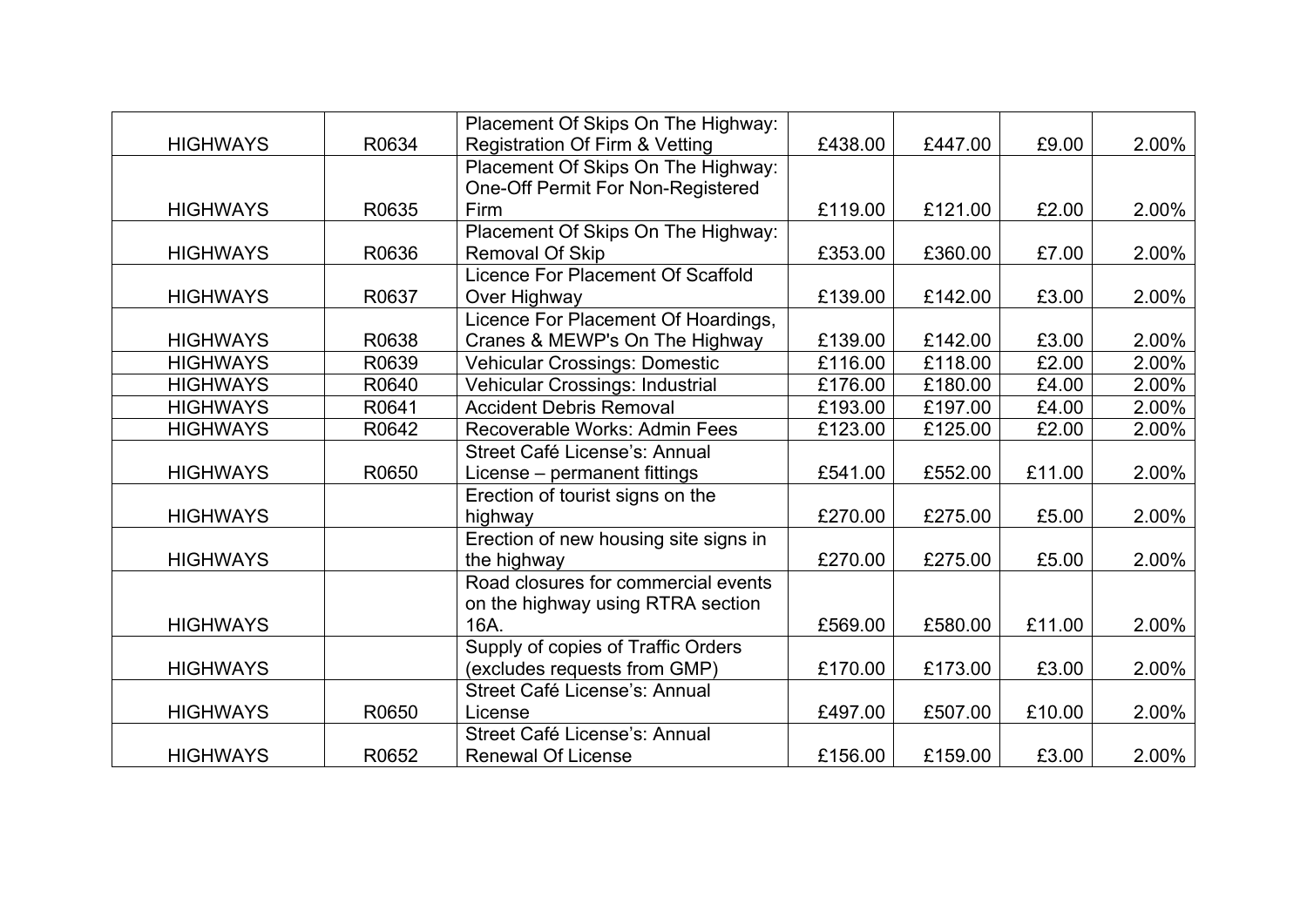|                 |       | Home Watch Sign Consents                   |            |            |        |       |
|-----------------|-------|--------------------------------------------|------------|------------|--------|-------|
|                 |       | (approval to place sign on the             |            |            |        |       |
| <b>HIGHWAYS</b> | R0853 | highway only)                              | £50.00     | £51.00     | £1.00  | 2.00% |
|                 |       | <b>Application For Privately Funded</b>    |            |            |        |       |
|                 |       | <b>Temporary Direction Signs (Housing</b>  |            |            |        |       |
| <b>HIGHWAYS</b> | R0854 | Dev't Signs)                               | £143.00    | £146.00    | £3.00  | 2.00% |
|                 |       | <b>Advance Direction Signs: Non</b>        |            |            |        |       |
| <b>HIGHWAYS</b> | R0855 | Commercial (per sign face)                 | £307.00    | £313.00    | £6.00  | 2.00% |
|                 |       | <b>Advance Direction Signs: Commercial</b> |            |            |        |       |
| <b>HIGHWAYS</b> | R0856 | (per sign face)                            | £511.00    | £521.00    | £10.00 | 2.00% |
| <b>HIGHWAYS</b> | R0614 | <b>Sponsored Boundary Signs</b>            | Negotiable | Negotiable | n/a    | n/a   |
| <b>HIGHWAYS</b> | R0615 | <b>Sponsored Roundabout Signs</b>          | Negotiable | Negotiable | n/a    | n/a   |
|                 |       | S38/S278 & S228 Agreements                 |            |            |        |       |
| <b>HIGHWAYS</b> | R0616 | (Highways) Value Of Works                  | 5%         | 5%         | n/a    | n/a   |
|                 |       | Assessed By RMBC: Over £1.5M               |            |            |        |       |
|                 |       | S38/S278 & S228 Agreements                 |            |            |        |       |
| <b>HIGHWAYS</b> | R0617 | (Highways) Value Of Works                  | 6%         | 6%         | n/a    | n/a   |
|                 |       | Assessed By RMBC: Over £100,000            |            |            |        |       |
|                 |       | Design And Supervision For Works           |            |            |        |       |
| <b>HIGHWAYS</b> | R0620 | Up To: £100,000                            | 18%        | 18%        | n/a    | n/a   |
|                 |       | Design And Supervision For Works           |            |            |        |       |
| <b>HIGHWAYS</b> | R0621 | Up To: £150,000                            | 15%        | 15%        | n/a    | n/a   |
|                 |       | Where Built By Developer, Value Of         |            |            |        |       |
|                 |       | Works Assessed By RMBC: Over               |            |            |        |       |
| <b>HIGHWAYS</b> | R0624 | £100,000                                   | 5%         | 5%         | n/a    | n/a   |
|                 |       | Where Built By Developer, Value Of         |            |            |        |       |
|                 |       | Works Assessed By RMBC: Over               |            |            |        |       |
| <b>HIGHWAYS</b> | R0625 | £45,000                                    | 6%         | 6%         | n/a    | n/a   |
| <b>HIGHWAYS</b> | R0632 | Use Of Planning-Provide And Layout         |            |            |        |       |
|                 |       | <b>Bollards To Prevent Access (Non-</b>    |            |            |        |       |
| <b>HIGHWAYS</b> | R0633 | Highway)                                   | Negotiable | Negotiable | n/a    | n/a   |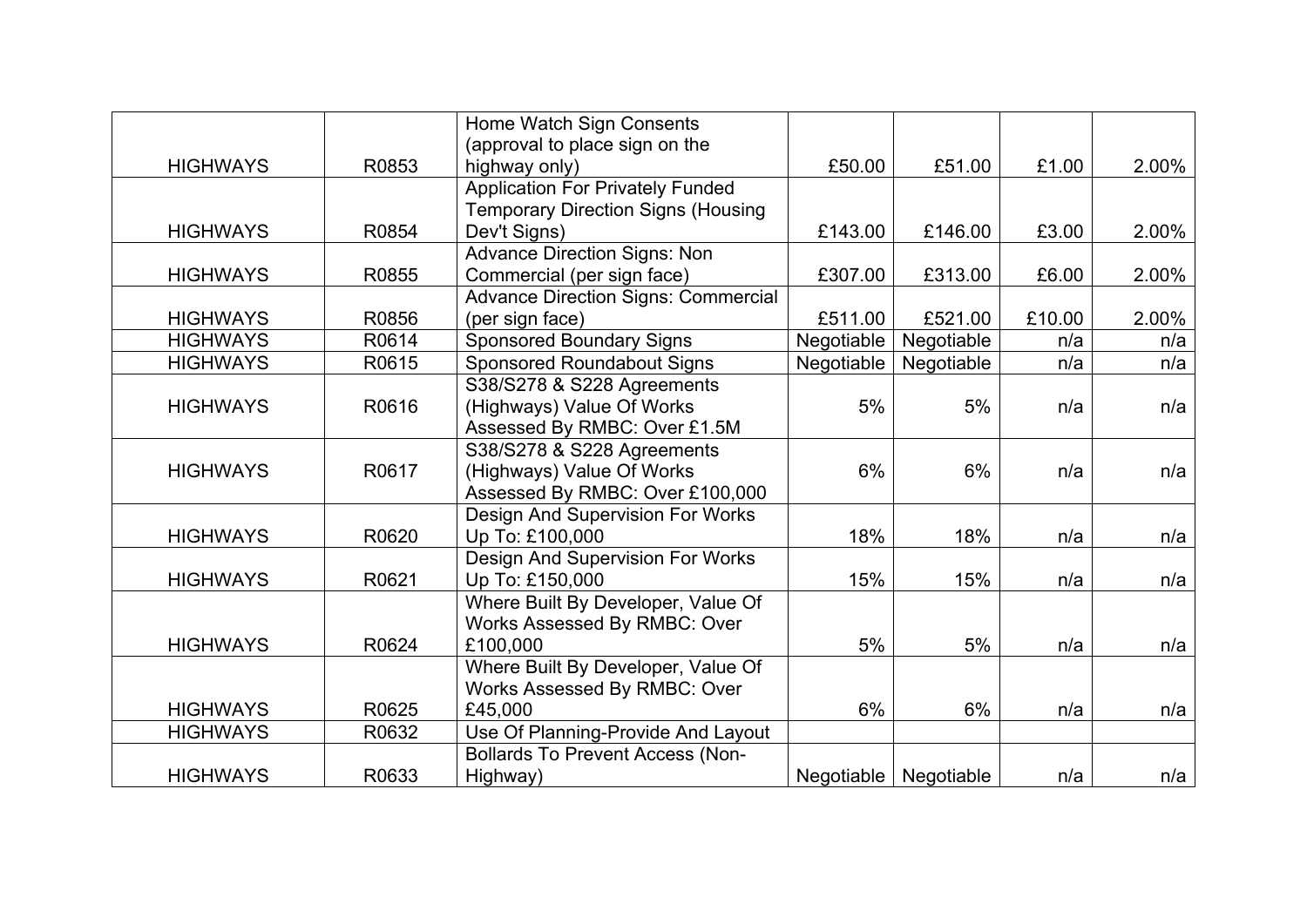|                      |       | S38/S278 & S228 Agreements                  |            |            |        |          |
|----------------------|-------|---------------------------------------------|------------|------------|--------|----------|
|                      |       | (Highways) Value Of Works                   |            |            |        |          |
| <b>HIGHWAYS</b>      | R0643 | Assessed By RMBC: Up To £100,000            | Negotiable | Negotiable | n/a    | n/a      |
|                      |       | <b>Traffic Regulation Orders:</b>           |            |            |        |          |
| <b>HIGHWAYS</b>      | R0645 | Permanent/Experimental                      | Negotiable | Negotiable | n/a    | n/a      |
|                      |       | <b>Traffic Regulation Orders: Permanent</b> |            |            |        |          |
| <b>HIGHWAYS</b>      | R0648 | <b>Road Closures</b>                        | Negotiable | Negotiable | n/a    | n/a      |
| <b>HIGHWAYS</b>      | R0649 | <b>Road Marking Requests</b>                | Negotiable | Negotiable | n/a    | n/a      |
| <b>HIGHWAYS</b>      |       | Production of Traffic management            | At cost    | At cost    | n/a    | n/a      |
|                      |       | Plan for events or roadworks                | (min £500) | (min £500) |        |          |
|                      |       | Design and provision of road signage,       | At cost    | At cost    |        |          |
| <b>HIGHWAYS</b>      |       | barriers, etc. to facilitate an event or    | (min £500) | (min £500) | n/a    | n/a      |
|                      |       | roadworks.                                  |            |            |        |          |
| <b>HIGHWAYS</b>      | R0836 | <b>Parking Permits: Residents</b>           | £53.00     | £54.00     | £1.00  | 2.00%    |
|                      |       | Parking Permits: Replacement for lost       |            |            |        |          |
| <b>HIGHWAYS</b>      | R0849 | permit                                      | £28.00     | £29.00     | £1.00  | 2.00%    |
|                      |       | <b>Traffic Regulation Orders:</b>           |            |            |        |          |
| <b>HIGHWAYS</b>      | R0646 | Temporary/Emergency                         | £967.00    | £986.00    | £19.00 | 2.00%    |
| No increase proposed |       |                                             |            |            |        |          |
|                      |       | <b>Traffic Regulation Orders: Temporary</b> |            |            |        |          |
| <b>HIGHWAYS</b>      | R0647 | Carnivals, Fetes & Similar Events I.E.      | £200.00    | £200.00    | £0.00  | $0.00\%$ |
|                      |       | Charity Or Non-Commercial/Non-              |            |            |        |          |
|                      |       | <b>Profit Making</b>                        |            |            |        |          |
|                      |       | Five Day Car Park Pass - The                |            |            |        |          |
|                      |       | Holme/Leisure Centre Class 1 -              |            |            |        |          |
| <b>HIGHWAYS</b>      | R0653 | Month 1                                     | £37.00     | £37.00     | £0.00  | $0.00\%$ |
|                      |       | Five Day Car Park Pass - The                |            |            |        |          |
|                      |       | Holme/Leisure Centre Class 1 -              |            |            |        |          |
| <b>HIGHWAYS</b>      | R0654 | Month <sub>2</sub>                          | £74.00     | £74.00     | £0.00  | $0.00\%$ |
|                      |       | Five Day Car Park Pass - The                |            |            |        |          |
|                      |       | Holme/Leisure Centre Class 1 -              |            |            |        |          |
| <b>HIGHWAYS</b>      | R0655 | Month <sub>3</sub>                          | £111.00    | £111.00    | £0.00  | $0.00\%$ |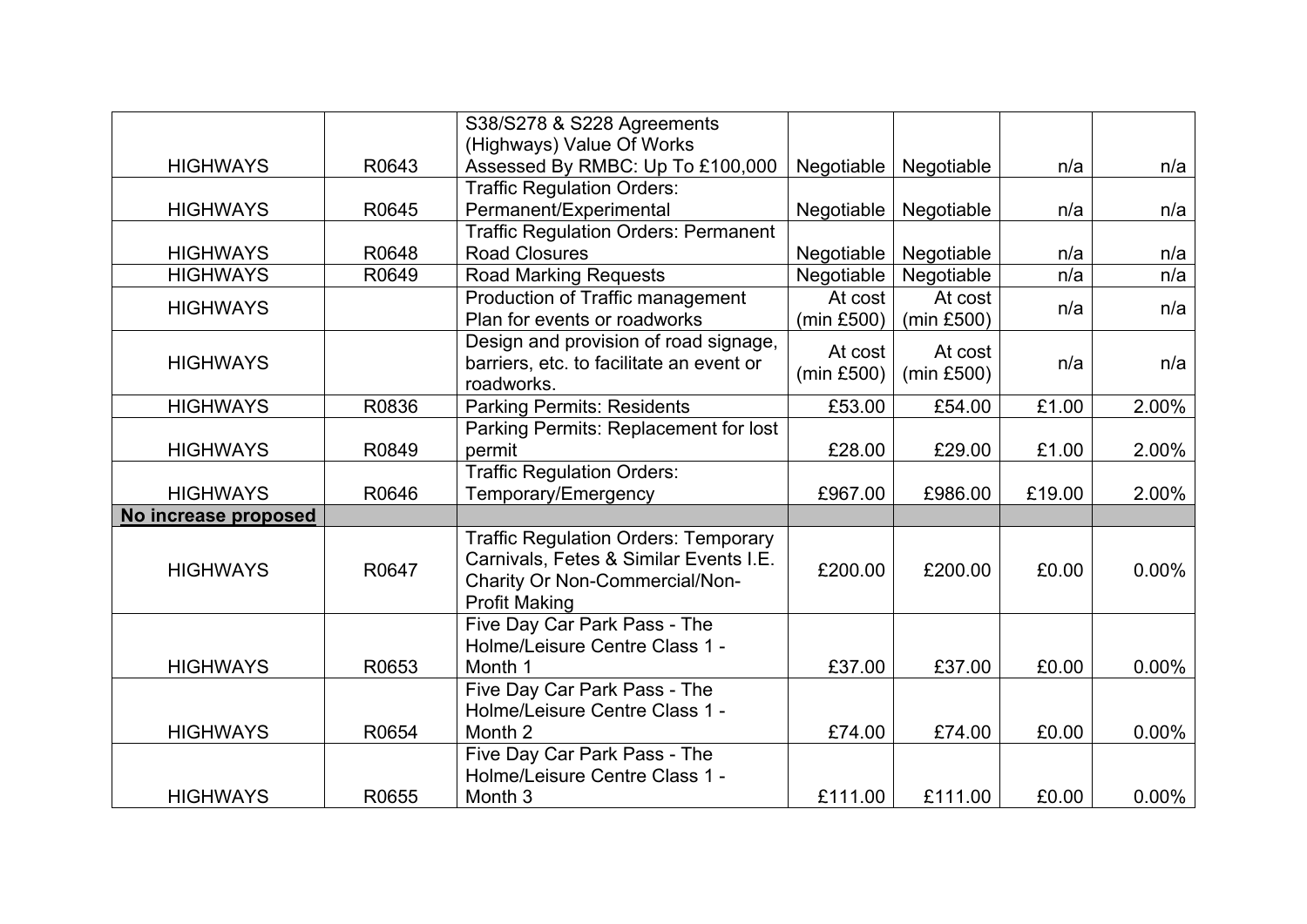|                 |       | Five Day Car Park Pass - The   |         |         |       |          |
|-----------------|-------|--------------------------------|---------|---------|-------|----------|
|                 |       | Holme/Leisure Centre Class 1 - |         |         |       |          |
| <b>HIGHWAYS</b> | R0656 | Month 4                        | £148.00 | £148.00 | £0.00 | $0.00\%$ |
|                 |       | Five Day Car Park Pass - The   |         |         |       |          |
|                 |       | Holme/Leisure Centre Class 1 - |         |         |       |          |
| <b>HIGHWAYS</b> | R0657 | Month <sub>5</sub>             | £185.00 | £185.00 | £0.00 | $0.00\%$ |
|                 |       | Five Day Car Park Pass - The   |         |         |       |          |
|                 |       | Holme/Leisure Centre Class 1 - |         |         |       |          |
| <b>HIGHWAYS</b> | R0658 | Month 6                        | £222.00 | £222.00 | £0.00 | $0.00\%$ |
|                 |       | Five Day Car Park Pass - The   |         |         |       |          |
|                 |       | Holme/Leisure Centre Class 1 - |         |         |       |          |
| <b>HIGHWAYS</b> | R0659 | Month 7                        | £259.00 | £259.00 | £0.00 | $0.00\%$ |
|                 |       | Five Day Car Park Pass - The   |         |         |       |          |
|                 |       | Holme/Leisure Centre Class 1 - |         |         |       |          |
| <b>HIGHWAYS</b> | R0660 | Month 8                        | £296.00 | £296.00 | £0.00 | $0.00\%$ |
|                 |       | Five Day Car Park Pass - The   |         |         |       |          |
|                 |       | Holme/Leisure Centre Class 1 - |         |         |       |          |
| <b>HIGHWAYS</b> | R0661 | Month 9                        | £333.00 | £333.00 | £0.00 | $0.00\%$ |
|                 |       | Five Day Car Park Pass - The   |         |         |       |          |
|                 |       | Holme/Leisure Centre Class 1 - |         |         |       |          |
| <b>HIGHWAYS</b> | R0662 | Month 10                       | £370.00 | £370.00 | £0.00 | $0.00\%$ |
|                 |       | Five Day Car Park Pass - The   |         |         |       |          |
|                 |       | Holme/Leisure Centre Class 1 - |         |         |       |          |
| <b>HIGHWAYS</b> | R0663 | Month 11                       | £407.00 | £407.00 | £0.00 | $0.00\%$ |
|                 |       | Five Day Car Park Pass - The   |         |         |       |          |
|                 |       | Holme/Leisure Centre Class 1 - |         |         |       |          |
| <b>HIGHWAYS</b> | R0664 | Month 12                       | £444.00 | £444.00 | £0.00 | $0.00\%$ |
|                 |       | Five Day Car Park Pass - The   |         |         |       |          |
|                 |       | Holme/Leisure Centre Class 2 - |         |         |       |          |
| <b>HIGHWAYS</b> | R0665 | Month 1                        | £44.00  | £44.00  | £0.00 | $0.00\%$ |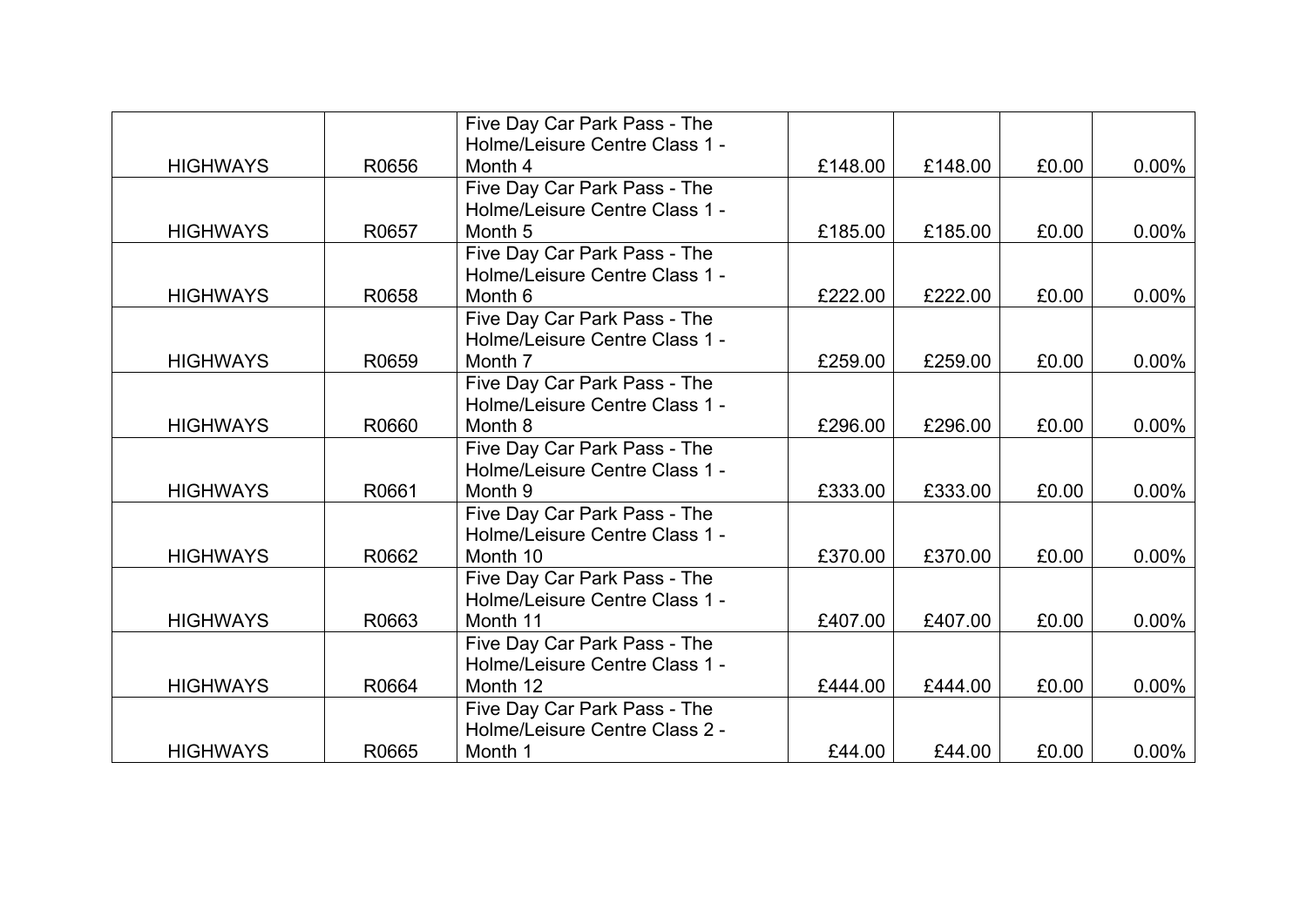|                 |       | Five Day Car Park Pass - The   |         |         |       |          |
|-----------------|-------|--------------------------------|---------|---------|-------|----------|
|                 |       | Holme/Leisure Centre Class 2 - |         |         |       |          |
| <b>HIGHWAYS</b> | R0666 | Month 2                        | £88.00  | £88.00  | £0.00 | $0.00\%$ |
|                 |       | Five Day Car Park Pass - The   |         |         |       |          |
|                 |       | Holme/Leisure Centre Class 2 - |         |         |       |          |
| <b>HIGHWAYS</b> | R0667 | Month 3                        | £132.00 | £132.00 | £0.00 | $0.00\%$ |
|                 |       | Five Day Car Park Pass - The   |         |         |       |          |
|                 |       | Holme/Leisure Centre Class 2 - |         |         |       |          |
| <b>HIGHWAYS</b> | R0668 | Month 4                        | £176.00 | £176.00 | £0.00 | $0.00\%$ |
|                 |       | Five Day Car Park Pass - The   |         |         |       |          |
|                 |       | Holme/Leisure Centre Class 2 - |         |         |       |          |
| <b>HIGHWAYS</b> | R0669 | Month <sub>5</sub>             | £220.00 | £220.00 | £0.00 | $0.00\%$ |
|                 |       | Five Day Car Park Pass - The   |         |         |       |          |
|                 |       | Holme/Leisure Centre Class 2 - |         |         |       |          |
| <b>HIGHWAYS</b> | R0670 | Month 6                        | £264.00 | £264.00 | £0.00 | $0.00\%$ |
|                 |       | Five Day Car Park Pass - The   |         |         |       |          |
|                 |       | Holme/Leisure Centre Class 2 - |         |         |       |          |
| <b>HIGHWAYS</b> | R0671 | Month 7                        | £308.00 | £308.00 | £0.00 | $0.00\%$ |
|                 |       | Five Day Car Park Pass - The   |         |         |       |          |
|                 |       | Holme/Leisure Centre Class 2 - |         |         |       |          |
| <b>HIGHWAYS</b> | R0672 | Month 8                        | £352.00 | £352.00 | £0.00 | $0.00\%$ |
|                 |       | Five Day Car Park Pass - The   |         |         |       |          |
|                 |       | Holme/Leisure Centre Class 2 - |         |         |       |          |
| <b>HIGHWAYS</b> | R0673 | Month 9                        | £396.00 | £396.00 | £0.00 | $0.00\%$ |
|                 |       | Five Day Car Park Pass - The   |         |         |       |          |
|                 |       | Holme/Leisure Centre Class 2 - |         |         |       |          |
| <b>HIGHWAYS</b> | R0674 | Month 10                       | £440.00 | £440.00 | £0.00 | $0.00\%$ |
|                 |       | Five Day Car Park Pass - The   |         |         |       |          |
|                 |       | Holme/Leisure Centre Class 2 - |         |         |       |          |
| <b>HIGHWAYS</b> | R0675 | Month 11                       | £484.00 | £484.00 | £0.00 | $0.00\%$ |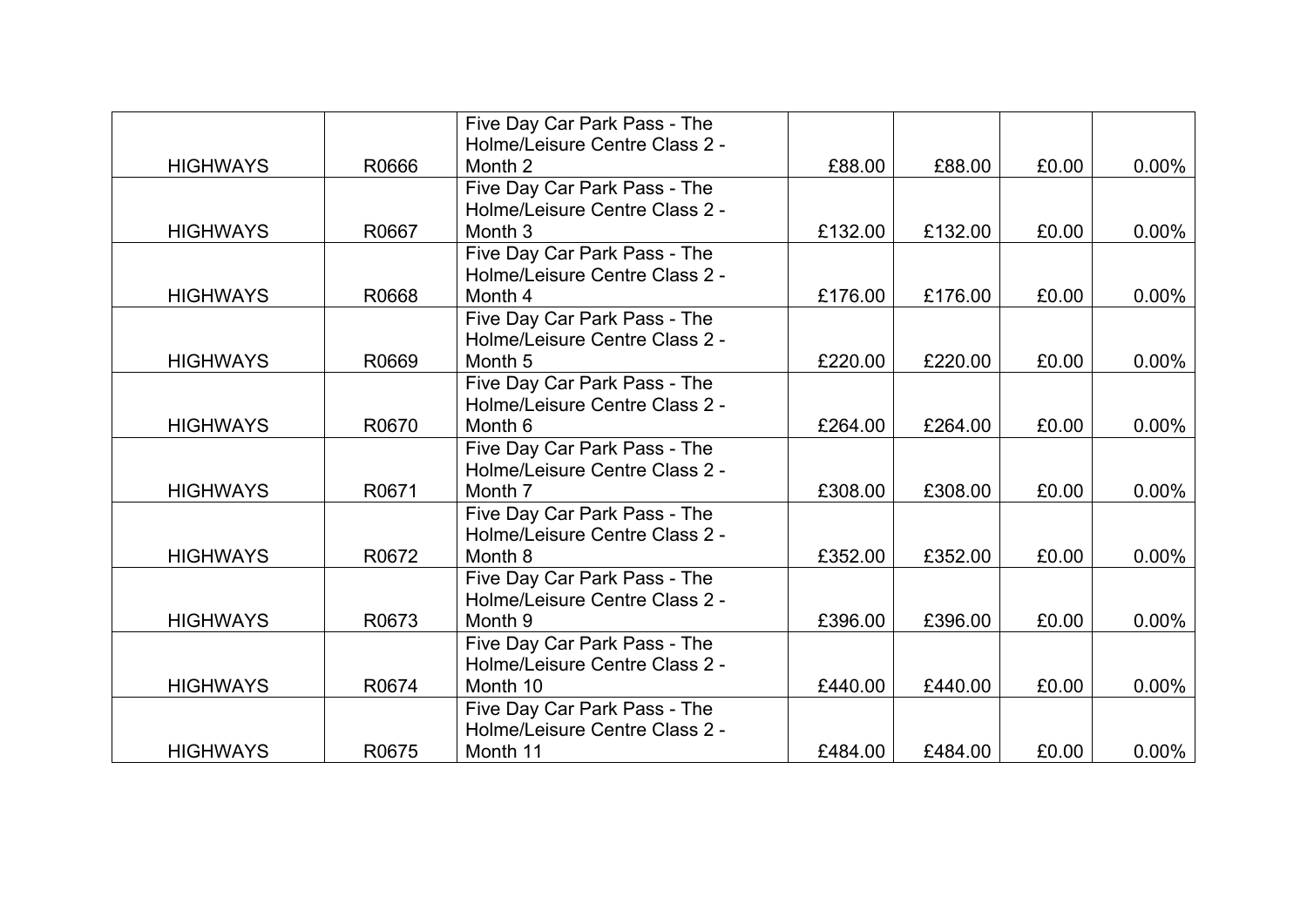|                 |       | Five Day Car Park Pass - The   |         |         |       |          |
|-----------------|-------|--------------------------------|---------|---------|-------|----------|
|                 |       | Holme/Leisure Centre Class 2 - |         |         |       |          |
| <b>HIGHWAYS</b> | R0676 | Month 12                       | £528.00 | £528.00 | £0.00 | $0.00\%$ |
|                 |       | Six Day Car Park Pass - The    |         |         |       |          |
|                 |       | Holme/Leisure Centre Class 1 - |         |         |       |          |
| <b>HIGHWAYS</b> | R0677 | Month 1                        | £41.00  | £41.00  | £0.00 | $0.00\%$ |
|                 |       | Six Day Car Park Pass - The    |         |         |       |          |
|                 |       | Holme/Leisure Centre Class 1 - |         |         |       |          |
| <b>HIGHWAYS</b> | R0678 | Month 2                        | £82.00  | £82.00  | £0.00 | $0.00\%$ |
|                 |       | Six Day Car Park Pass - The    |         |         |       |          |
|                 |       | Holme/Leisure Centre Class 1 - |         |         |       |          |
| <b>HIGHWAYS</b> | R0679 | Month <sub>3</sub>             | £123.00 | £123.00 | £0.00 | $0.00\%$ |
|                 |       | Six Day Car Park Pass - The    |         |         |       |          |
|                 |       | Holme/Leisure Centre Class 1 - |         |         |       |          |
| <b>HIGHWAYS</b> | R0680 | Month 4                        | £164.00 | £164.00 | £0.00 | $0.00\%$ |
|                 |       | Six Day Car Park Pass - The    |         |         |       |          |
|                 |       | Holme/Leisure Centre Class 1 - |         |         |       |          |
| <b>HIGHWAYS</b> | R0681 | Month 5                        | £205.00 | £205.00 | £0.00 | $0.00\%$ |
|                 |       | Six Day Car Park Pass - The    |         |         |       |          |
|                 |       | Holme/Leisure Centre Class 1 - |         |         |       |          |
| <b>HIGHWAYS</b> | R0682 | Month 6                        | £246.00 | £246.00 | £0.00 | $0.00\%$ |
|                 |       | Six Day Car Park Pass - The    |         |         |       |          |
|                 |       | Holme/Leisure Centre Class 1 - |         |         |       |          |
| <b>HIGHWAYS</b> | R0683 | Month 7                        | £287.00 | £287.00 | £0.00 | $0.00\%$ |
|                 |       | Six Day Car Park Pass - The    |         |         |       |          |
|                 |       | Holme/Leisure Centre Class 1 - |         |         |       |          |
| <b>HIGHWAYS</b> | R0684 | Month 8                        | £328.00 | £328.00 | £0.00 | $0.00\%$ |
|                 |       | Six Day Car Park Pass - The    |         |         |       |          |
|                 |       | Holme/Leisure Centre Class 1 - |         |         |       |          |
| <b>HIGHWAYS</b> | R0685 | Month 9                        | £369.00 | £369.00 | £0.00 | $0.00\%$ |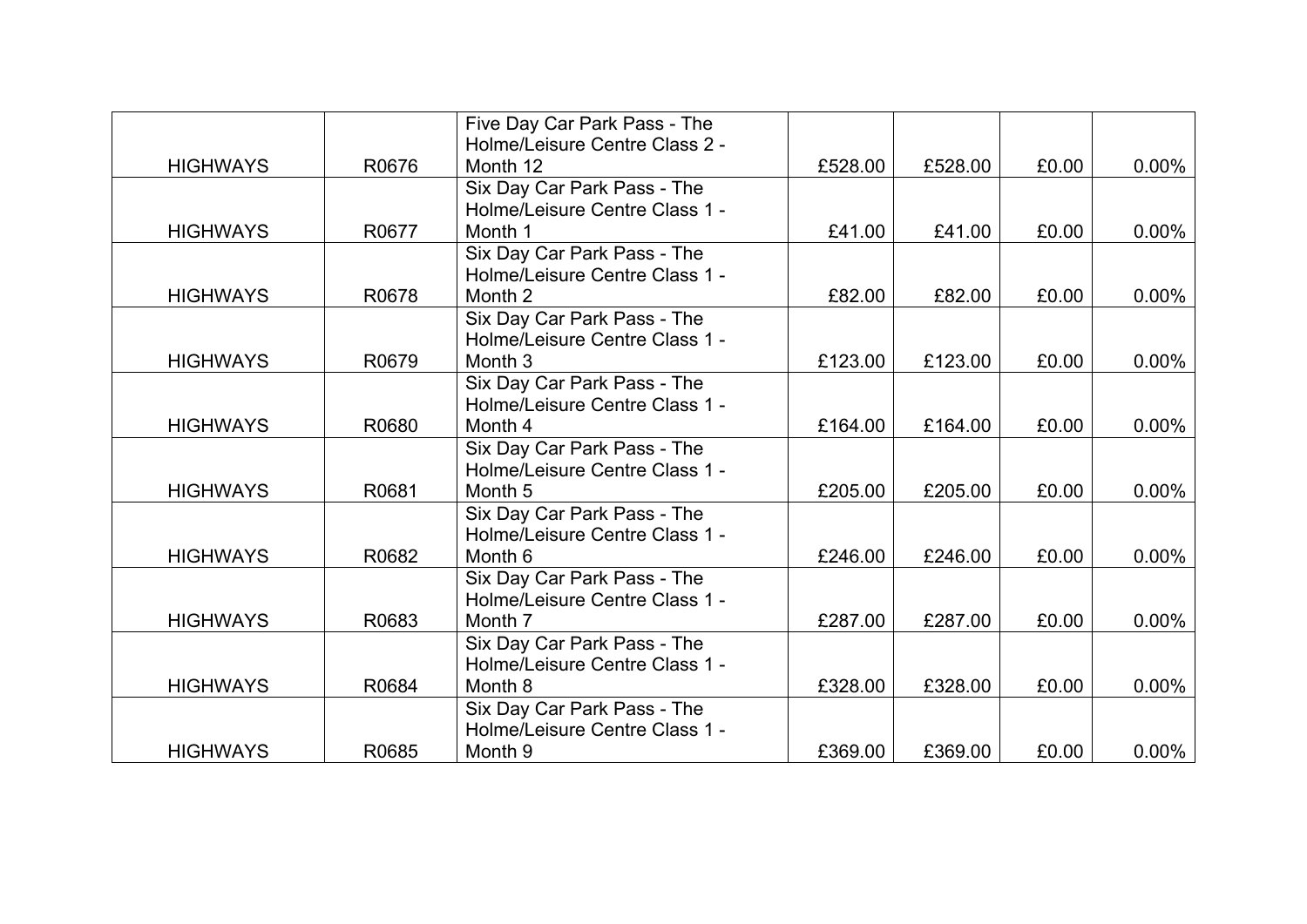|                 |       | Six Day Car Park Pass - The    |         |         |       |          |
|-----------------|-------|--------------------------------|---------|---------|-------|----------|
|                 |       | Holme/Leisure Centre Class 1 - |         |         |       |          |
| <b>HIGHWAYS</b> | R0686 | Month 10                       | £410.00 | £410.00 | £0.00 | $0.00\%$ |
|                 |       | Six Day Car Park Pass - The    |         |         |       |          |
|                 |       | Holme/Leisure Centre Class 1 - |         |         |       |          |
| <b>HIGHWAYS</b> | R0687 | Month 11                       | £451.00 | £451.00 | £0.00 | $0.00\%$ |
|                 |       | Six Day Car Park Pass - The    |         |         |       |          |
|                 |       | Holme/Leisure Centre Class 1 - |         |         |       |          |
| <b>HIGHWAYS</b> | R0688 | Month 12                       | £492.00 | £492.00 | £0.00 | $0.00\%$ |
|                 |       | Six Day Car Park Pass - The    |         |         |       |          |
|                 |       | Holme/Leisure Centre Class 2 - |         |         |       |          |
| <b>HIGHWAYS</b> | R0689 | Month 1                        | £48.00  | £48.00  | £0.00 | $0.00\%$ |
|                 |       | Six Day Car Park Pass - The    |         |         |       |          |
|                 |       | Holme/Leisure Centre Class 2 - |         |         |       |          |
| <b>HIGHWAYS</b> | R0690 | Month 2                        | £96.00  | £96.00  | £0.00 | $0.00\%$ |
|                 |       | Six Day Car Park Pass - The    |         |         |       |          |
|                 |       | Holme/Leisure Centre Class 2 - |         |         |       |          |
| <b>HIGHWAYS</b> | R0691 | Month 3                        | £144.00 | £144.00 | £0.00 | $0.00\%$ |
|                 |       | Six Day Car Park Pass - The    |         |         |       |          |
|                 |       | Holme/Leisure Centre Class 2 - |         |         |       |          |
| <b>HIGHWAYS</b> | R0692 | Month 4                        | £192.00 | £192.00 | £0.00 | $0.00\%$ |
|                 |       | Six Day Car Park Pass - The    |         |         |       |          |
|                 |       | Holme/Leisure Centre Class 2 - |         |         |       |          |
| <b>HIGHWAYS</b> | R0693 | Month <sub>5</sub>             | £240.00 | £240.00 | £0.00 | $0.00\%$ |
|                 |       | Six Day Car Park Pass - The    |         |         |       |          |
|                 |       | Holme/Leisure Centre Class 2 - |         |         |       |          |
| <b>HIGHWAYS</b> | R0694 | Month 6                        | £288.00 | £288.00 | £0.00 | $0.00\%$ |
|                 |       | Six Day Car Park Pass - The    |         |         |       |          |
|                 |       | Holme/Leisure Centre Class 2 - |         |         |       |          |
| <b>HIGHWAYS</b> | R0695 | Month 7                        | £336.00 | £336.00 | £0.00 | $0.00\%$ |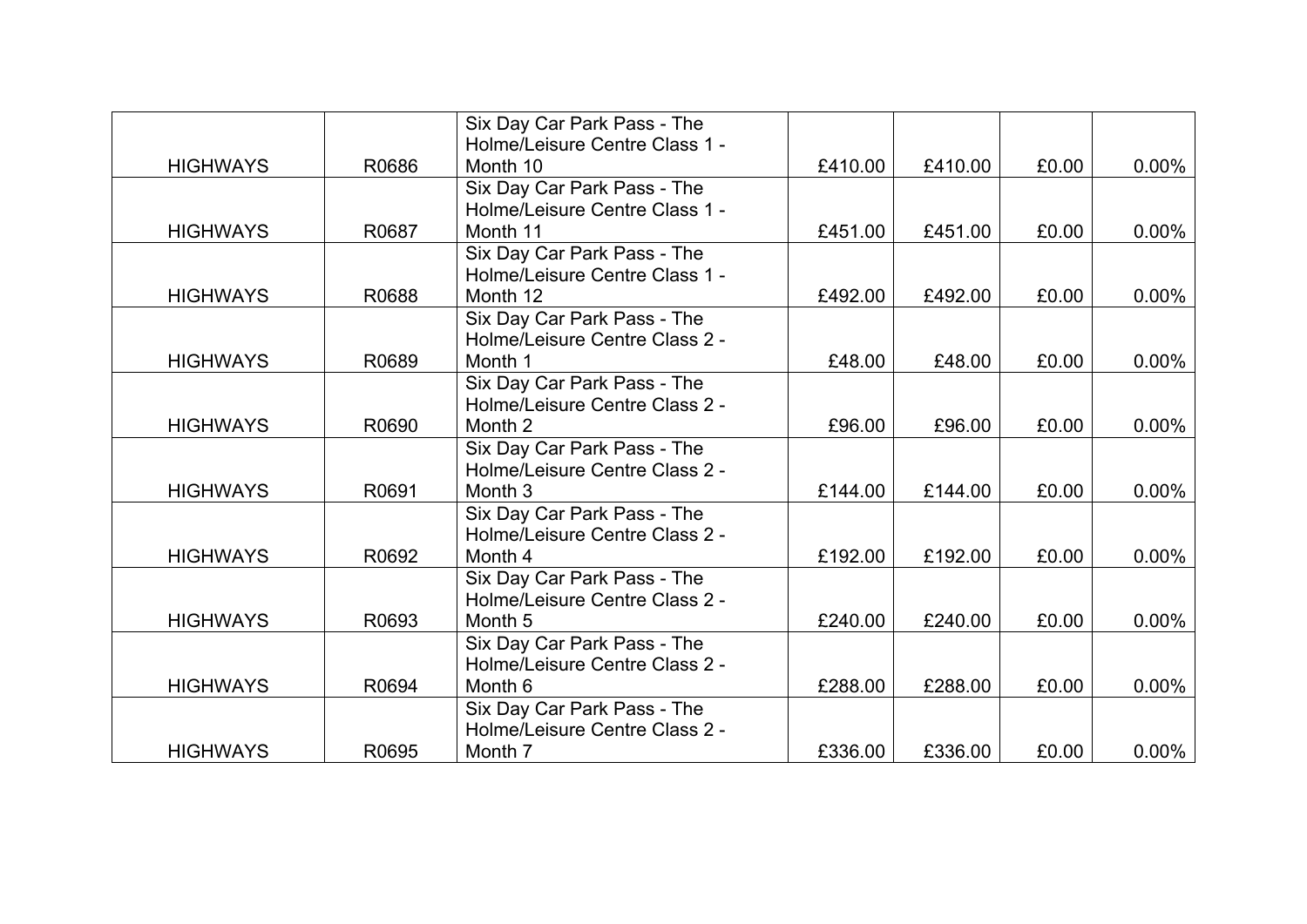|                 |       | Six Day Car Park Pass - The<br>Holme/Leisure Centre Class 2 - |         |         |       |          |
|-----------------|-------|---------------------------------------------------------------|---------|---------|-------|----------|
| <b>HIGHWAYS</b> | R0696 | Month 8                                                       | £384.00 | £384.00 | £0.00 | $0.00\%$ |
|                 |       | Six Day Car Park Pass - The                                   |         |         |       |          |
|                 |       | Holme/Leisure Centre Class 2 -                                |         |         |       |          |
| <b>HIGHWAYS</b> | R0697 | Month <sub>9</sub>                                            | £432.00 | £432.00 | £0.00 | $0.00\%$ |
|                 |       | Six Day Car Park Pass - The                                   |         |         |       |          |
|                 |       | Holme/Leisure Centre Class 2 -                                |         |         |       |          |
| <b>HIGHWAYS</b> | R0698 | Month 10                                                      | £480.00 | £480.00 | £0.00 | $0.00\%$ |
|                 |       | Six Day Car Park Pass - The                                   |         |         |       |          |
|                 |       | Holme/Leisure Centre Class 2 -                                |         |         |       |          |
| <b>HIGHWAYS</b> | R0699 | Month 11                                                      | £528.00 | £528.00 | £0.00 | $0.00\%$ |
|                 |       | Six Day Car Park Pass - The                                   |         |         |       |          |
|                 |       | Holme/Leisure Centre Class 2 -                                |         |         |       |          |
| <b>HIGHWAYS</b> | R0700 | Month 12                                                      | £576.00 | £576.00 | £0.00 | $0.00\%$ |
|                 |       | Five Day Car Park Passes -                                    |         |         |       |          |
| <b>HIGHWAYS</b> | R0701 | Middleton Class 1 - Month 1                                   | £25.00  | £25.00  | £0.00 | $0.00\%$ |
|                 |       | Five Day Car Park Passes -                                    |         |         |       |          |
| <b>HIGHWAYS</b> | R0702 | Middleton Class 1 - Month 2                                   | £50.00  | £50.00  | £0.00 | $0.00\%$ |
|                 |       | Five Day Car Park Passes -                                    |         |         |       |          |
| <b>HIGHWAYS</b> | R0703 | Middleton Class 1 - Month 3                                   | £75.00  | £75.00  | £0.00 | $0.00\%$ |
|                 |       | Five Day Car Park Passes-                                     |         |         |       |          |
| <b>HIGHWAYS</b> | R0704 | Middleton Class 1 - Month 4                                   | £100.00 | £100.00 | £0.00 | $0.00\%$ |
|                 |       | Five Day Car Park Passes -                                    |         |         |       |          |
| <b>HIGHWAYS</b> | R0705 | Middleton Class 1 - Month 5                                   | £125.00 | £125.00 | £0.00 | $0.00\%$ |
|                 |       | Five Day Car Park Passes -                                    |         |         |       |          |
| <b>HIGHWAYS</b> | R0706 | Middleton Class 1 - Month 6                                   | £150.00 | £150.00 | £0.00 | $0.00\%$ |
|                 |       | Five Day Car Park Passes -                                    |         |         |       |          |
| <b>HIGHWAYS</b> | R0707 | Middleton Class 1 - Month 7                                   | £175.00 | £175.00 | £0.00 | $0.00\%$ |
|                 |       | Five Day Car Park Passes -                                    |         |         |       |          |
| <b>HIGHWAYS</b> | R0708 | Middleton Class 1 - Month 8                                   | £200.00 | £200.00 | £0.00 | $0.00\%$ |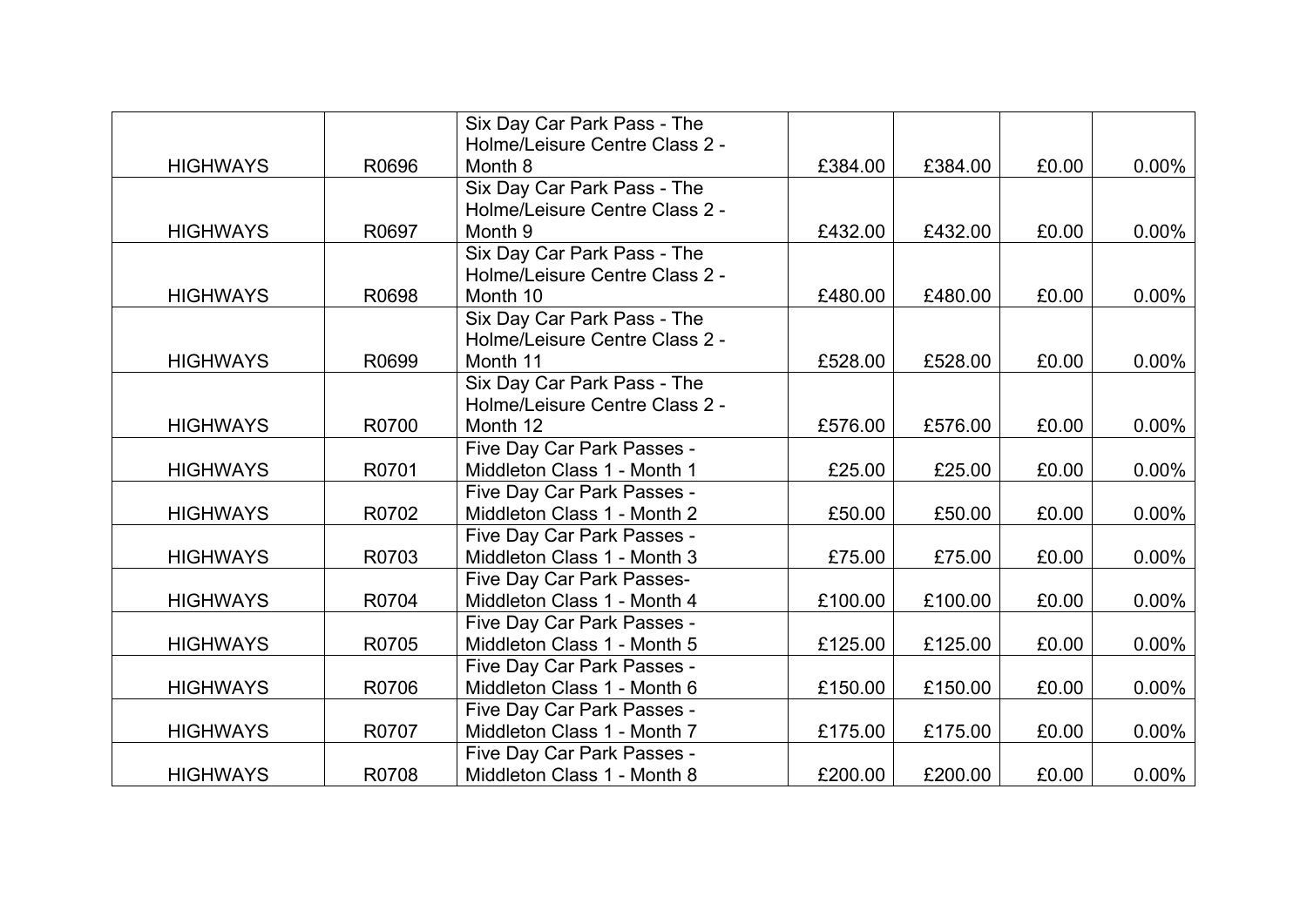|                 |       | Five Day Car Park Passes -   |         |         |       |          |
|-----------------|-------|------------------------------|---------|---------|-------|----------|
| <b>HIGHWAYS</b> | R0709 | Middleton Class 1 - Month 9  | £225.00 | £225.00 | £0.00 | $0.00\%$ |
|                 |       | Five Day Car Park Passes -   |         |         |       |          |
| <b>HIGHWAYS</b> | R0710 | Middleton Class 1 - Month 10 | £250.00 | £250.00 | £0.00 | 0.00%    |
|                 |       | Five Day Car Park Passes -   |         |         |       |          |
| <b>HIGHWAYS</b> | R0711 | Middleton Class 1 - Month 11 | £275.00 | £275.00 | £0.00 | $0.00\%$ |
|                 |       | Five Day Car Park Passes -   |         |         |       |          |
| <b>HIGHWAYS</b> | R0712 | Middleton Class 1 - Month 12 | £300.00 | £300.00 | £0.00 | $0.00\%$ |
|                 |       | Five Day Car Park Passes -   |         |         |       |          |
| <b>HIGHWAYS</b> | R0713 | Middleton Class 2 - Month 1  | £32.00  | £32.00  | £0.00 | $0.00\%$ |
|                 |       | Five Day Car Park Passes -   |         |         |       |          |
| <b>HIGHWAYS</b> | R0714 | Middleton Class 2 - Month 2  | £64.00  | £64.00  | £0.00 | $0.00\%$ |
|                 |       | Five Day Car Park Passes -   |         |         |       |          |
| <b>HIGHWAYS</b> | R0715 | Middleton Class 2 - Month 3  | £96.00  | £96.00  | £0.00 | $0.00\%$ |
|                 |       | Five Day Car Park Passes -   |         |         |       |          |
| <b>HIGHWAYS</b> | R0716 | Middleton Class 2 - Month 4  | £128.00 | £128.00 | £0.00 | $0.00\%$ |
|                 |       | Five Day Car Park Passes -   |         |         |       |          |
| <b>HIGHWAYS</b> | R0717 | Middleton Class 2 - Month 5  | £160.00 | £160.00 | £0.00 | $0.00\%$ |
|                 |       | Five Day Car Park Passes -   |         |         |       |          |
| <b>HIGHWAYS</b> | R0718 | Middleton Class 2 - Month 6  | £192.00 | £192.00 | £0.00 | $0.00\%$ |
|                 |       | Five Day Car Park Passes -   |         |         |       |          |
| <b>HIGHWAYS</b> | R0719 | Middleton Class 2 - Month 7  | £224.00 | £224.00 | £0.00 | 0.00%    |
|                 |       | Five Day Car Park Passes -   |         |         |       |          |
| <b>HIGHWAYS</b> | R0720 | Middleton Class 2 - Month 8  | £256.00 | £256.00 | £0.00 | $0.00\%$ |
|                 |       | Five Day Car Park Passes -   |         |         |       |          |
| <b>HIGHWAYS</b> | R0721 | Middleton Class 2 - Month 9  | £288.00 | £288.00 | £0.00 | $0.00\%$ |
|                 |       | Five Day Car Park Passes -   |         |         |       |          |
| <b>HIGHWAYS</b> | R0722 | Middleton Class 2 - Month 10 | £320.00 | £320.00 | £0.00 | 0.00%    |
|                 |       | Five Day Car Park Passes -   |         |         |       |          |
| <b>HIGHWAYS</b> | R0723 | Middleton Class 2 - Month 11 | £352.00 | £352.00 | £0.00 | $0.00\%$ |
|                 |       | Five Day Car Park Passes -   |         |         |       |          |
| <b>HIGHWAYS</b> | R0724 | Middleton Class 2 - Month 12 | £384.00 | £384.00 | £0.00 | $0.00\%$ |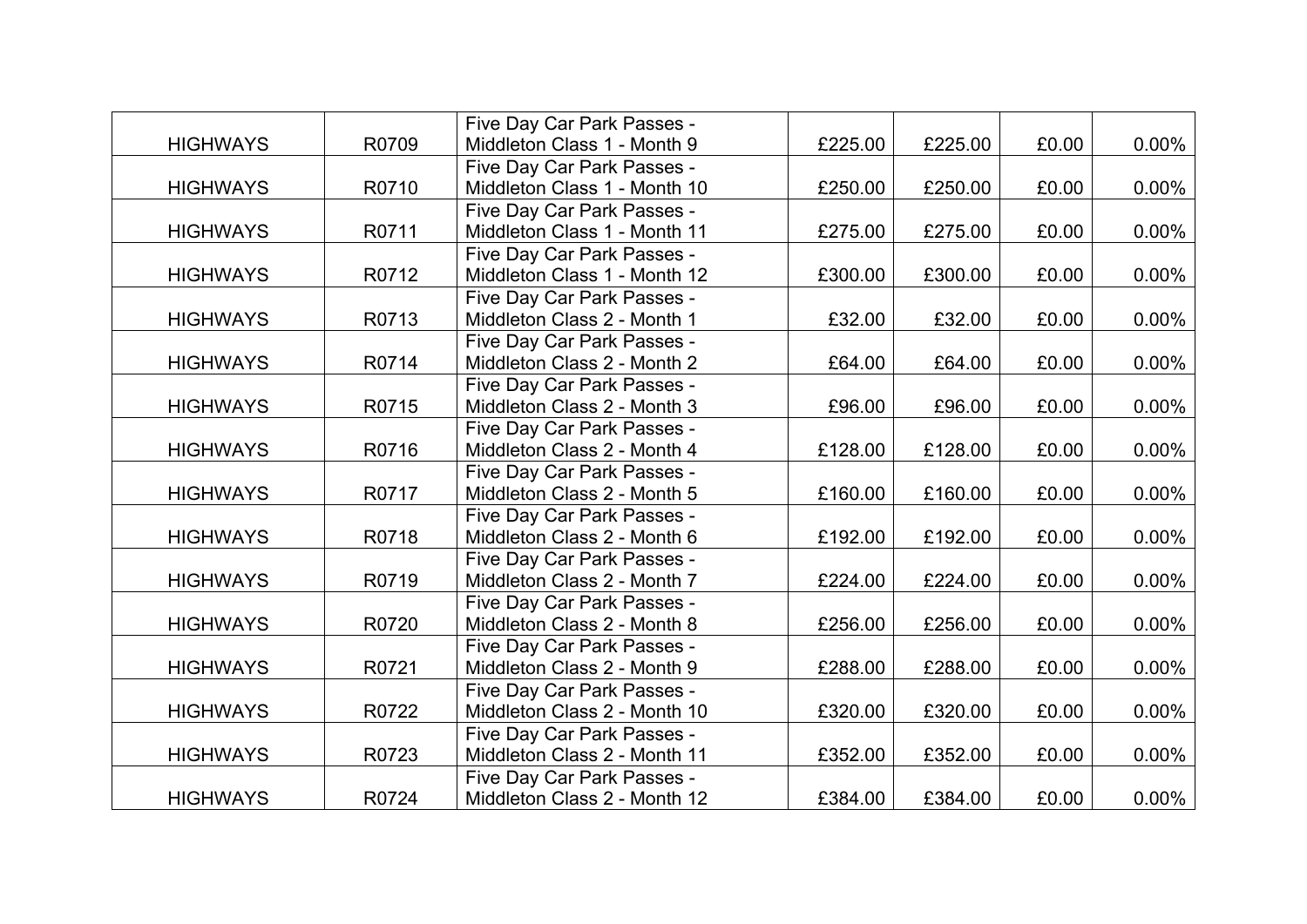|                 |       | Six Day Car Park Passes - Middleton |         |         |       |          |
|-----------------|-------|-------------------------------------|---------|---------|-------|----------|
| <b>HIGHWAYS</b> | R0725 | Class 1 - Month 1                   | £28.00  | £28.00  | £0.00 | $0.00\%$ |
|                 |       | Six Day Car Park Passes - Middleton |         |         |       |          |
| <b>HIGHWAYS</b> | R0726 | Class 1 - Month 2                   | £56.00  | £56.00  | £0.00 | 0.00%    |
|                 |       | Six Day Car Park Passes - Middleton |         |         |       |          |
| <b>HIGHWAYS</b> | R0727 | Class 1 - Month 3                   | £84.00  | £84.00  | £0.00 | 0.00%    |
|                 |       | Six Day Car Park Passes - Middleton |         |         |       |          |
| <b>HIGHWAYS</b> | R0728 | Class 1 - Month 4                   | £112.00 | £112.00 | £0.00 | $0.00\%$ |
|                 |       | Six Day Car Park Passes - Middleton |         |         |       |          |
| <b>HIGHWAYS</b> | R0729 | Class 1 - Month 5                   | £140.00 | £140.00 | £0.00 | 0.00%    |
|                 |       | Six Day Car Park Passes - Middleton |         |         |       |          |
| <b>HIGHWAYS</b> | R0730 | Class 1 - Month 6                   | £168.00 | £168.00 | £0.00 | 0.00%    |
|                 |       | Six Day Car Park Passes - Middleton |         |         |       |          |
| <b>HIGHWAYS</b> | R0731 | Class 1 - Month 7                   | £196.00 | £196.00 | £0.00 | $0.00\%$ |
|                 |       | Six Day Car Park Passes - Middleton |         |         |       |          |
| <b>HIGHWAYS</b> | R0732 | Class 1 - Month 8                   | £224.00 | £224.00 | £0.00 | 0.00%    |
|                 |       | Six Day Car Park Passes - Middleton |         |         |       |          |
| <b>HIGHWAYS</b> | R0733 | Class 1 - Month 9                   | £252.00 | £252.00 | £0.00 | 0.00%    |
|                 |       | Six Day Car Park Passes - Middleton |         |         |       |          |
| <b>HIGHWAYS</b> | R0734 | Class 1 - Month 10                  | £280.00 | £280.00 | £0.00 | $0.00\%$ |
|                 |       | Six Day Car Park Passes - Middleton |         |         |       |          |
| <b>HIGHWAYS</b> | R0735 | Class 1 - Month 11                  | £308.00 | £308.00 | £0.00 | $0.00\%$ |
|                 |       | Six Day Car Park Passes - Middleton |         |         |       |          |
| <b>HIGHWAYS</b> | R0736 | Class 1 - Month 12                  | £336.00 | £336.00 | £0.00 | $0.00\%$ |
|                 |       | Six Day Car Park Passes - Middleton |         |         |       |          |
| <b>HIGHWAYS</b> | R0737 | Class 2 - Month 1                   | £35.00  | £35.00  | £0.00 | $0.00\%$ |
|                 |       | Six Day Car Park Passes - Middleton |         |         |       |          |
| <b>HIGHWAYS</b> | R0738 | Class 2 - Month 2                   | £70.00  | £70.00  | £0.00 | $0.00\%$ |
|                 |       | Six Day Car Park Passes - Middleton |         |         |       |          |
| <b>HIGHWAYS</b> | R0739 | Class 2 - Month 3                   | £105.00 | £105.00 | £0.00 | $0.00\%$ |
|                 |       | Six Day Car Park Passes - Middleton |         |         |       |          |
| <b>HIGHWAYS</b> | R0740 | Class 2 - Month 4                   | £140.00 | £140.00 | £0.00 | $0.00\%$ |
|                 |       |                                     |         |         |       |          |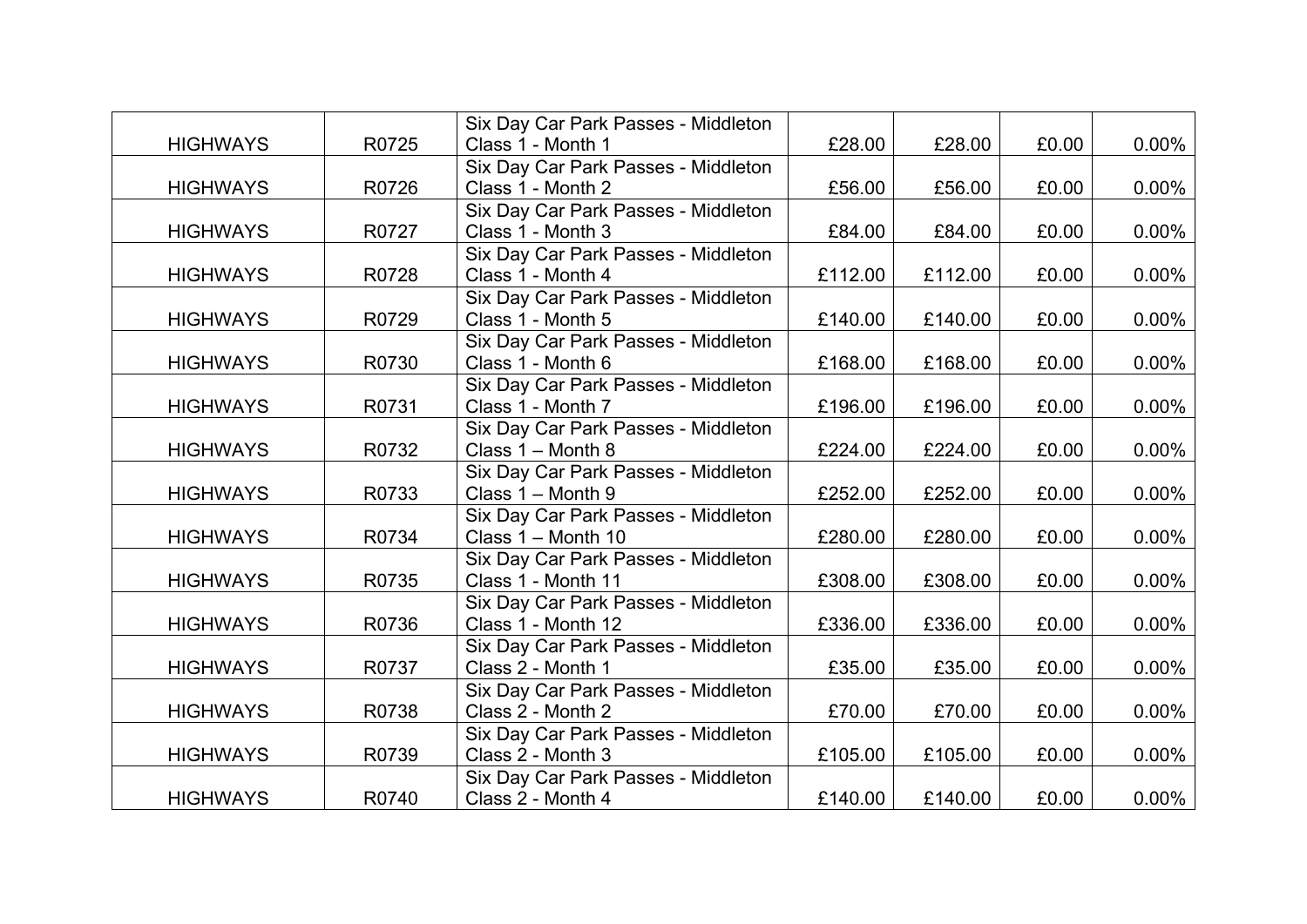|                 |       | Six Day Car Park Passes - Middleton |         |         |       |          |
|-----------------|-------|-------------------------------------|---------|---------|-------|----------|
| <b>HIGHWAYS</b> | R0741 | Class 2 - Month 5                   | £175.00 | £175.00 | £0.00 | $0.00\%$ |
|                 |       | Six Day Car Park Passes - Middleton |         |         |       |          |
| <b>HIGHWAYS</b> | R0742 | Class 2 - Month 6                   | £210.00 | £210.00 | £0.00 | 0.00%    |
|                 |       | Six Day Car Park Passes - Middleton |         |         |       |          |
| <b>HIGHWAYS</b> | R0743 | Class 2 - Month 7                   | £245.00 | £245.00 | £0.00 | $0.00\%$ |
|                 |       | Six Day Car Park Passes - Middleton |         |         |       |          |
| <b>HIGHWAYS</b> | R0744 | Class 2 - Month 8                   | £280.00 | £280.00 | £0.00 | $0.00\%$ |
|                 |       | Six Day Car Park Passes - Middleton |         |         |       |          |
| <b>HIGHWAYS</b> | R0745 | Class 2 - Month 9                   | £315.00 | £315.00 | £0.00 | $0.00\%$ |
|                 |       | Six Day Car Park Passes - Middleton |         |         |       |          |
| <b>HIGHWAYS</b> | R0746 | Class 2 - Month 10                  | £350.00 | £350.00 | £0.00 | $0.00\%$ |
|                 |       | Six Day Car Park Passes - Middleton |         |         |       |          |
| <b>HIGHWAYS</b> | R0747 | Class 2 - Month 11                  | £385.00 | £385.00 | £0.00 | $0.00\%$ |
|                 |       | Six Day Car Park Passes - Middleton |         |         |       |          |
| <b>HIGHWAYS</b> | R0748 | Class 2 - Month 12                  | £420.00 | £420.00 | £0.00 | $0.00\%$ |
|                 |       | Five Day Car Park Passes - Rochdale |         |         |       |          |
| <b>HIGHWAYS</b> | R0749 | Others Class 1 - Month 1            | £30.00  | £30.00  | £0.00 | $0.00\%$ |
|                 |       | Five Day Car Park Passes - Rochdale |         |         |       |          |
| <b>HIGHWAYS</b> | R0750 | Others Class 1 - Month 2            | £60.00  | £60.00  | £0.00 | $0.00\%$ |
|                 |       | Five Day Car Park Passes - Rochdale |         |         |       |          |
| <b>HIGHWAYS</b> | R0751 | Others Class 1 - Month 3            | £90.00  | £90.00  | £0.00 | $0.00\%$ |
|                 |       | Five Day Car Park Passes - Rochdale |         |         |       |          |
| <b>HIGHWAYS</b> | R0752 | Others Class 1 - Month 4            | £120.00 | £120.00 | £0.00 | $0.00\%$ |
|                 |       | Five Day Car Park Passes - Rochdale |         |         |       |          |
| <b>HIGHWAYS</b> | R0753 | Others Class 1 - Month 5            | £150.00 | £150.00 | £0.00 | $0.00\%$ |
|                 |       | Five Day Car Park Passes - Rochdale |         |         |       |          |
| <b>HIGHWAYS</b> | R0754 | Others Class 1 - Month 6            | £180.00 | £180.00 | £0.00 | $0.00\%$ |
|                 |       | Five Day Car Park Passes - Rochdale |         |         |       |          |
| <b>HIGHWAYS</b> | R0755 | Others Class 1 - Month 7            | £210.00 | £210.00 | £0.00 | $0.00\%$ |
|                 |       | Five Day Car Park Passes - Rochdale |         |         |       |          |
| <b>HIGHWAYS</b> | R0756 | Others Class 1 - Month 8            | £240.00 | £240.00 | £0.00 | $0.00\%$ |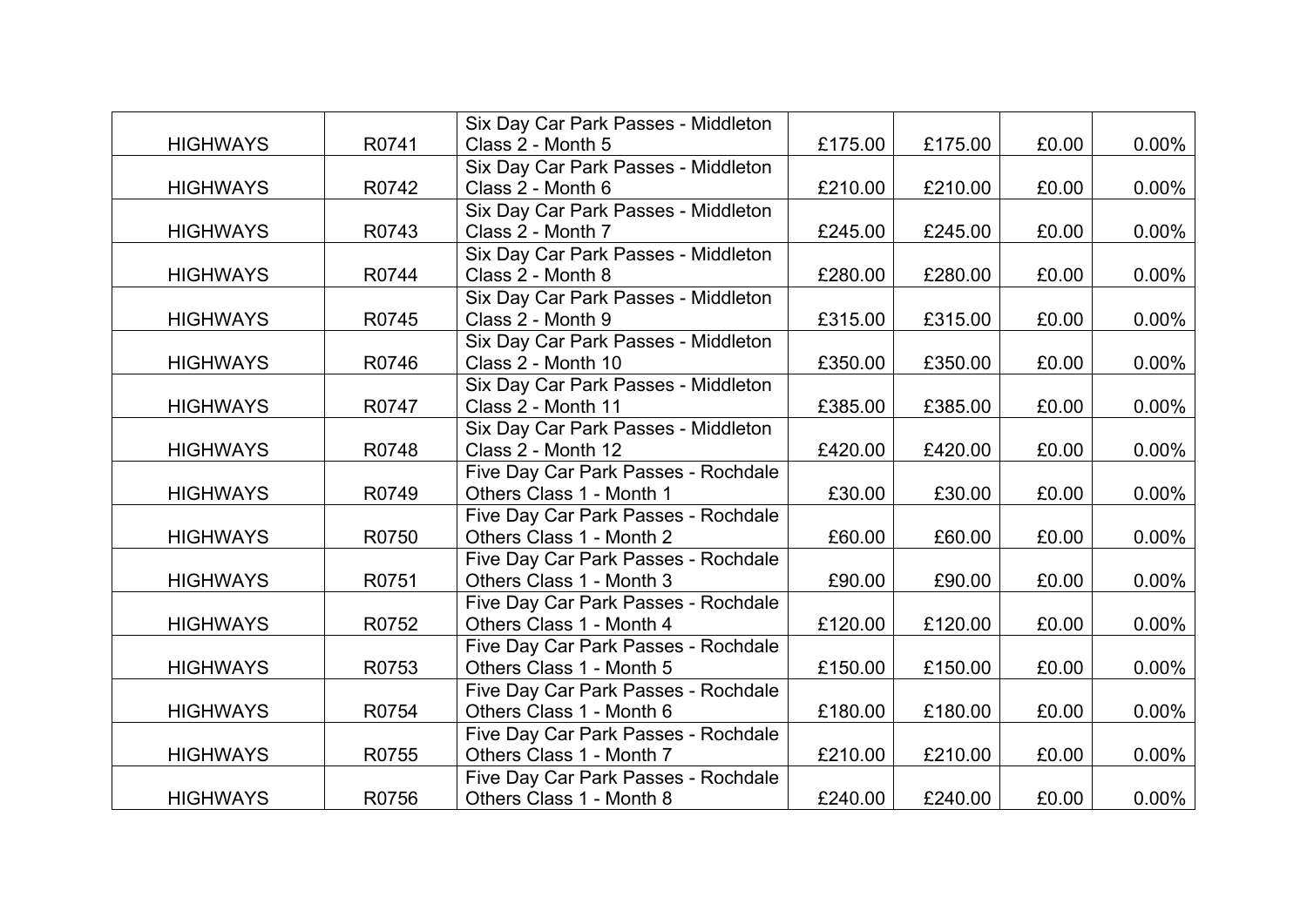|                 |       | Five Day Car Park Passes - Rochdale |         |         |       |          |
|-----------------|-------|-------------------------------------|---------|---------|-------|----------|
| <b>HIGHWAYS</b> | R0757 | Others Class 1 - Month 9            | £270.00 | £270.00 | £0.00 | $0.00\%$ |
|                 |       | Five Day Car Park Passes - Rochdale |         |         |       |          |
| <b>HIGHWAYS</b> | R0758 | Others Class 1 - Month 10           | £300.00 | £300.00 | £0.00 | $0.00\%$ |
|                 |       | Five Day Car Park Passes - Rochdale |         |         |       |          |
| <b>HIGHWAYS</b> | R0759 | Others Class 1 - Month 11           | £330.00 | £330.00 | £0.00 | $0.00\%$ |
|                 |       | Five Day Car Park Passes - Rochdale |         |         |       |          |
| <b>HIGHWAYS</b> | R0760 | Others Class 1 - Month 12           | £360.00 | £360.00 | £0.00 | $0.00\%$ |
|                 |       | Five Day Car Park Passes - Rochdale |         |         |       |          |
| <b>HIGHWAYS</b> | R0761 | Others Class 2 - Month 1            | £37.00  | £37.00  | £0.00 | $0.00\%$ |
|                 |       | Five Day Car Park Passes - Rochdale |         |         |       |          |
| <b>HIGHWAYS</b> | R0762 | Others Class 2 - Month 2            | £74.00  | £74.00  | £0.00 | $0.00\%$ |
|                 |       | Five Day Car Park Passes - Rochdale |         |         |       |          |
| <b>HIGHWAYS</b> | R0763 | Others Class 2 - Month 3            | £111.00 | £111.00 | £0.00 | $0.00\%$ |
|                 |       | Five Day Car Park Passes - Rochdale |         |         |       |          |
| <b>HIGHWAYS</b> | R0764 | Others Class 2 - Month 4            | £148.00 | £148.00 | £0.00 | $0.00\%$ |
|                 |       | Five Day Car Park Passes - Rochdale |         |         |       |          |
| <b>HIGHWAYS</b> | R0765 | Others Class 2 - Month 5            | £185.00 | £185.00 | £0.00 | $0.00\%$ |
|                 |       | Five Day Car Park Passes - Rochdale |         |         |       |          |
| <b>HIGHWAYS</b> | R0766 | Others Class 2 - Month 6            | £222.00 | £222.00 | £0.00 | $0.00\%$ |
|                 |       | Five Day Car Park Passes - Rochdale |         |         |       |          |
| <b>HIGHWAYS</b> | R0767 | Others Class 2 - Month 7            | £259.00 | £259.00 | £0.00 | $0.00\%$ |
|                 |       | Five Day Car Park Passes - Rochdale |         |         |       |          |
| <b>HIGHWAYS</b> | R0768 | Others Class 2 - Month 8            | £296.00 | £296.00 | £0.00 | 0.00%    |
|                 |       | Five Day Car Park Passes - Rochdale |         |         |       |          |
| <b>HIGHWAYS</b> | R0769 | Others Class 2 - Month 9            | £333.00 | £333.00 | £0.00 | $0.00\%$ |
|                 |       | Five Day Car Park Passes - Rochdale |         |         |       |          |
| <b>HIGHWAYS</b> | R0770 | Others Class 2 - Month 10           | £370.00 | £370.00 | £0.00 | 0.00%    |
|                 |       | Five Day Car Park Passes - Rochdale |         |         |       |          |
| <b>HIGHWAYS</b> | R0771 | Others Class 2 - Month 11           | £407.00 | £407.00 | £0.00 | 0.00%    |
|                 |       | Five Day Car Park Passes - Rochdale |         |         |       |          |
| <b>HIGHWAYS</b> | R0772 | Others Class 2 - Month 12           | £444.00 | £444.00 | £0.00 | $0.00\%$ |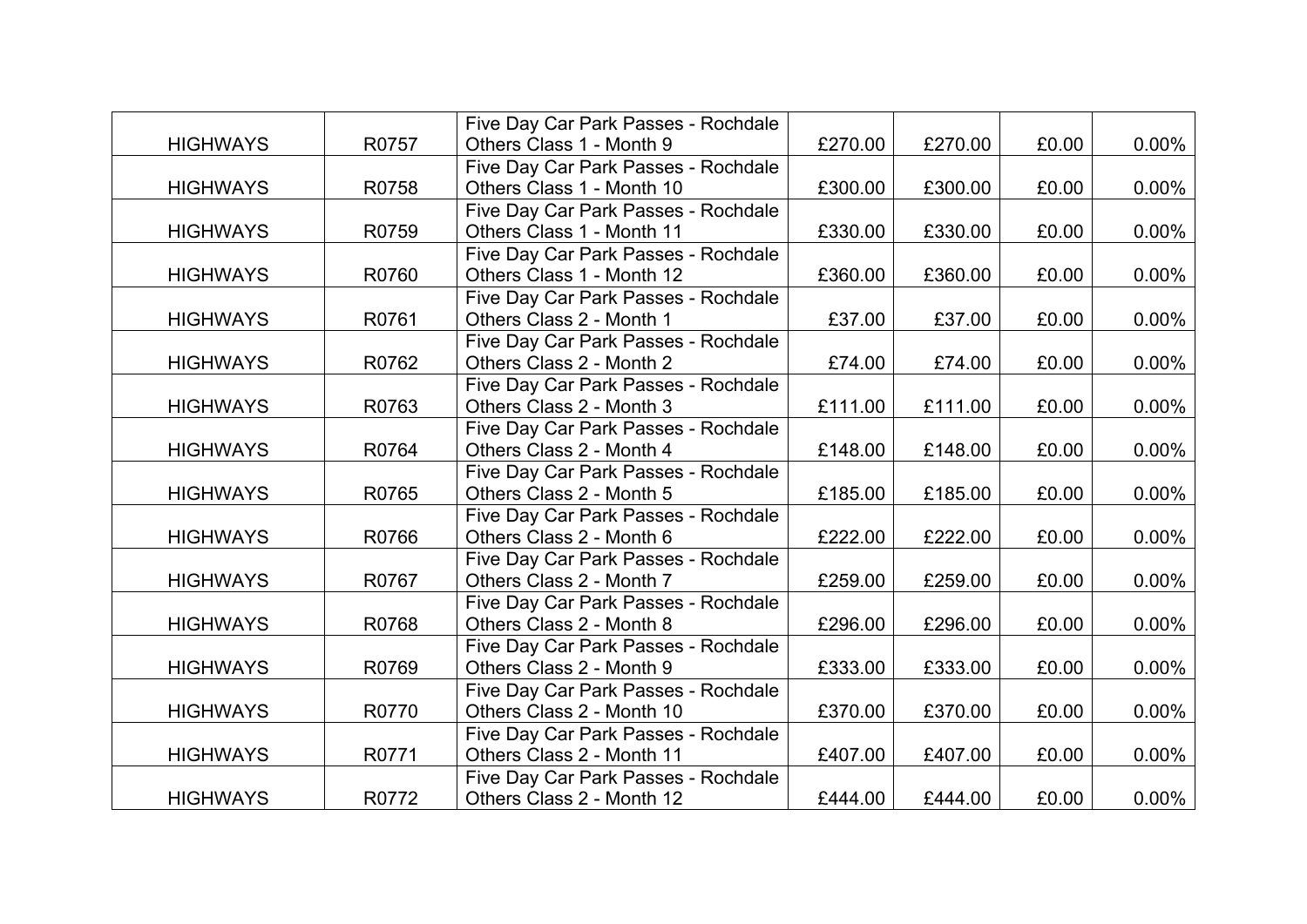|                 |       | Six Day Car Park Passes - Rochdale |         |         |       |          |
|-----------------|-------|------------------------------------|---------|---------|-------|----------|
| <b>HIGHWAYS</b> | R0773 | Others Class 1 - Month 1           | £34.00  | £34.00  | £0.00 | $0.00\%$ |
|                 |       | Six Day Car Park Passes - Rochdale |         |         |       |          |
| <b>HIGHWAYS</b> | R0774 | Others Class 1 - Month 2           | £68.00  | £68.00  | £0.00 | 0.00%    |
|                 |       | Six Day Car Park Passes - Rochdale |         |         |       |          |
| <b>HIGHWAYS</b> | R0775 | Others Class 1 - Month 3           | £102.00 | £102.00 | £0.00 | 0.00%    |
|                 |       | Six Day Car Park Passes - Rochdale |         |         |       |          |
| <b>HIGHWAYS</b> | R0776 | Others Class 1 - Month 4           | £136.00 | £136.00 | £0.00 | $0.00\%$ |
|                 |       | Six Day Car Park Passes - Rochdale |         |         |       |          |
| <b>HIGHWAYS</b> | R0777 | Others Class 1 - Month 5           | £170.00 | £170.00 | £0.00 | 0.00%    |
|                 |       | Six Day Car Park Passes - Rochdale |         |         |       |          |
| <b>HIGHWAYS</b> | R0778 | Others Class 1 - Month 6           | £204.00 | £204.00 | £0.00 | 0.00%    |
|                 |       | Six Day Car Park Passes - Rochdale |         |         |       |          |
| <b>HIGHWAYS</b> | R0779 | Others Class 1 - Month 7           | £238.00 | £238.00 | £0.00 | 0.00%    |
|                 |       | Six Day Car Park Passes - Rochdale |         |         |       |          |
| <b>HIGHWAYS</b> | R0780 | Others Class 1 - Month 8           | £272.00 | £272.00 | £0.00 | $0.00\%$ |
|                 |       | Six Day Car Park Passes - Rochdale |         |         |       |          |
| <b>HIGHWAYS</b> | R0781 | Others Class 1 - Month 9           | £306.00 | £306.00 | £0.00 | $0.00\%$ |
|                 |       | Six Day Car Park Passes - Rochdale |         |         |       |          |
| <b>HIGHWAYS</b> | R0782 | Others Class 1 - Month 10          | £340.00 | £340.00 | £0.00 | $0.00\%$ |
|                 |       | Six Day Car Park Passes - Rochdale |         |         |       |          |
| <b>HIGHWAYS</b> | R0783 | Others Class 1 - Month 11          | £374.00 | £374.00 | £0.00 | $0.00\%$ |
|                 |       | Six Day Car Park Passes - Rochdale |         |         |       |          |
| <b>HIGHWAYS</b> | R0784 | Others Class 1 - Month 12          | £408.00 | £408.00 | £0.00 | $0.00\%$ |
|                 |       | Six Day Car Park Passes - Rochdale |         |         |       |          |
| <b>HIGHWAYS</b> | R0785 | Others Class 2 - Month 1           | £41.00  | £41.00  | £0.00 | $0.00\%$ |
|                 |       | Six Day Car Park Passes - Rochdale |         |         |       |          |
| <b>HIGHWAYS</b> | R0786 | Others Class 2 - Month 2           | £82.00  | £82.00  | £0.00 | 0.00%    |
|                 |       | Six Day Car Park Passes - Rochdale |         |         |       |          |
| <b>HIGHWAYS</b> | R0787 | Others Class 2 - Month 3           | £123.00 | £123.00 | £0.00 | $0.00\%$ |
|                 |       | Six Day Car Park Passes - Rochdale |         |         |       |          |
| <b>HIGHWAYS</b> | R0788 | Others Class 2 - Month 4           | £164.00 | £164.00 | £0.00 | $0.00\%$ |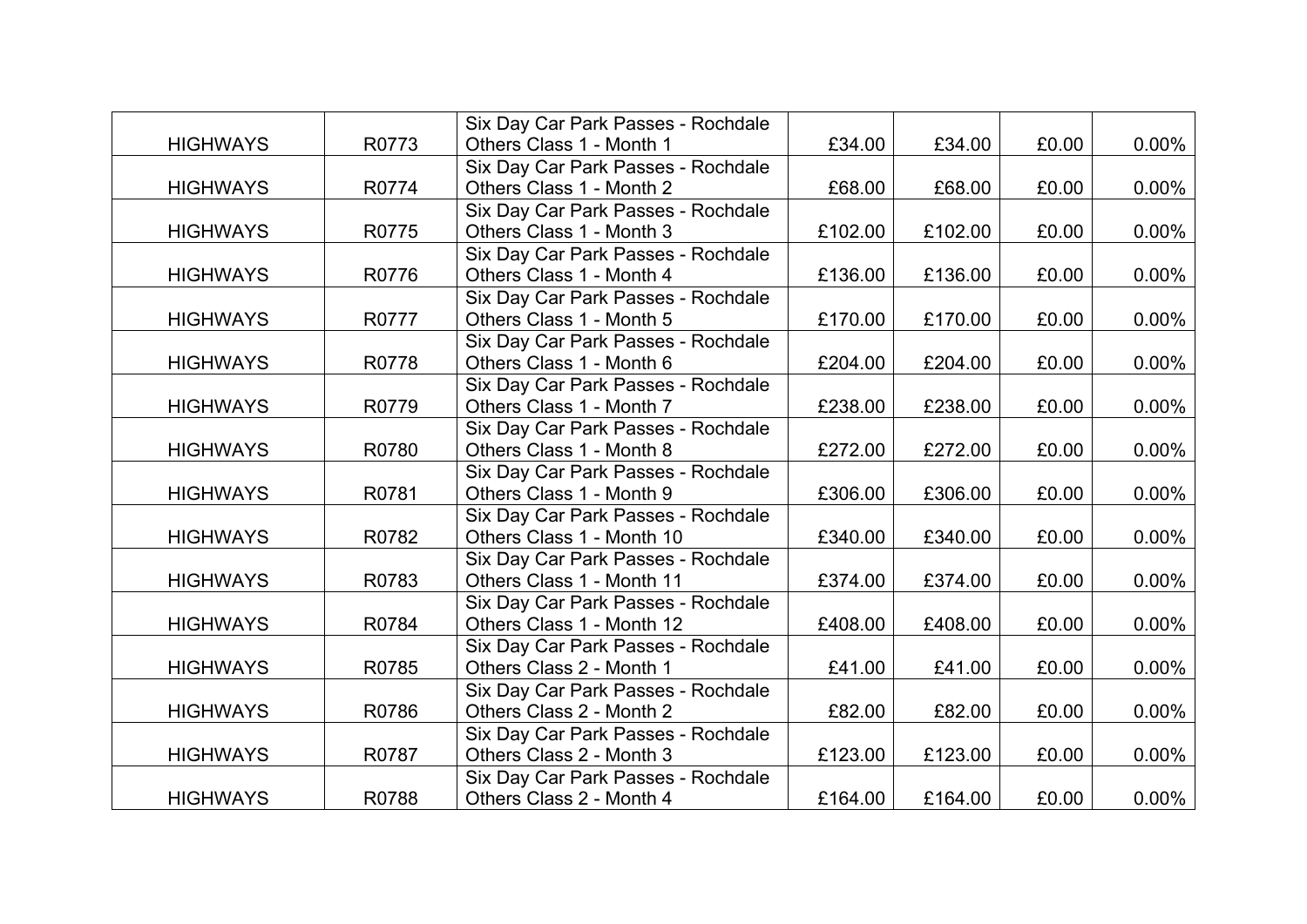|                 |       | Six Day Car Park Passes - Rochdale |         |         |       |          |
|-----------------|-------|------------------------------------|---------|---------|-------|----------|
| <b>HIGHWAYS</b> | R0789 | Others Class 2 - Month 5           | £205.00 | £205.00 | £0.00 | $0.00\%$ |
|                 |       | Six Day Car Park Passes - Rochdale |         |         |       |          |
| <b>HIGHWAYS</b> | R0790 | Others Class 2 - Month 6           | £246.00 | £246.00 | £0.00 | $0.00\%$ |
|                 |       | Six Day Car Park Passes - Rochdale |         |         |       |          |
| <b>HIGHWAYS</b> | R0791 | Others Class 2 - Month 7           | £287.00 | £287.00 | £0.00 | $0.00\%$ |
|                 |       | Six Day Car Park Passes - Rochdale |         |         |       |          |
| <b>HIGHWAYS</b> | R0792 | Others Class 2 - Month 8           | £328.00 | £328.00 | £0.00 | $0.00\%$ |
|                 |       | Six Day Car Park Passes - Rochdale |         |         |       |          |
| <b>HIGHWAYS</b> | R0793 | Others Class 2 - Month 9           | £369.00 | £369.00 | £0.00 | $0.00\%$ |
|                 |       | Six Day Car Park Passes - Rochdale |         |         |       |          |
| <b>HIGHWAYS</b> | R0794 | Others Class 2 - Month 10          | £410.00 | £410.00 | £0.00 | $0.00\%$ |
|                 |       | Six Day Car Park Passes - Rochdale |         |         |       |          |
| <b>HIGHWAYS</b> | R0795 | Others Class 2 - Month 11          | £451.00 | £451.00 | £0.00 | $0.00\%$ |
|                 |       | Six Day Car Park Passes - Rochdale |         |         |       |          |
| <b>HIGHWAYS</b> | R0796 | Others Class 2 - Month 12          | £492.00 | £492.00 | £0.00 | $0.00\%$ |
|                 |       | Car Park Passes Premium Pass -     |         |         |       |          |
| <b>HIGHWAYS</b> | R0797 | Month 1                            | £71.00  | £71.00  | £0.00 | $0.00\%$ |
|                 |       | Car Park Passes Premium Pass -     |         |         |       |          |
| <b>HIGHWAYS</b> | R0798 | Month 2                            | £142.00 | £142.00 | £0.00 | $0.00\%$ |
|                 |       | Car Park Passes Premium Pass -     |         |         |       |          |
| <b>HIGHWAYS</b> | R0799 | Month <sub>3</sub>                 | £213.00 | £213.00 | £0.00 | $0.00\%$ |
|                 |       | Car Park Passes Premium Pass -     |         |         |       |          |
| <b>HIGHWAYS</b> |       | Month 4                            | £284.00 | £284.00 | £0.00 | $0.00\%$ |
|                 |       | Car Park Passes Premium Pass -     |         |         |       |          |
| <b>HIGHWAYS</b> |       | Month <sub>5</sub>                 | £355.00 | £355.00 | £0.00 | $0.00\%$ |
|                 |       | Car Park Passes Premium Pass -     |         |         |       |          |
| <b>HIGHWAYS</b> | R0800 | Month 6                            | £426.00 | £426.00 | £0.00 | $0.00\%$ |
|                 |       | Car Park Passes Premium Pass -     |         |         |       |          |
| <b>HIGHWAYS</b> |       | Month 7                            | £497.00 | £497.00 | £0.00 | $0.00\%$ |
|                 |       | Car Park Passes Premium Pass -     |         |         |       |          |
| <b>HIGHWAYS</b> |       | Month 8                            | £568.00 | £568.00 | £0.00 | $0.00\%$ |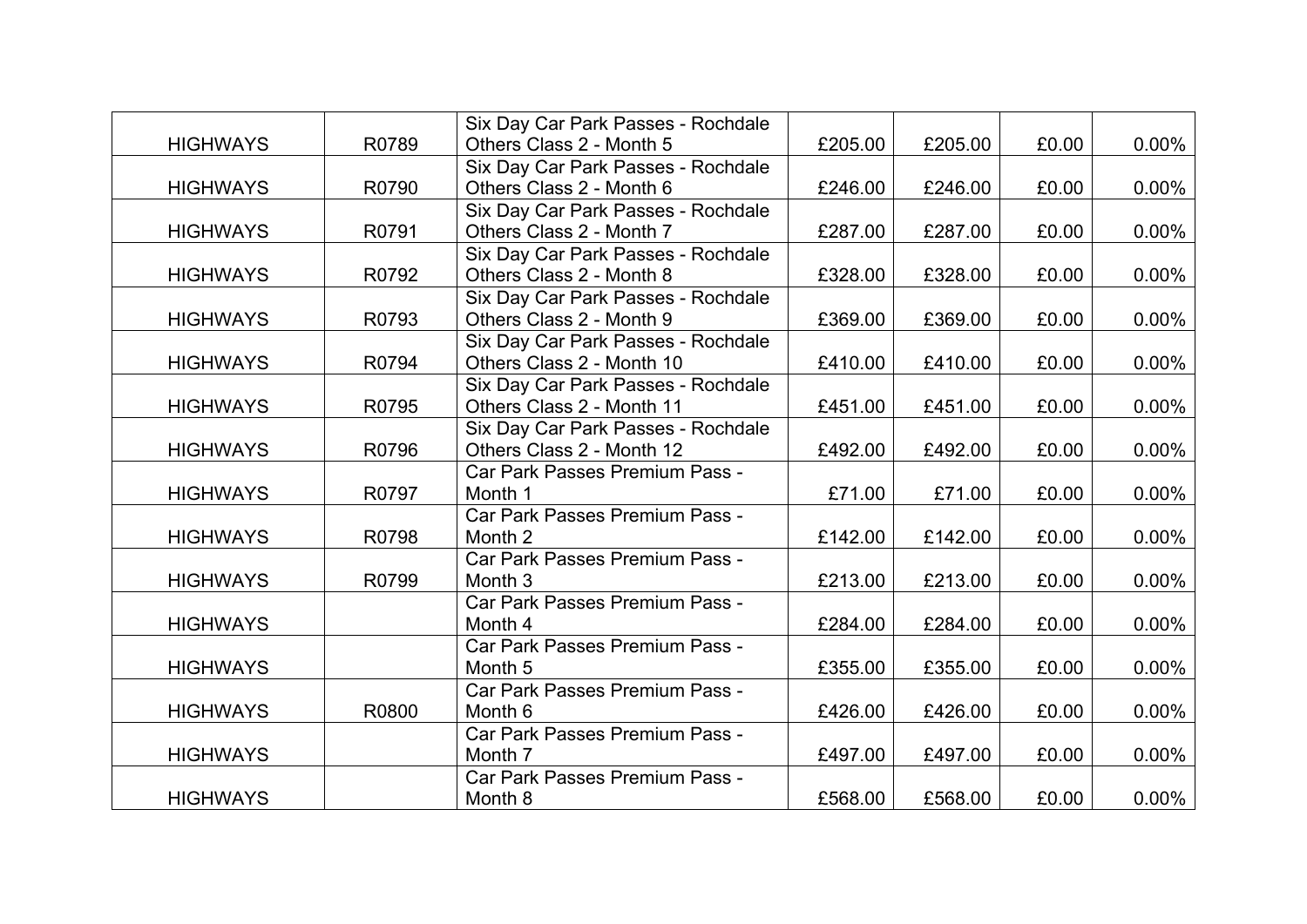|                 |            | Car Park Passes Premium Pass -       |         |         |       |          |
|-----------------|------------|--------------------------------------|---------|---------|-------|----------|
| <b>HIGHWAYS</b> |            | Month 9                              | £639.00 | £639.00 | £0.00 | $0.00\%$ |
|                 |            | Car Park Passes Premium Pass -       |         |         |       |          |
| <b>HIGHWAYS</b> |            | Month 10                             | £710.00 | £710.00 | £0.00 | $0.00\%$ |
|                 |            | Car Park Passes Premium Pass -       |         |         |       |          |
| <b>HIGHWAYS</b> |            | Month 11                             | £781.00 | £781.00 | £0.00 | $0.00\%$ |
|                 |            | Car Park Passes Premium Pass -       |         |         |       |          |
| <b>HIGHWAYS</b> | R0801      | Month 12                             | £852.00 | £852.00 | £0.00 | $0.00\%$ |
|                 |            | On Street Long Stay Rochdale: 3 - 4  |         |         |       |          |
| <b>HIGHWAYS</b> | R0805      | hr                                   | £1.00   | £1.00   | £0.00 | $0.00\%$ |
|                 |            | On Street Long Stay Rochdale: 4 - 5  |         |         |       |          |
| <b>HIGHWAYS</b> | R0806      | hr                                   | £1.30   | £1.30   | £0.00 | $0.00\%$ |
|                 |            | On Street Long Stay Rochdale: 5 - 6  |         |         |       |          |
| <b>HIGHWAYS</b> | R0807      | hr                                   | £1.60   | £1.60   | £0.00 | $0.00\%$ |
|                 |            | On Street Long Stay Rochdale: Over   |         |         |       |          |
| <b>HIGHWAYS</b> | R0808      | 6 hrs                                | £5.00   | £5.00   | £0.00 | $0.00\%$ |
|                 |            | Off Street long Stay Rochdale: 3 - 4 |         |         |       |          |
| <b>HIGHWAYS</b> | R0809      | hr                                   | £1.00   | £1.00   | £0.00 | $0.00\%$ |
|                 |            | Off Street Long Stay Rochdale: 4 - 5 |         |         |       |          |
| <b>HIGHWAYS</b> | R0810      | hr                                   | £1.30   | £1.30   | £0.00 | $0.00\%$ |
|                 |            | Off Street long Stay Rochdale: 5 - 6 |         |         |       |          |
| <b>HIGHWAYS</b> | R0811      | hr                                   | £1.60   | £1.60   | £0.00 | $0.00\%$ |
|                 |            | Off Street Long Stay Rochdale: Over  |         |         |       |          |
| <b>HIGHWAYS</b> | R0817      | 6 hr                                 | £5.00   | £5.00   | £0.00 | $0.00\%$ |
| <b>HIGHWAYS</b> | R0830      | Middleton Short Stay 3 - 4 hr        | £1.00   | £1.00   | £0.00 | $0.00\%$ |
| <b>HIGHWAYS</b> | R0831      | Middleton Short Stay 4 - 5 hr        | £1.30   | £1.30   | £0.00 | $0.00\%$ |
| <b>HIGHWAYS</b> | R0832      | Middleton Short Stay 5 - 6 hr        | £1.60   | £1.60   | £0.00 | $0.00\%$ |
| <b>HIGHWAYS</b> | R0828      | Middleton Long Stay - Over 6 hrs     | £5.00   | £5.00   | £0.00 | $0.00\%$ |
| <b>HIGHWAYS</b> | <b>NEW</b> | Hollingworth Lake 0 - 2 hr           | £1.00   | £1.00   | £0.00 | $0.00\%$ |
| <b>HIGHWAYS</b> | <b>NEW</b> | Hollingworth Lake 2 - 4 hr           | £2.00   | £2.00   | £0.00 | $0.00\%$ |
| <b>HIGHWAYS</b> | <b>NEW</b> | Hollingworth Lake 4 - 6 hr           | £3.00   | £3.00   | £0.00 | $0.00\%$ |
|                 |            |                                      |         |         |       |          |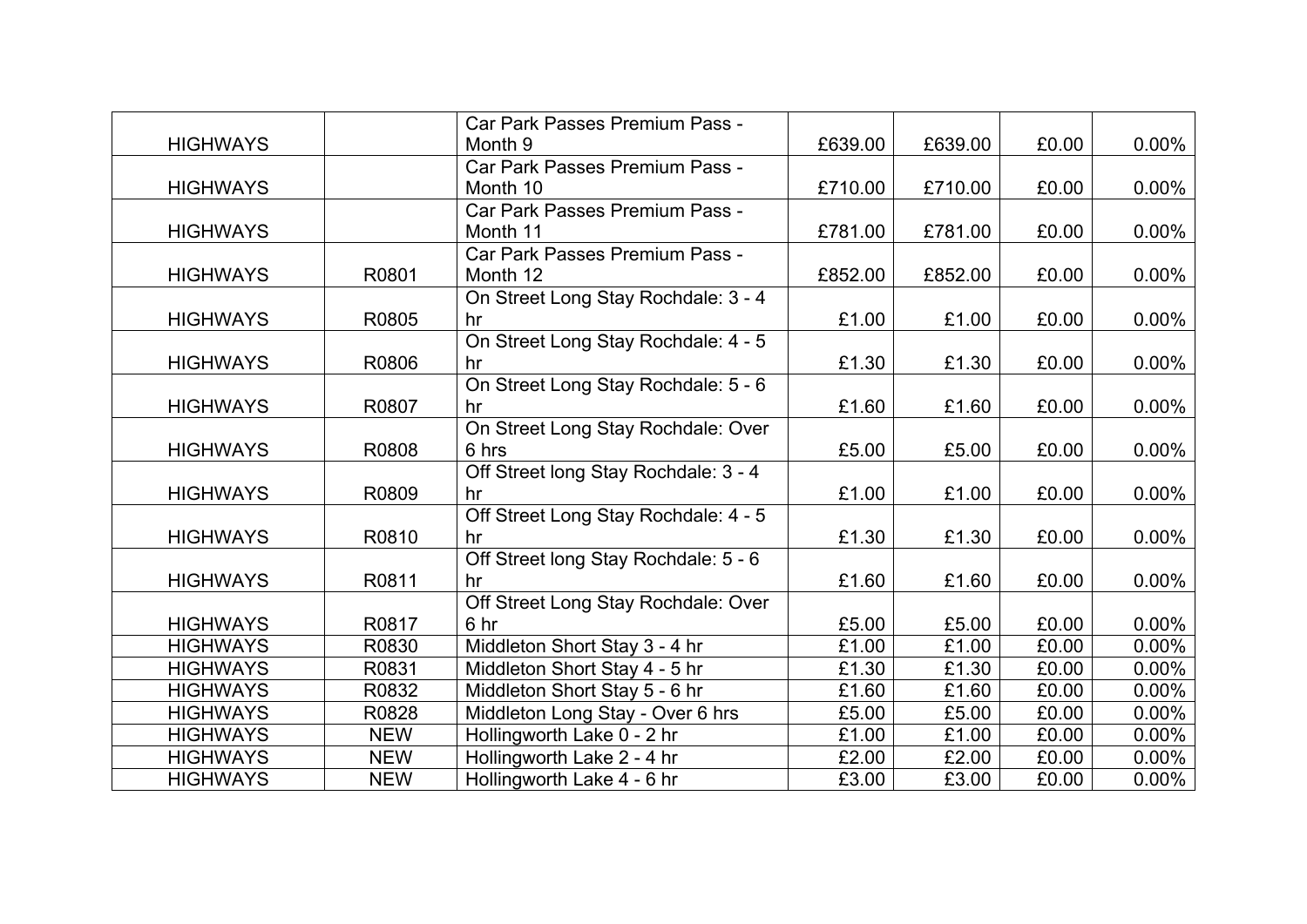| <b>HIGHWAYS</b><br>┙╹┍ | <b>NEW</b> | .<br><b>Hollingworth</b><br>.ake<br>Over 6 hrs | $\sim$ 5.00 $^+$ | £5.00 | $\sim$ 0.00 $^{\circ}$ | $J.00\%$ |
|------------------------|------------|------------------------------------------------|------------------|-------|------------------------|----------|
|------------------------|------------|------------------------------------------------|------------------|-------|------------------------|----------|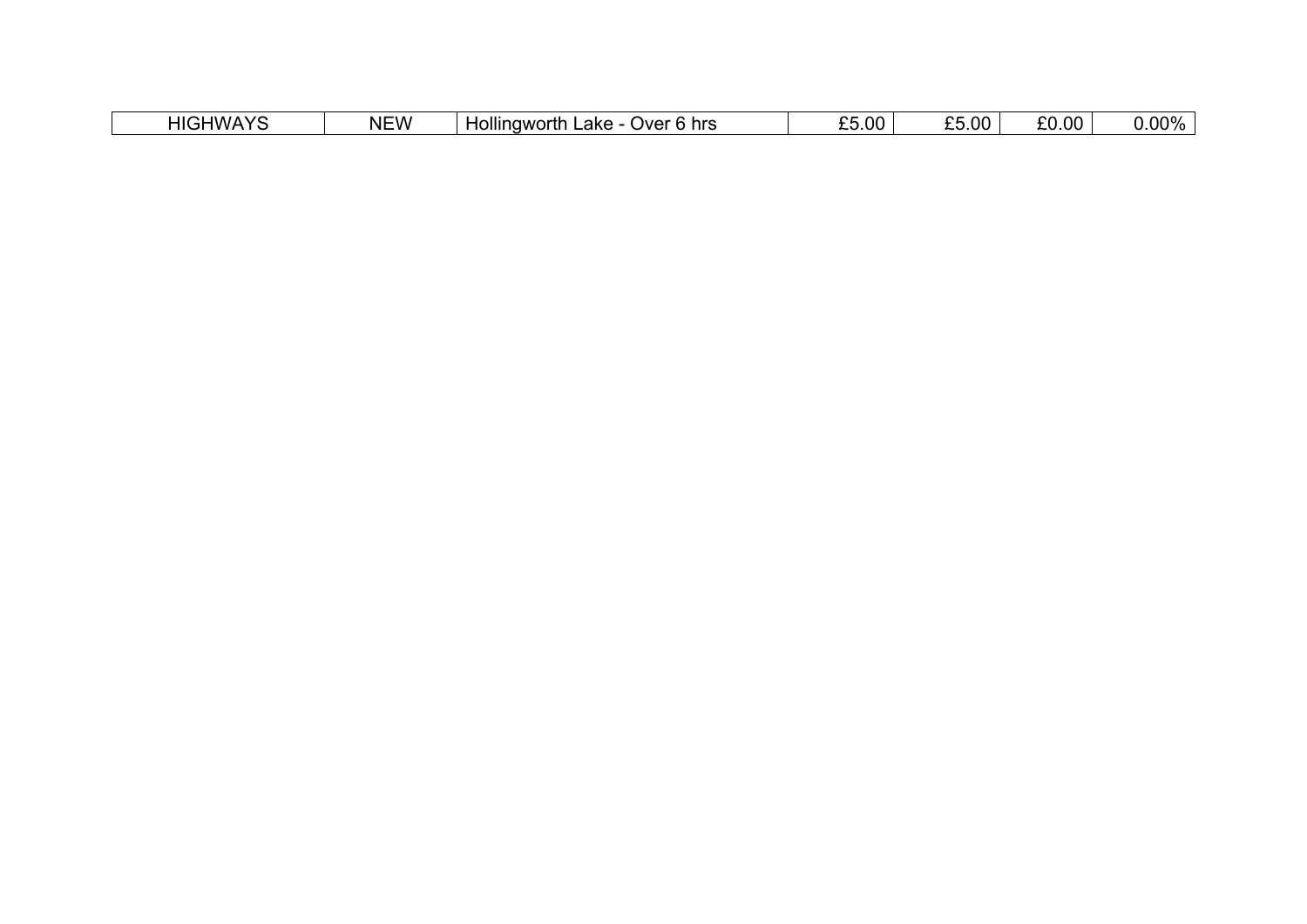# **Planning & Estates**

| <b>Sub-Area</b> | Ref | <b>Desc</b>                                                                                             | <b>Current</b><br><b>Charge</b><br>2021/22<br>E(      | <b>Proposed</b><br><b>Charge</b><br>2022/23<br>(to nearest | <b>Increase</b><br>E | <b>Proposed</b><br>$\frac{9}{6}$<br><b>Increase</b> |
|-----------------|-----|---------------------------------------------------------------------------------------------------------|-------------------------------------------------------|------------------------------------------------------------|----------------------|-----------------------------------------------------|
| <b>ESTATES</b>  |     | Annual licence fees for garden<br>tenancies - current income<br>receivable £80,000 per annum            | Variable<br>depending<br>upon the size<br>of the plot | 3% or RPI<br>whichever is<br>greater                       | n/a                  | n/a                                                 |
| <b>ESTATES</b>  |     | Average annual licence fees for<br>garage plots current income<br>receivable £64,000 per annum          | Variable<br>depending<br>upon the size<br>of the plot | 3% or RPI<br>whichever is<br>greater                       | n/a                  | n/a                                                 |
| <b>ESTATES</b>  |     | Annual licence fees for grazing<br>licences - total income expected in<br>$2017/18 = £29,000$ per annum | Variable<br>depending<br>upon the size<br>of the plot | 3% or RPI<br>whichever is<br>greater                       | n/a                  | n/a                                                 |
| <b>ESTATES</b>  |     | Minimum fee for granting landlord<br>consent to the Council's tenants -<br>increase to £250.            | £266.00                                               | £275.00                                                    | £9.00                | 3.38%                                               |
| <b>ESTATES</b>  |     | Increase non-returnable reservation<br>fee for off-market disposals from<br>£100 to £200                | £213.00                                               | £217.00                                                    | £4.00                | 1.88%                                               |
| <b>ESTATES</b>  |     | Introduction of a minimum<br>surveyor's fee of £500 charged on<br>any disposal                          | £531.00                                               | £542.00                                                    | £11.00               | 2.07%                                               |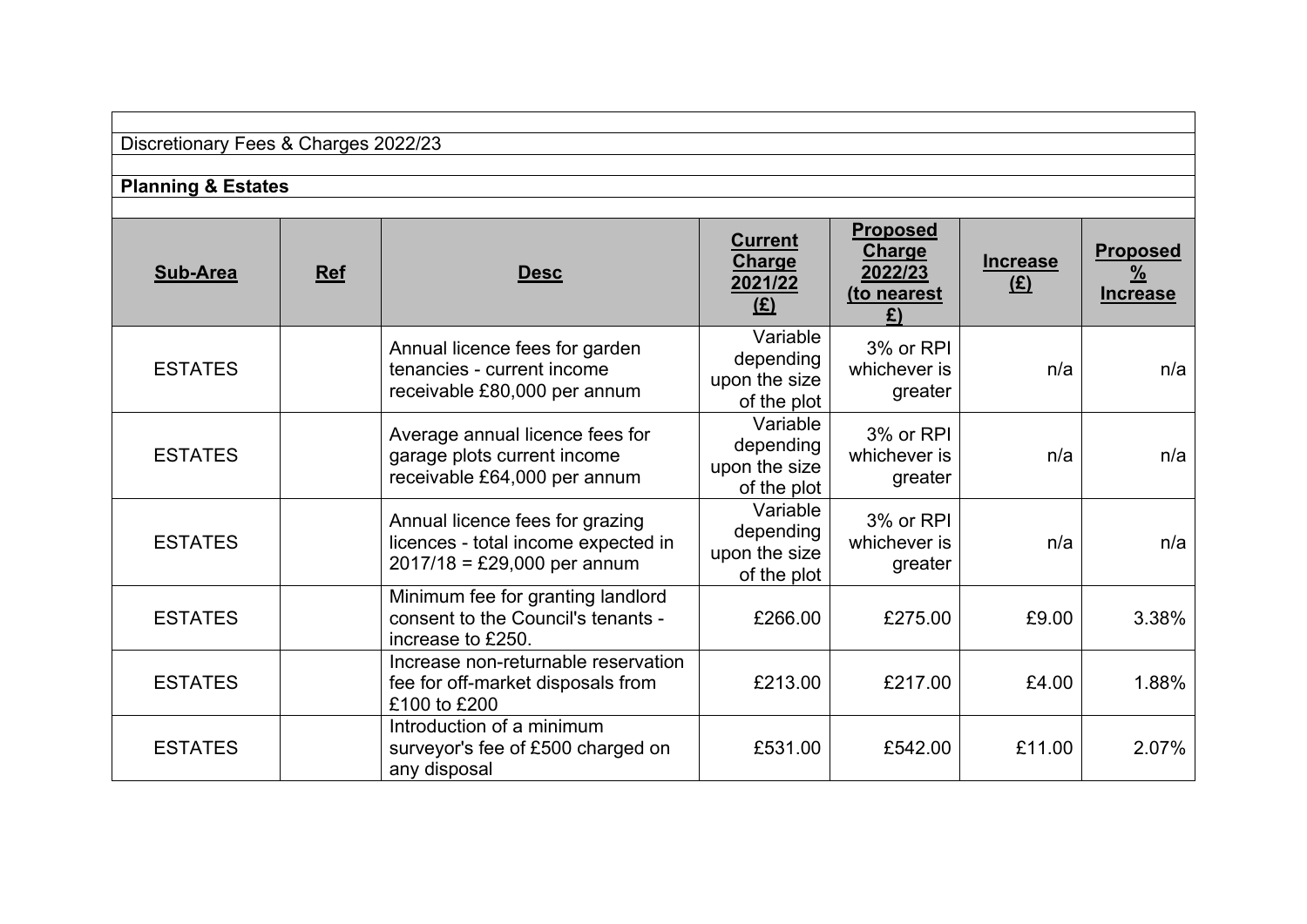| <b>PLANNING</b> |       | Pre application consultancy charge -<br>Assistant Director (hourly rate)                                                               | £80.00 | £82.00 | £2.00 | 2.00%  |
|-----------------|-------|----------------------------------------------------------------------------------------------------------------------------------------|--------|--------|-------|--------|
| <b>PLANNING</b> |       | Pre application Consultancy charge<br>- Chief Planning Officer (hourly rate)                                                           | £54.00 | £55.00 | £1.00 | 2.00%  |
| <b>PLANNING</b> |       | Pre application consultancy charge -<br>Development Manager (Grade 10)<br>(hourly rate)                                                | £48.00 | £49.00 | £1.00 | 2.00%  |
| <b>PLANNING</b> |       | Pre application consultancy charge -<br><b>Assistant Development Manager</b><br>(Grade 9) (hourly rate)                                | £43.00 | £44.00 | £1.00 | 2.00%  |
| <b>PLANNING</b> |       | Pre application consultancy charge -<br>Senior Planning Officer (Grade 8)<br>(hourly rate)                                             | £41.00 | £42.00 | £1.00 | 2.00%  |
| <b>PLANNING</b> |       | Pre application consultancy charge -<br>Planning Officer (Grade 7) (hourly<br>rate)                                                    | £34.00 | £35.00 | £1.00 | 2.00%  |
| <b>PLANNING</b> |       | Pre application consultancy charge -<br><b>Assistant Planning Officer (Grade 5)</b><br>(hourly rate)                                   | £23.00 | £23.00 | £0.00 | 2.00%  |
| <b>PLANNING</b> | R1357 | <b>Tree Preservation Order Notice</b><br>(Copy)                                                                                        | £37.00 | £38.00 | £1.00 | 2.00%  |
| <b>PLANNING</b> | R1358 | <b>Printed Copy Of Scanned Planning</b><br>Application (Up To 10 Documents) -<br><b>Excluding Large Format Plans (Over</b><br>A4 Size) | £35.00 | £36.00 | £1.00 | 2.00%  |
| <b>PLANNING</b> | R1359 | Copy Of Large Application Plans<br>(Over A4 Size)                                                                                      | £9.00  | £10.00 | £1.00 | 11.11% |
| <b>PLANNING</b> | R1360 | Photocopies Of Correspondence<br>And Other Papers On Planning<br>Application Files, Up To A4 Size                                      | £0.30  | £0.35  | £0.05 | 16.67% |
| <b>PLANNING</b> | R1361 | Township Green Infrastructure<br>Plans                                                                                                 | £28.00 | £29.00 | £1.00 | 2.00%  |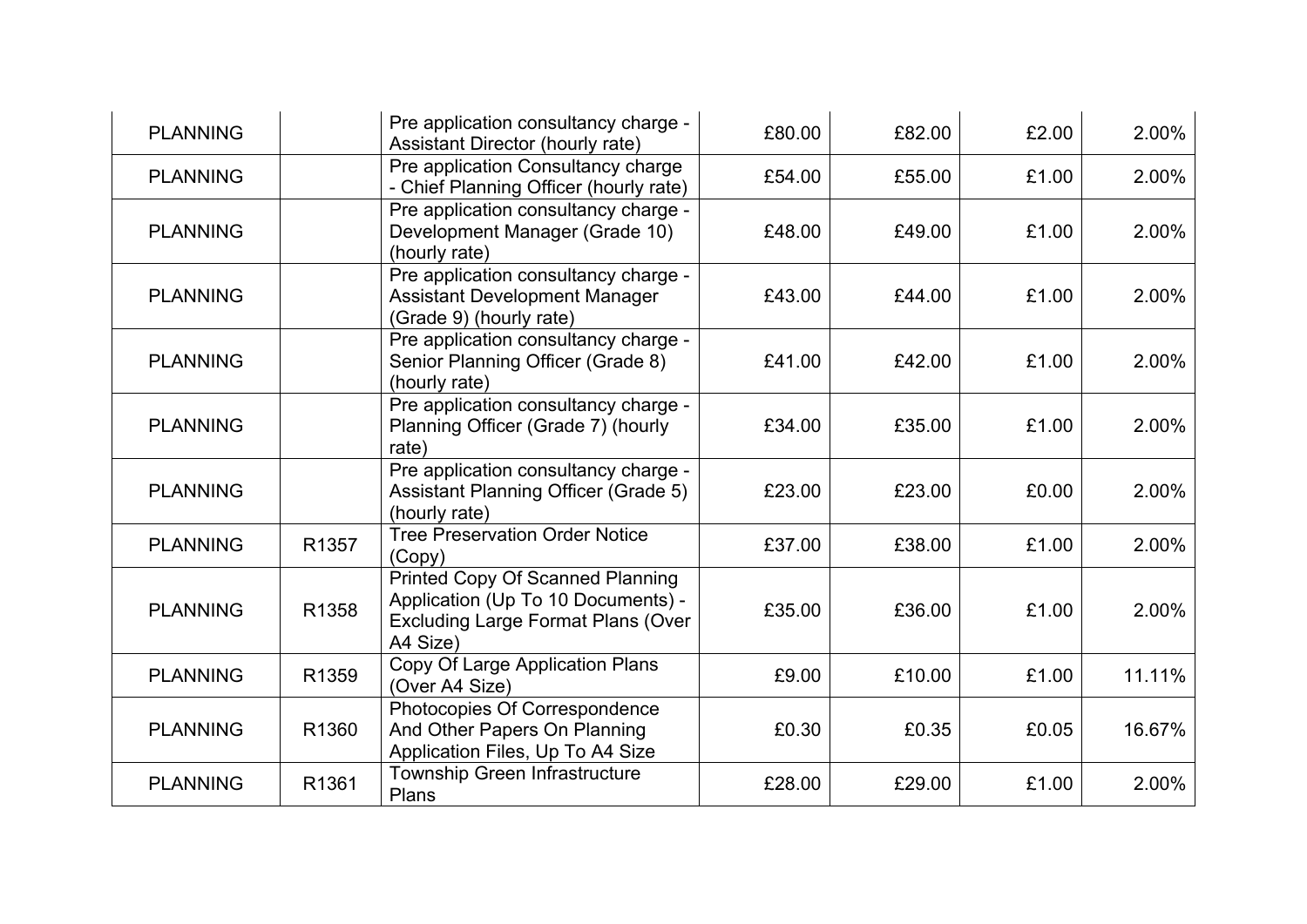| <b>PLANNING</b>                   | R1362      | <b>Public Art Strategy</b>                                                                     | £14.00  | £14.00                                      | £0.00 | 2.00% |
|-----------------------------------|------------|------------------------------------------------------------------------------------------------|---------|---------------------------------------------|-------|-------|
| <b>PLANNING</b>                   | R1363      | <b>Strategic Housing Land Availability</b><br><b>Assessment Site Plans &gt;10</b>              | £31.00  | £32.00                                      | £1.00 | 2.00% |
| <b>PLANNING</b>                   | R1364      | <b>Employment Land Study</b>                                                                   | £147.00 | £150.00                                     | £3.00 | 2.00% |
| <b>PLANNING</b>                   | R1284      | LDF Core Strategy - Publication<br>2016                                                        | £20.00  | £20.00                                      | £0.00 | 2.00% |
| <b>PLANNING</b>                   | R1285      | LDF Background Paper 2010                                                                      | £25.00  | £26.00                                      | £1.00 | 2.00% |
| <b>PLANNING</b>                   | R1286      | LDF Report On Consultation On<br><b>Preferred Options</b>                                      | £39.00  | £40.00                                      | £1.00 | 2.00% |
| <b>PLANNING</b>                   | R1287      | LDF Statement Of Community<br>Involvement                                                      | £15.00  | £15.00                                      | £0.00 | 2.00% |
| <b>PLANNING</b>                   | R1288      | <b>LDF Core Strategy Preferred</b><br><b>Options Report</b>                                    | £20.00  | £20.00                                      | £0.00 | 2.00% |
| <b>PLANNING</b>                   | <b>NEW</b> | S106 monitoring fee - financial<br>obligations                                                 | N/A     | 2% (capped<br>at £10,000)                   | N/A   | N/A   |
| <b>PLANNING</b>                   | <b>NEW</b> | S106 monitoring fee - non-financial<br>obligations                                             | N/A     | £1,000 (per<br>non-financial<br>obligation) | N/A   | N/A   |
| <b>BUILDING</b><br><b>CONTROL</b> | R1094      | <b>Building Regulation Decision Notice</b><br><b>Enquiry (Including Copy Of Any</b><br>Notice) | £47.00  | £48.00                                      | £1.00 | 2.13% |
| <b>BUILDING</b><br><b>CONTROL</b> | R1095      | <b>Building Completion</b><br>Notice/Certificate Enquiry (Including<br>Copy Of Any Notice)     | £63.00  | £64.00                                      | £1.00 | 2.00% |
| <b>BUILDING</b><br><b>CONTROL</b> | R1096      | Site History Search: Minimum<br>Charge (Up To First Hour)                                      | £81.00  | £83.00                                      | £2.00 | 2.47% |
| <b>BUILDING</b><br><b>CONTROL</b> | R1097      | Site History Search: Each<br>Subsequent Hour Or Part Thereof                                   | £81.00  | £83.00                                      | £2.00 | 2.47% |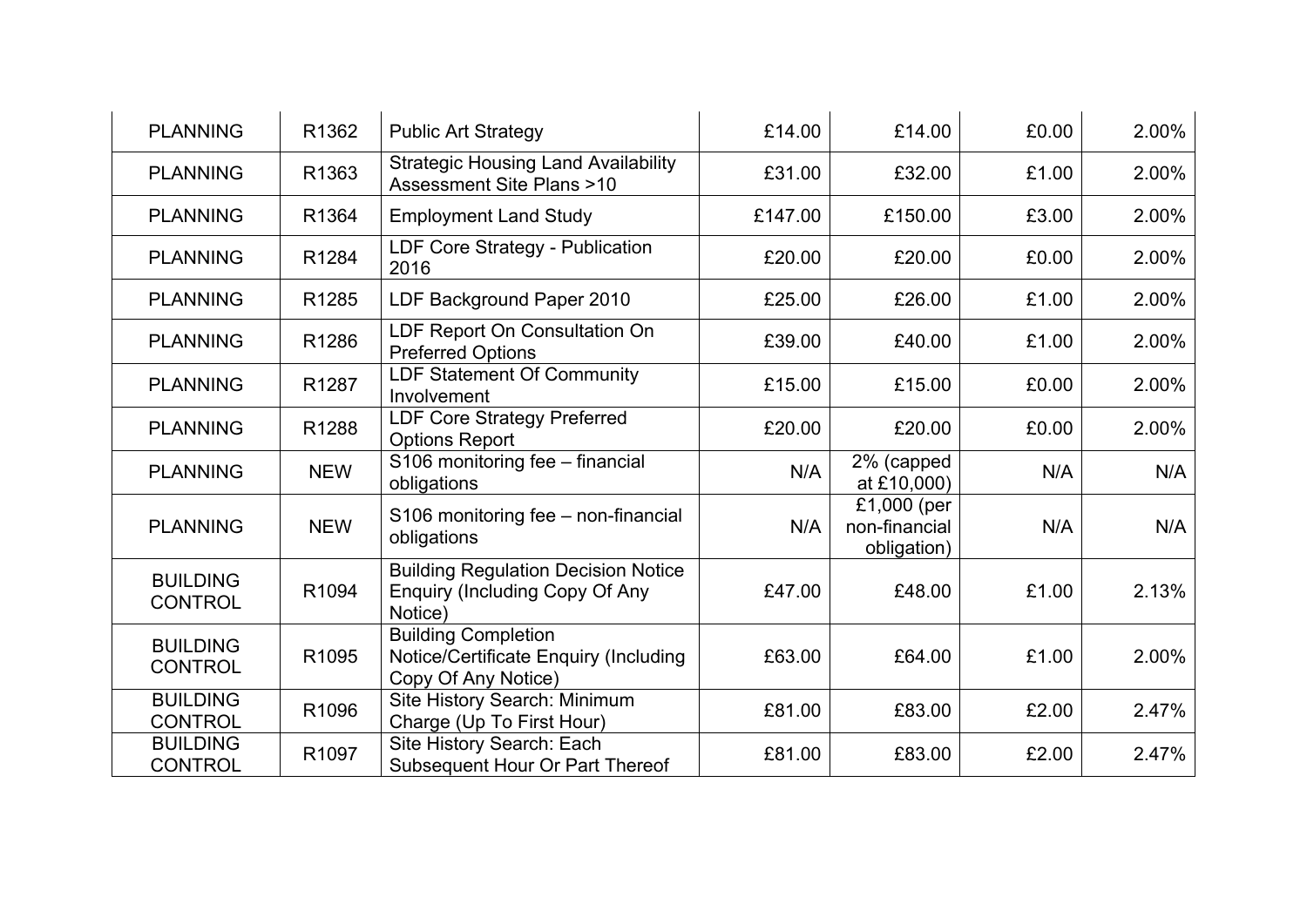| <b>BUILDING</b><br><b>CONTROL</b> | R1102 | Provision Of Late Completion<br>Inspections & Issue Of Completion<br>Certificates                                                                                                                                                                                                  | £193.00            | £197.00            | £4.00  | 2.07%    |
|-----------------------------------|-------|------------------------------------------------------------------------------------------------------------------------------------------------------------------------------------------------------------------------------------------------------------------------------------|--------------------|--------------------|--------|----------|
| <b>BUILDING</b><br><b>CONTROL</b> | R1103 | <b>Administration Fee For Building</b><br><b>Control Fee Refunds</b>                                                                                                                                                                                                               | £68.00             | £68.00             | £0.00  | $0.00\%$ |
| <b>BUILDING</b><br><b>CONTROL</b> | R1104 | Administration Charges To Building<br><b>Owners For Inspection/Specification</b><br>For Securing Buildings Open To<br>Access/Dilapidated                                                                                                                                           | £156.00            | £159.00            | £3.00  | 1.92%    |
| <b>BUILDING</b><br><b>CONTROL</b> | R1105 | Section 80/81 Notices                                                                                                                                                                                                                                                              | £188.00            | £192.00            | £4.00  | 2.13%    |
| <b>PLANNING</b>                   |       | <b>Planning Performance Agreements</b><br>(to cover large scale, complex or<br>strategic proposals where a<br>bespoke fee is necessary to cover<br>the work of the service)                                                                                                        | <b>Bespoke Fee</b> | <b>Bespoke Fee</b> | n/a    | n/a      |
| <b>PLANNING</b>                   |       | Pre application advice - Large Scale<br>Major Development - 10,000m2 of<br>commercial floor space / 100 plus<br>homes / major infrastructure<br>projects (roads and utilities) / sites<br>bigger than 2 hectares / energy<br>projects (Case Officer Meeting and<br>written advice) | £3,900.00          | £3,978.00          | £78.00 | 2.00%    |
| <b>PLANNING</b>                   |       | Pre application advice - Major<br>Development - 50-99 homes /<br>5,000m2 - 9,999m2 commercial<br>floor space / 1000m2 - 1999m2<br>retail floor space / 1.5 - 1.99 hectare<br>site (Case Officer Meeting and<br><b>Written Advice)</b>                                              | £3,000.00          | £3,060.00          | £60.00 | 2.00%    |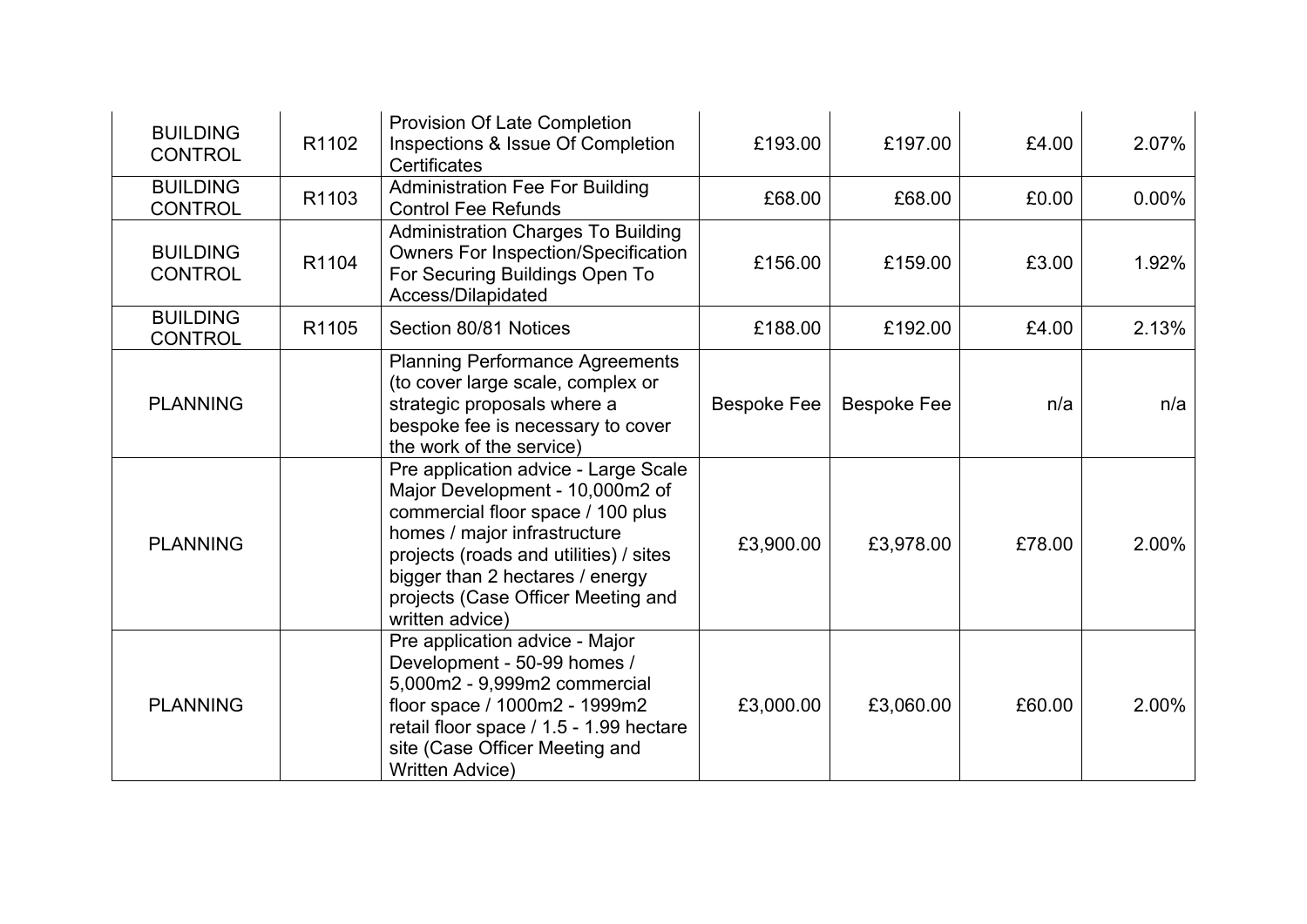| <b>PLANNING</b> |            | Pre application advice - Major<br>Development - 1000m2 - 4999m2<br>commercial floor space / up to<br>500m2-999m2 retail floor space / 20<br>-49 homes / Site area between 1<br>and 1.49 hectares (Case Officer<br>Meeting and written advice                                                                                                                 | £2,400.00 | £2,448.00 | £48.00 | 2.00% |
|-----------------|------------|--------------------------------------------------------------------------------------------------------------------------------------------------------------------------------------------------------------------------------------------------------------------------------------------------------------------------------------------------------------|-----------|-----------|--------|-------|
| <b>PLANNING</b> | <b>NEW</b> | Pre application advice - Major<br>Development of between 10 and 19<br>residential units/Between 1,000 and<br>4,999 square metres of floor space/<br>Between 100 and 499 square<br>metres of net retail floor space<br>(Case Officer Meeting and written<br>advice)                                                                                           | £1,900.00 | £1,938.00 | £38.00 | 2.00% |
| <b>PLANNING</b> | <b>NEW</b> | Pre application advice -Minor<br>Development of between 5 and 9<br>residential units/ Between 100 and<br>999 square metres of floor space/<br>Between 50 and 99 square metres<br>of retail net floor space/ Section 73<br>relevant to this category/ Public<br>realm and engineering work/Site<br>area between 0.5 and 0.99<br>hectares/ Single wind turbine | £1,000.00 | £1,020.00 | £20.00 | 2.00% |
| <b>PLANNING</b> | <b>NEW</b> | Pre application advice - 2 and 4<br>Dwellings / small commercial<br>changes of use /Between 50 and 99<br>square metres of floor space/ Up to<br>49 square metres of net retail floor<br>space/Telecommunications<br>developments/ Site area up to 0.49                                                                                                       | £550.00   | £561.00   | £11.00 | 2.00% |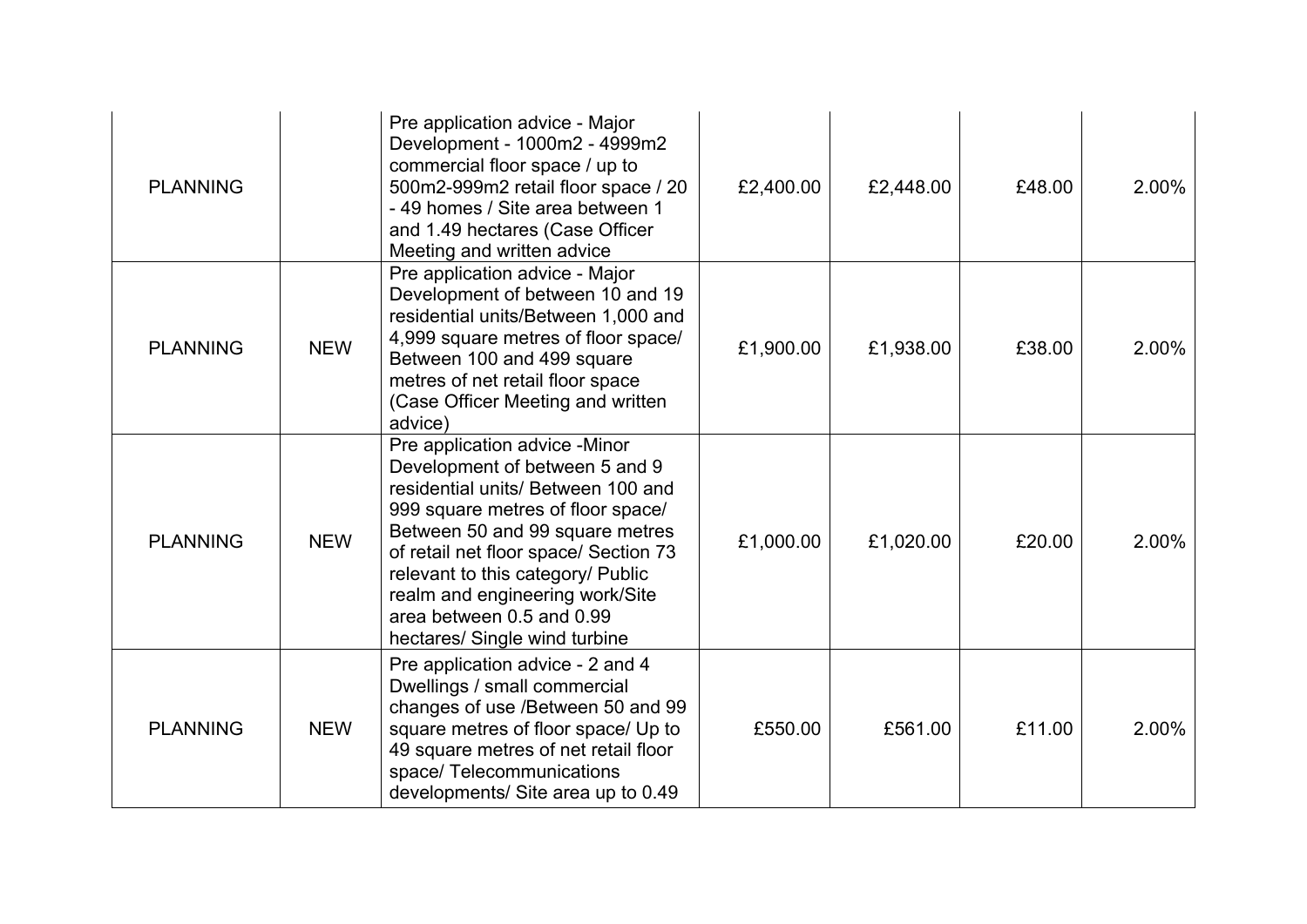|                 |            | hectares/ (Case Officer Meeting and<br>Written Advice)                                                                                                   |           |           |        |       |
|-----------------|------------|----------------------------------------------------------------------------------------------------------------------------------------------------------|-----------|-----------|--------|-------|
| <b>PLANNING</b> | <b>NEW</b> | Pre application advice -Minor<br>changes of use/construction of 1<br>dwelling / For 1 residential dwelling/<br>Up to 50 square metres of floor<br>space. | £295.00   | £301.00   | £6.00  | 2.03% |
| <b>PLANNING</b> |            | Pre application advice - Written<br>advice only for householder<br>extensions or alterations                                                             | £95.00    | £97.00    | £2.00  | 2.11% |
| <b>PLANNING</b> |            | Charge to cover Officer time to visit<br>property and provide written advice<br>on works to fell/prune protected or<br>dangerous trees                   | £125.00   | £128.00   | £3.00  | 2.00% |
| <b>PLANNING</b> |            | Fee to cover works incurred in<br>processing requests to modify terms<br>of an existing S106 agreement<br>following a grant of planning<br>permission    | £1,251.00 | £1,276.00 | £25.00 | 2.00% |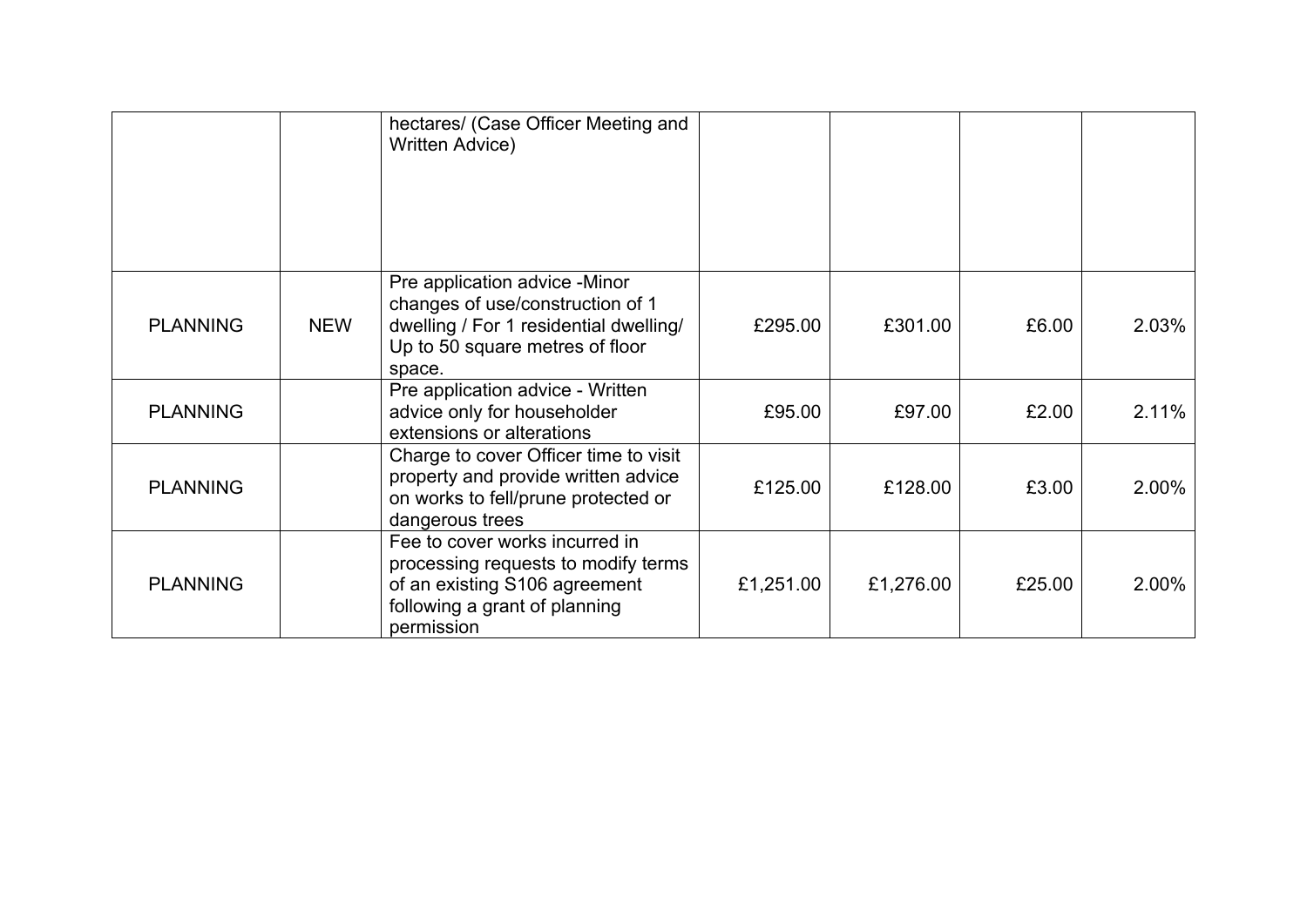| <b>PLANNING</b> | Requests for a more bespoke pre<br>application service, including<br>meetings with more senior officers<br>or officers from other services (e.g.<br>the Local Highway Authority), or<br>where a quicker response is<br>required, for example, to meet a bid<br>or funding deadline, will be subject<br>to a bespoke charge to cover the<br>work of the service. | <b>Bespoke Fee</b> | <b>Bespoke Fee</b> | n/a    | n/a   |
|-----------------|-----------------------------------------------------------------------------------------------------------------------------------------------------------------------------------------------------------------------------------------------------------------------------------------------------------------------------------------------------------------|--------------------|--------------------|--------|-------|
| <b>PLANNING</b> | Pre application advice - Large Scale<br>Major Development - 10,000m2 of<br>commercial floor space / 50 plus<br>homes / major infrastructure<br>projects (roads and utilities) / sites<br>bigger than 1.5 hectares / energy<br>projects (Written advice only)                                                                                                    | £1,561.00          | £1,592.00          | £31.00 | 2.00% |
| <b>PLANNING</b> | Pre application advice – Major<br>development proposals of 100 +<br>dwellings / floor space of 10,000m2<br>+ / 2000m2 + net retail floor space /<br>major infrastructure projects (roads<br>and utilities) / site area over 2<br>hectares / energy projects (Charge<br>for follow up meeting with Case<br>Officer)                                              | £1,950.00          | £1,989.00          | £39.00 | 2.00% |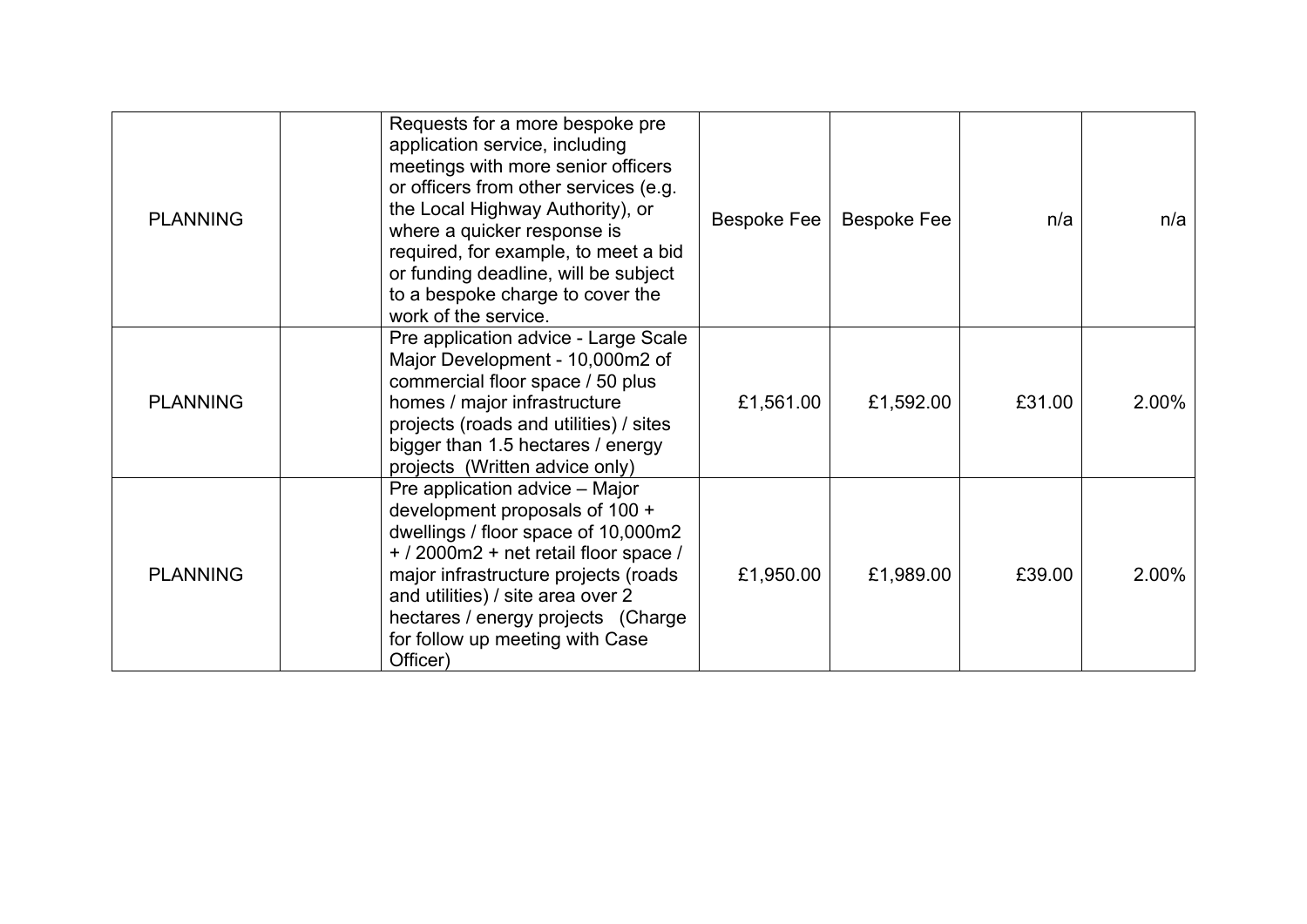| <b>PLANNING</b> | <b>NEW</b> | Pre application advice- Major<br>development<br>Development of between 50 and 99<br>residential units/Between 5,000 and<br>9,999 square metres of floor<br>space/Between 1,000 and 1,999<br>square metres of net retail floor<br>space/Site area between 1.5 and<br>1.99 hectares (Charge for follow up<br>meeting with Case Officer) | £1,500.00 | £1,530.00 | £30.00 | 2.00% |
|-----------------|------------|---------------------------------------------------------------------------------------------------------------------------------------------------------------------------------------------------------------------------------------------------------------------------------------------------------------------------------------|-----------|-----------|--------|-------|
| <b>PLANNING</b> |            | Pre application advice - Major<br>Development - 20 - 49 homes / floor<br>space of 1,000m2 - 4,999m2 /<br>500m2-999m2 net retail floor space<br>/site area of 1 - 1.49 hectares<br>(Written advice only)                                                                                                                               | £1,040.00 | £1,061.00 | £21.00 | 2.00% |
| <b>PLANNING</b> |            | Pre application advice - Major<br>Development - 20 - 49 homes / floor<br>space of 1,000m2 - 4,999m2 /<br>500m2-999m2 net retail floor space<br>/site area of 1 - 1.49 hectares<br>(Charge for follow - up meeting with<br>Case Officer)                                                                                               | £1,200.00 | £1,224.00 | £24.00 | 2.00% |
| <b>PLANNING</b> | <b>NEW</b> | Pre application advice-Major<br>development<br>Development of between 10 and 19<br>residential units/Between 1,000 and<br>4,999 square metres of floor<br>space/Between 100 and 499 square<br>metres of net retail floor space<br>(Charge for follow - up meeting with<br>Case Officer)                                               | £950.00   | £969.00   | £19.00 | 2.00% |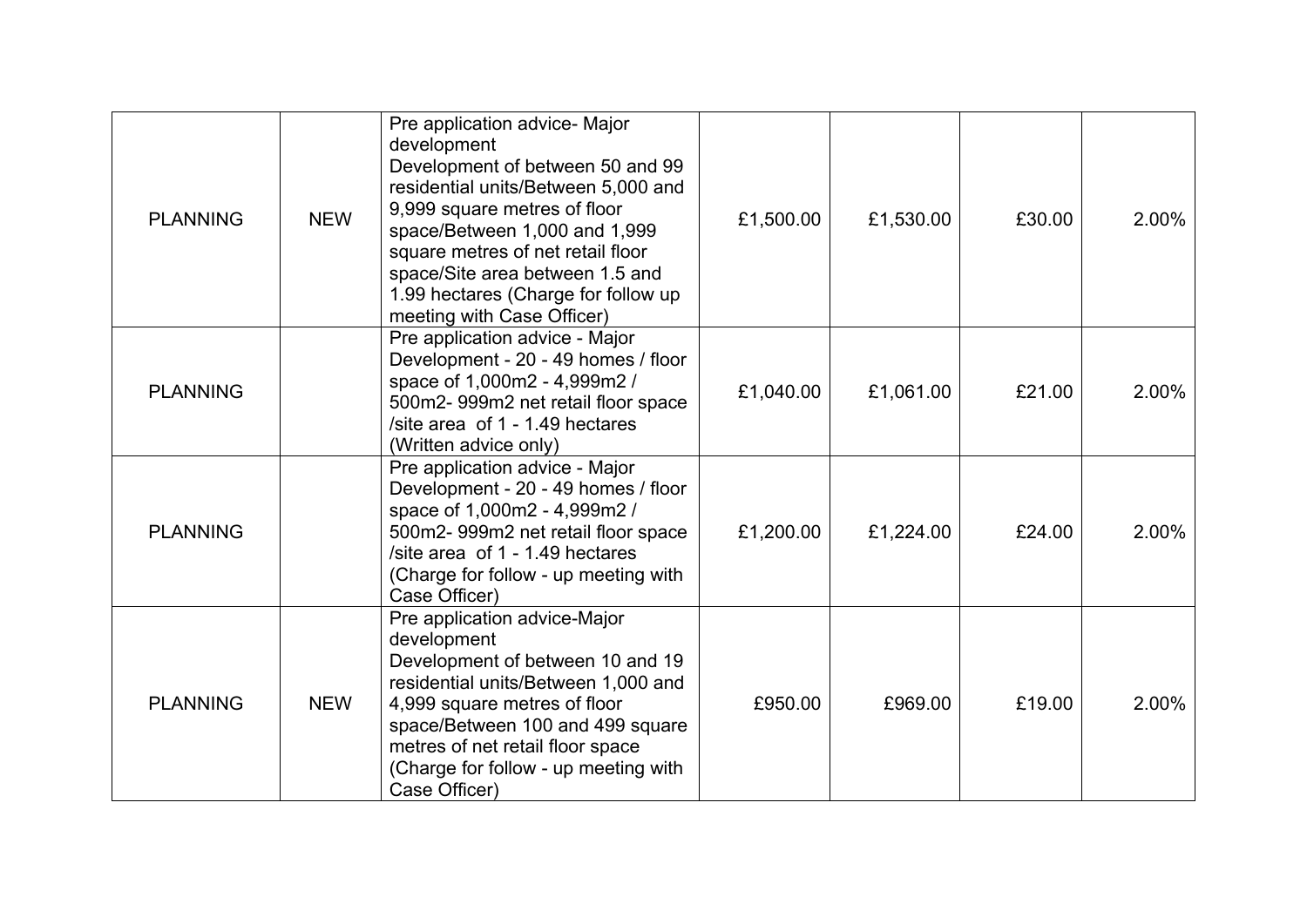| <b>PLANNING</b> |            | Pre application advice - Minor<br>Development - 100m2 - 999m2<br>commercial floor space / up to<br>100m2 retail floor space / 5 - 9<br>homes / telecommunications<br>development / Section 73 variation<br>of conditions relevant to this<br>category / change of use (excluding<br>retail) / public realm and engineering<br>work / minerals, waste and energy<br>projects / wind turbine / telecoms<br>(Written Advice only) | £416.00 | £424.00 | £8.00  | 2.00% |
|-----------------|------------|--------------------------------------------------------------------------------------------------------------------------------------------------------------------------------------------------------------------------------------------------------------------------------------------------------------------------------------------------------------------------------------------------------------------------------|---------|---------|--------|-------|
| <b>PLANNING</b> | <b>NEW</b> | Pre application advice - Minor<br>Development proposals of 5 - 9<br>dwellings / floor space of 100-<br>999m2 / 50- 99m2 net retail floor<br>space / Section 73 relevant to this<br>category / change of use / public<br>realm and engineering work / site<br>area up to 0.5-99ha / single wind<br>turbine (Charge for follow up<br>meeting with Case Officer)                                                                  | £500.00 | £510.00 | £10.00 | 2.00% |
| <b>PLANNING</b> |            | Pre application advice - Minor<br>Development - 2-4 dwellings / floor<br>space of 50-99m2 / up to 49m2 net<br>retail floor space / site area up to<br>0.49ha / telecommunications<br>development (Charge for follow up<br>meeting with Case Officer)                                                                                                                                                                           | £275.00 | £281.00 | £6.00  | 2.00% |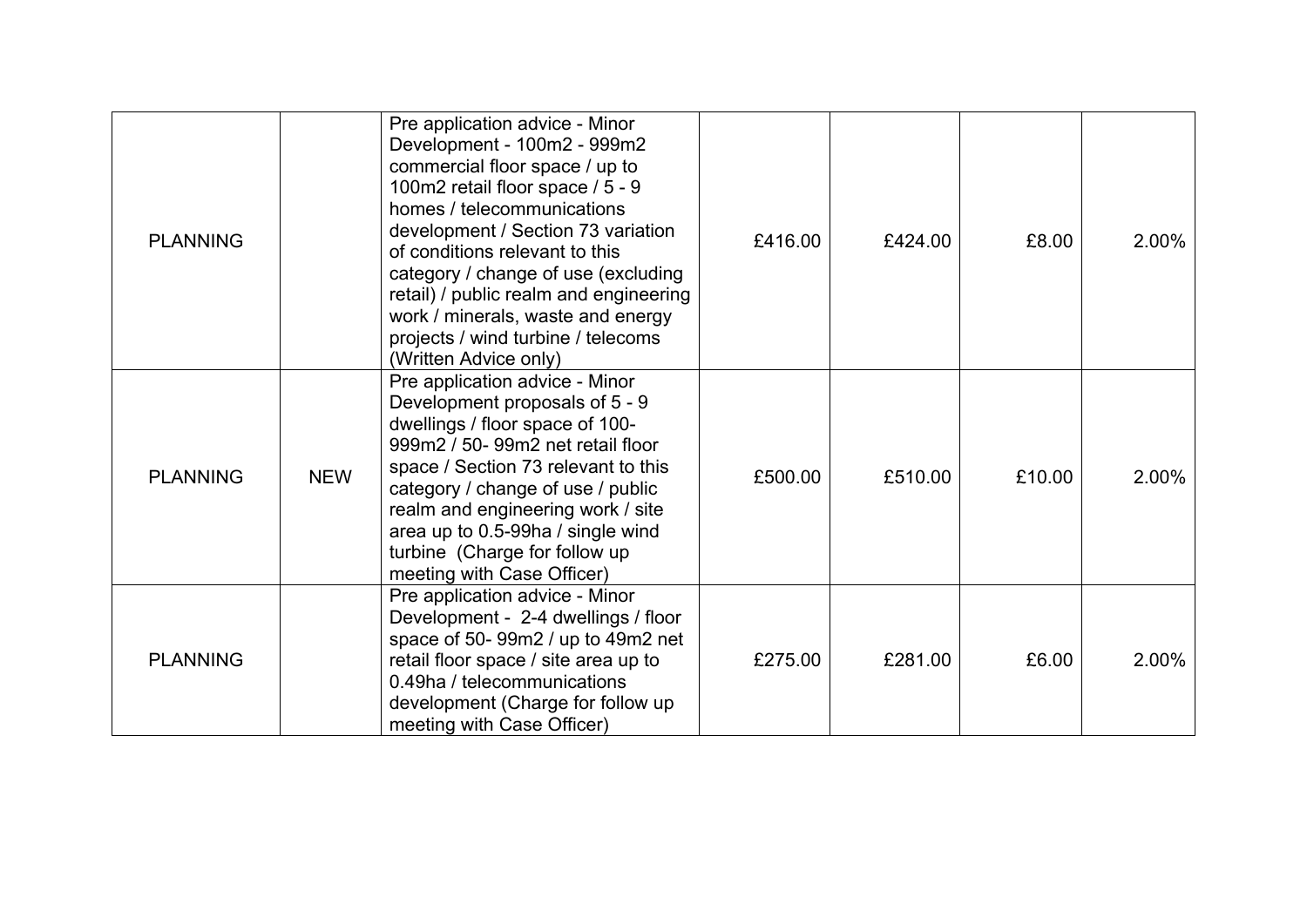| <b>PLANNING</b>                   | Pre application advice - 1 dwelling<br>/small commercial changes of use<br>or alterations e.g. up to 50m2<br>(Written advice only)                                       | £295.00                                                              | £301.00                                                              | £6.00  | 2.03% |
|-----------------------------------|--------------------------------------------------------------------------------------------------------------------------------------------------------------------------|----------------------------------------------------------------------|----------------------------------------------------------------------|--------|-------|
| <b>PLANNING</b>                   | Pre application advice - 1 dwelling /<br>small commercial changes of use or<br>alterations e.g. up to 50m2 (Charge<br>for Follow up meeting with Case<br>Officer)        | £147.00                                                              | £150.00                                                              | £3.00  | 2.00% |
| <b>PLANNING</b>                   | Pre application enquiry to vary /<br>modify / discharge legal agreement<br>for residential / commercial<br>development (Meeting with Case<br>Officer and written advice) | £520.00                                                              | £530.00                                                              | £10.00 | 2.00% |
| <b>PLANNING</b>                   | Pre application enquiry to vary /<br>modify/ discharge legal agreement<br>for residential development (single<br>plot) Meeting with Case Officer and<br>written advice   | £312.00                                                              | £318.00                                                              | £6.00  | 2.00% |
| <b>BUILDING</b><br><b>CONTROL</b> | Copies of correspondence<br>(excluding Decision<br>Notice/Completion Certificates)                                                                                       | £12.50 up to<br>10 A4 sides if<br>over 10 then<br>40p per A4<br>side | £12.50 up to<br>10 A4 sides if<br>over 10 then<br>40p per A4<br>side | n/a    | n/a   |
| <b>BUILDING</b><br><b>CONTROL</b> | Provision of certificate/written<br>confirmation of exemption from the<br>provisions of Building<br>Regulations (PER HOUR)                                               | £81.00                                                               | £83.00                                                               | £2.00  | 2.47% |
| <b>BUILDING</b><br><b>CONTROL</b> | Site inspection and written report<br>relating to structures exempt from<br>the building regulations (PER<br>HOUR)                                                       | £81.00                                                               | £83.00                                                               | £2.00  | 2.47% |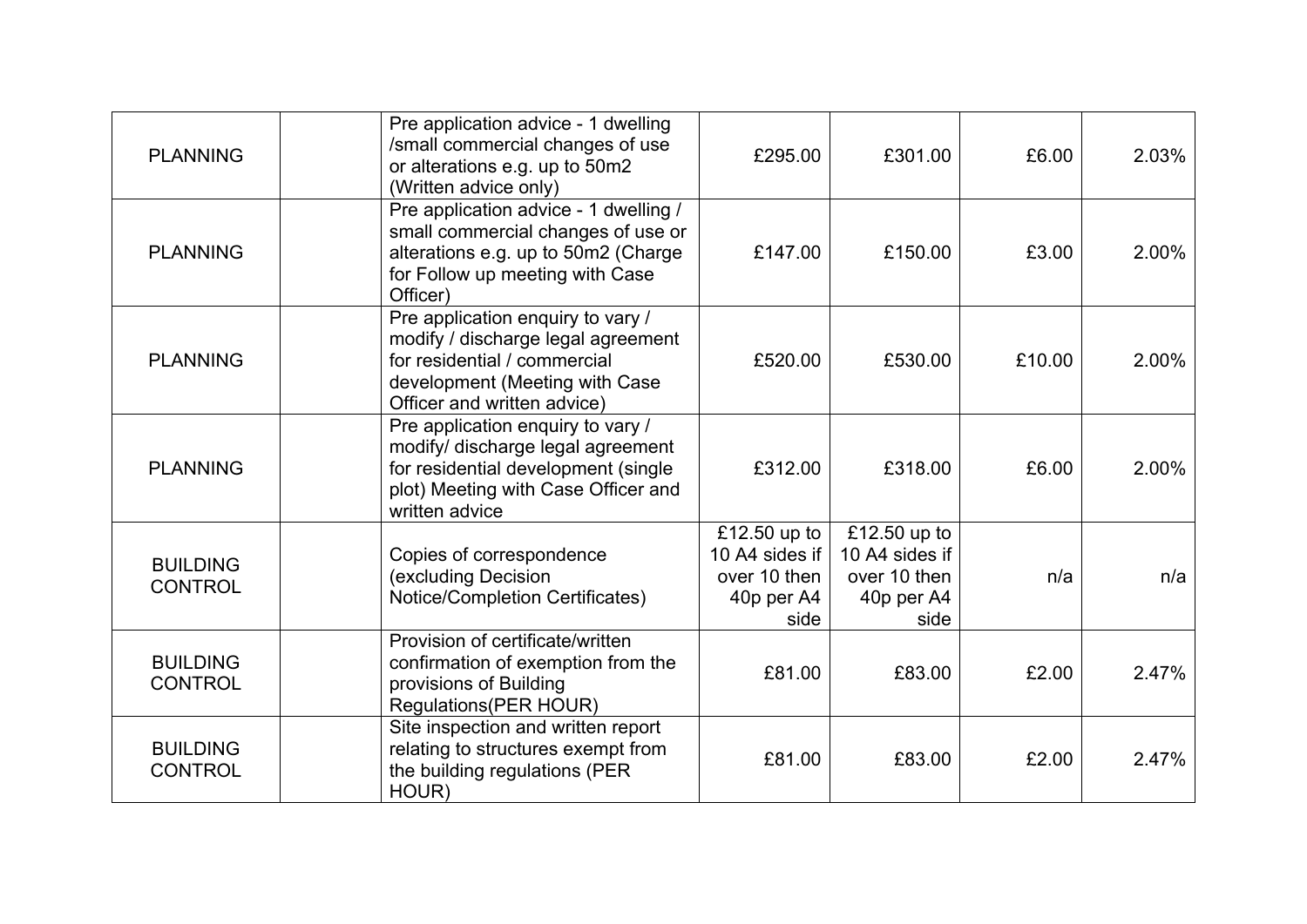| <b>BUILDING</b><br><b>CONTROL</b> | Registering a change of<br>agent/applicant/change of main<br>contractor when work has<br>commenced on site                                                          | £81.00                                                                   | £83.00                                                                   | £2.00 | 2.47% |
|-----------------------------------|---------------------------------------------------------------------------------------------------------------------------------------------------------------------|--------------------------------------------------------------------------|--------------------------------------------------------------------------|-------|-------|
| <b>BUILDING</b><br><b>CONTROL</b> | Provision of pre-submission<br>consultancy advice and research for<br>technical information relating to an<br>existing building e.g. foundation<br>detail(PER HOUR) | £81.00                                                                   | £83.00                                                                   | £2.00 | 2.47% |
| <b>BUILDING</b><br><b>CONTROL</b> | Pre-submission site visits (COST<br>PER VISIT)                                                                                                                      | £81.00                                                                   | £83.00                                                                   | £2.00 | 2.47% |
| <b>BUILDING</b><br><b>CONTROL</b> | To provide a letter relating to the<br>building regulations for work which<br>is not covered by a valid building<br>regulation application (PER HOUR)               | £81.00                                                                   | £83.00                                                                   | £2.00 | 2.47% |
| <b>BUILDING</b><br><b>CONTROL</b> | Dangerous building Call Out<br>(contractor cost <£300)                                                                                                              | 40% of cost<br>(min £75.00)<br>$+£230.00$<br>out of hours<br>charge)     | 40% of cost<br>(min £75.00)<br>$+£230.00$<br>out of hours<br>charge)     | n/a   | n/a   |
| <b>BUILDING</b><br><b>CONTROL</b> | Dangerous building Call Out<br>(contractor cost Between £301 -<br>£1500)                                                                                            | 20% of cost<br>(min<br>£120.00) +<br>£230.00 out<br>of hours<br>charge)  | 20% of cost<br>(min<br>£120.00) +<br>£230.00 out<br>of hours<br>charge)  | n/a   | n/a   |
| <b>BUILDING</b><br><b>CONTROL</b> | Dangerous building Call Out<br>(contractor cost Between £1501 -<br>£5000)                                                                                           | 15% of cost<br>(min)<br>£300.00) +<br>£230.00 out<br>of hours<br>charge) | 15% of cost<br>(min)<br>£300.00) +<br>£230.00 out<br>of hours<br>charge) | n/a   | n/a   |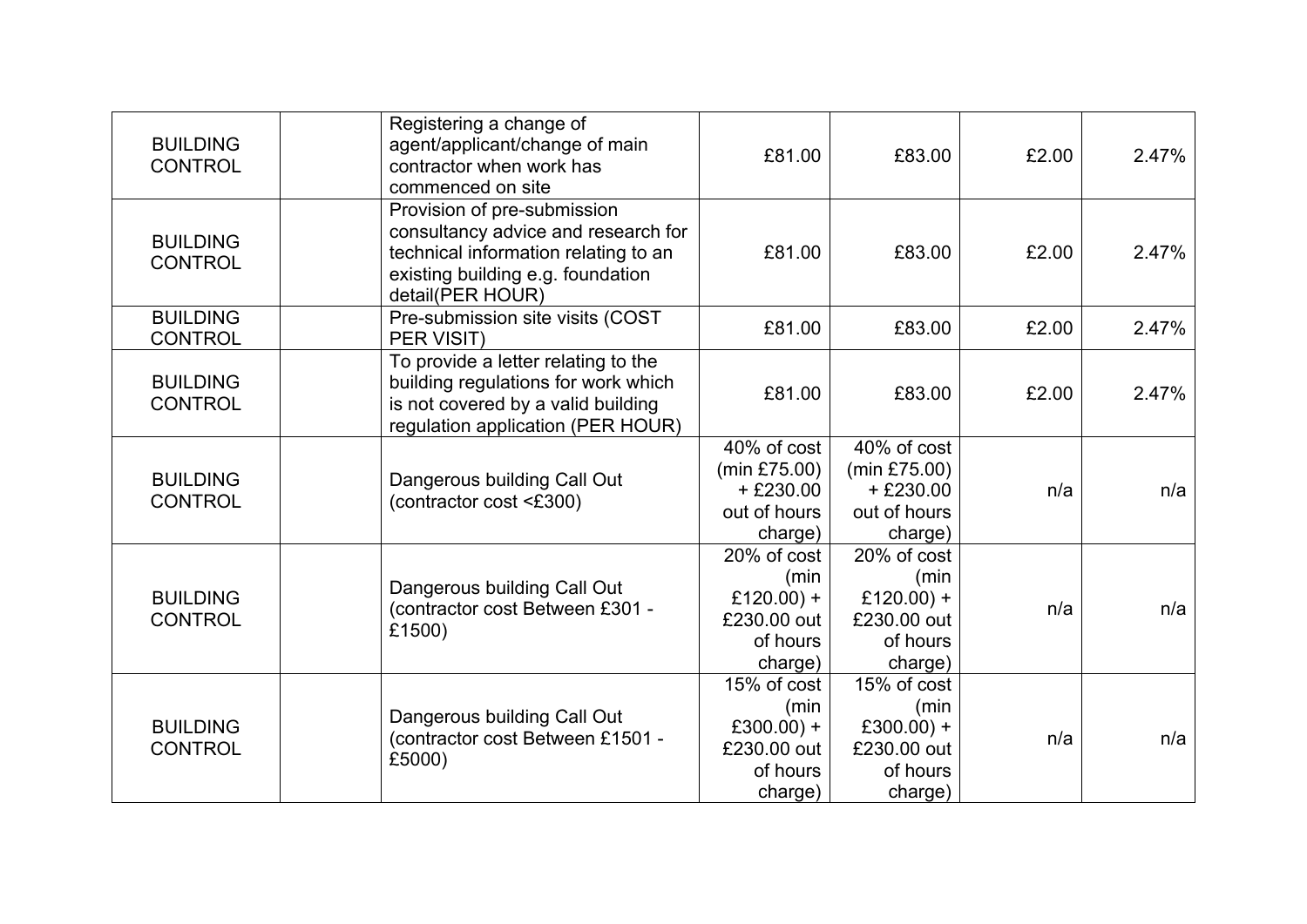| <b>BUILDING</b><br><b>CONTROL</b> | Dangerous building Call Out<br>(contractor cost Between £5001 -<br>£10000) | 10% of cost<br>(min<br>£700.00) +<br>£230.00 out<br>of hours<br>charge) | 10% of cost<br>(min<br>£700.00) +<br>£230.00 out<br>of hours<br>charge) | n/a | n/a |
|-----------------------------------|----------------------------------------------------------------------------|-------------------------------------------------------------------------|-------------------------------------------------------------------------|-----|-----|
| <b>BUILDING</b><br><b>CONTROL</b> | Dangerous building Call Out<br>(contractor cost over £10000)               | 5% of cost<br>(min<br>£1500.00) +<br>£230.00 out<br>of hours<br>charge) | 5% of cost<br>(min<br>£1500.00) +<br>£230.00 out<br>of hours<br>charge) | n/a | n/a |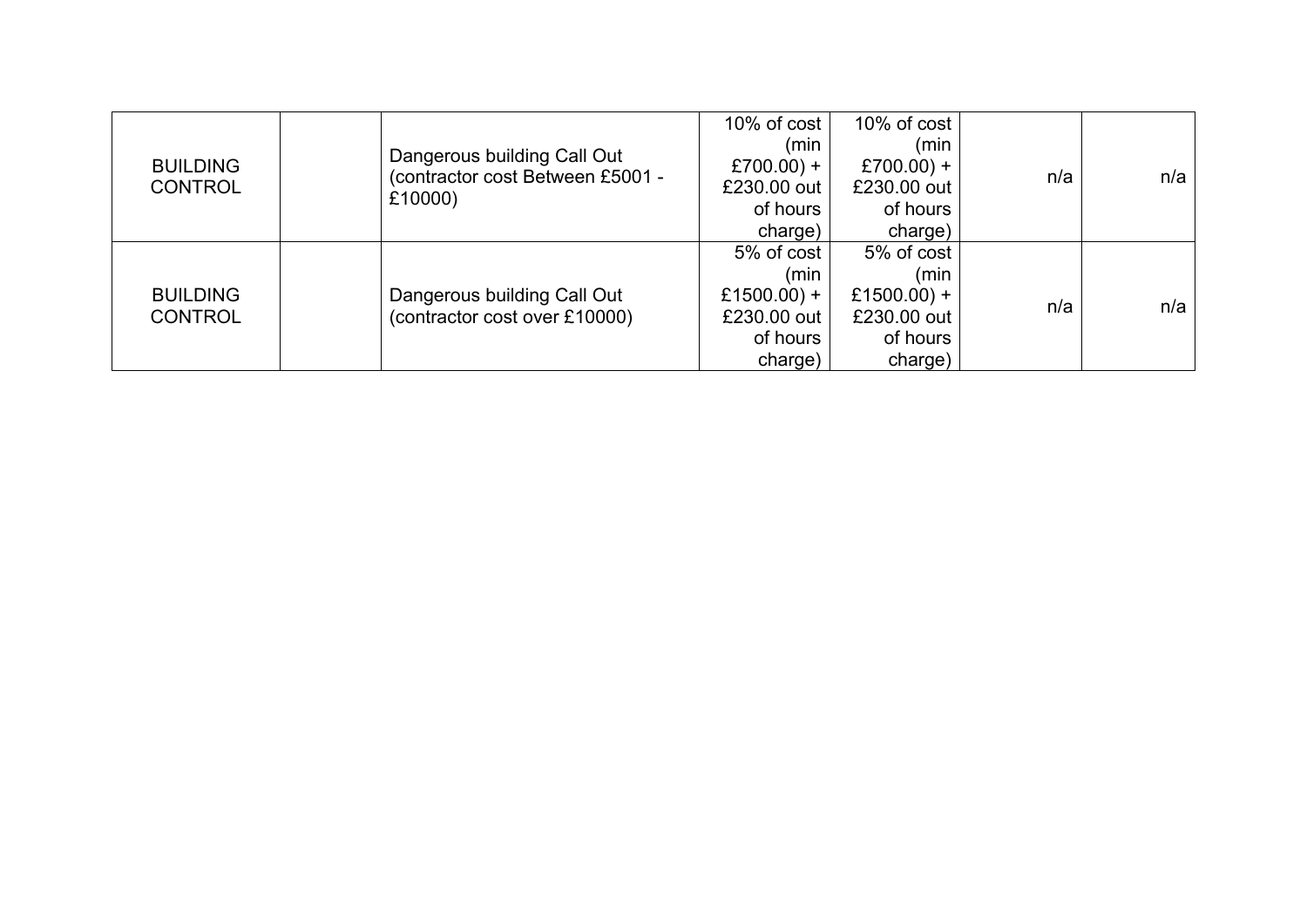| Discretionary Fees & Charges 2022/23 |  |  |  |
|--------------------------------------|--|--|--|
|--------------------------------------|--|--|--|

# **Facilities Management**

| Sub-Area  | <b>Ref</b> | <b>Desc</b>                                   | <b>Current</b><br><b>Charge</b><br>2021/22<br>(E) | <b>Proposed</b><br><b>Charge</b><br>2022/23<br><u>(to</u><br>nearest<br>E) | <b>Increase</b><br>(E) | <b>Proposed</b><br>$\frac{9}{6}$<br><b>Increase</b> |
|-----------|------------|-----------------------------------------------|---------------------------------------------------|----------------------------------------------------------------------------|------------------------|-----------------------------------------------------|
| <b>FM</b> |            | Ogden Room Hire - Evening                     | £61.00                                            | £62.00                                                                     | £1.00                  | 2.00%                                               |
| <b>FM</b> |            | Ogden Room Hire - Saturday                    | £77.00                                            | £79.00                                                                     | £2.00                  | 2.00%                                               |
| FM        |            | Hollingworth A or B or C Room Hire - Day      | £55.00                                            | £56.00                                                                     | £1.00                  | 2.00%                                               |
| FM        |            | Hollingworth A or B or C Room Hire - Evening  | £66.00                                            | £67.00                                                                     | £1.00                  | 2.00%                                               |
| FM        |            | Hollingworth A or B or C Room Hire - Saturday | £83.00                                            | £85.00                                                                     | £2.00                  | 2.00%                                               |
| <b>FM</b> |            | Hollingworth A & B or B & C - Saturday        | £132.00                                           | £135.00                                                                    | £3.00                  | 2.00%                                               |
| FM        |            | Hollingworth A & B or B & C - Sunday          | £145.00                                           | £148.00                                                                    | £3.00                  | 2.00%                                               |
| <b>FM</b> |            | Hollingworth A & B & C - Day                  | £115.00                                           | £117.00                                                                    | £2.00                  | 2.00%                                               |
| <b>FM</b> |            | Hollingworth A & B & C - Evening              | £138.00                                           | £141.00                                                                    | £3.00                  | 2.00%                                               |
| FM        |            | Hollingworth A & B & C - Saturday             | £173.00                                           | £176.00                                                                    | £3.00                  | 2.00%                                               |
| FM        |            | Hollingworth A & B & C - Sunday               | £190.00                                           | £194.00                                                                    | £4.00                  | 2.00%                                               |
| FM        |            | Greenbooth A - Day                            | £39.00                                            | £40.00                                                                     | £1.00                  | 2.00%                                               |
| <b>FM</b> |            | Greenbooth A - Evening                        | £49.00                                            | £50.00                                                                     | £1.00                  | 2.00%                                               |
| FM        |            | Greenbooth B - Day                            | £56.00                                            | £57.00                                                                     | £1.00                  | 2.00%                                               |
| <b>FM</b> |            | Greenbooth B - Evening                        | £66.00                                            | £67.00                                                                     | £1.00                  | 2.00%                                               |
| <b>FM</b> |            | Roch - Day                                    | £39.00                                            | £40.00                                                                     | £1.00                  | 2.00%                                               |
| FM        |            | Roch - Evening                                | £49.00                                            | £50.00                                                                     | £1.00                  | 2.00%                                               |
| FM        |            | Watergrove - Day                              | £29.00                                            | £30.00                                                                     | £1.00                  | 2.00%                                               |
| FM        |            | Watergrove - Evening                          | £39.00                                            | £40.00                                                                     | £1.00                  | 2.00%                                               |
| FM        |            | Piethorne - Day                               | £29.00                                            | £30.00                                                                     | £1.00                  | 2.00%                                               |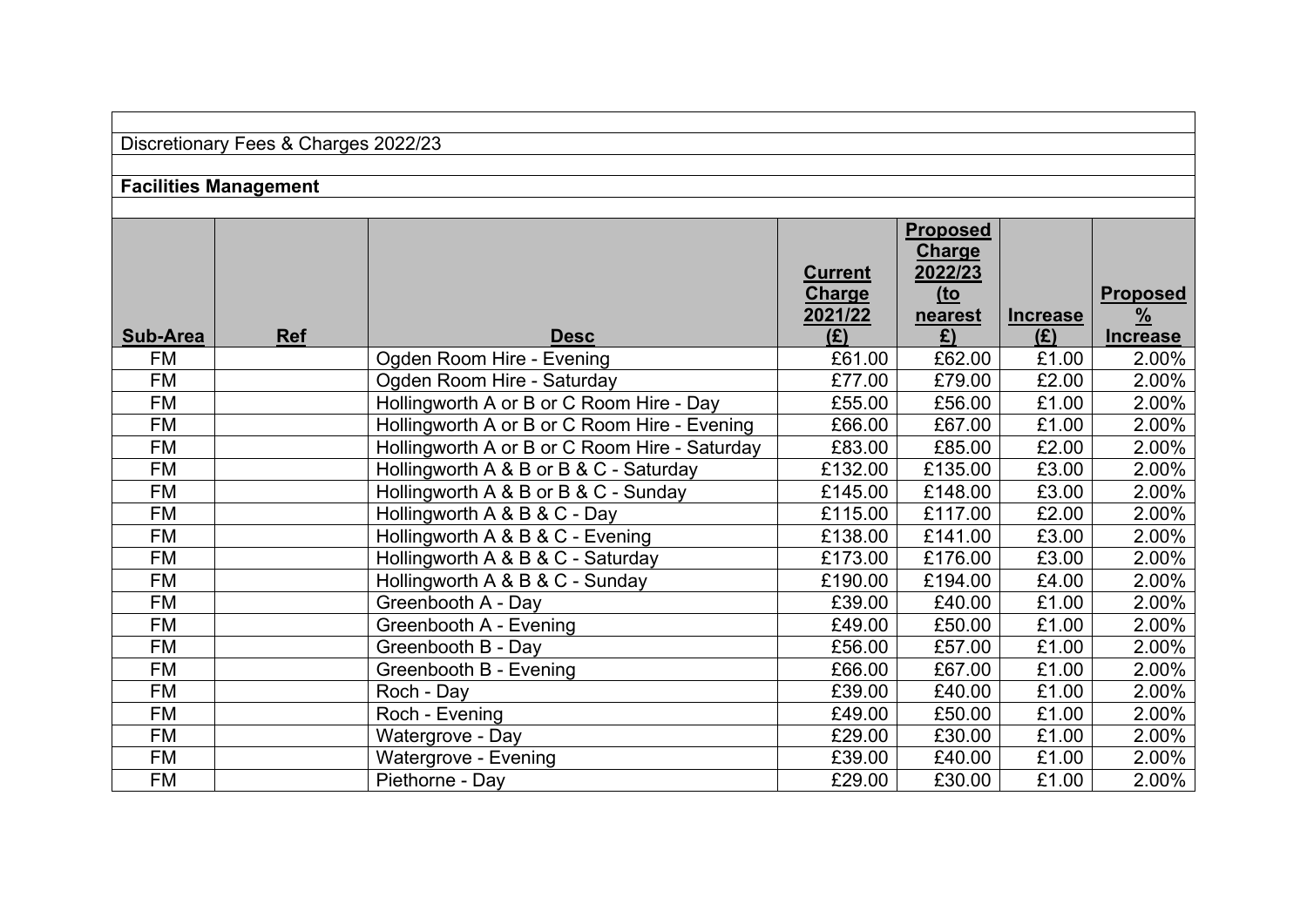| <b>FM</b> | Piethorne - Evening                         | £39.00  | £40.00  | £1.00 | 2.00% |
|-----------|---------------------------------------------|---------|---------|-------|-------|
| FM        | Beal - Day                                  | £22.00  | £22.00  | £0.00 | 2.00% |
| FM        | Beal - Evening                              | £34.00  | £35.00  | £1.00 | 2.00% |
| FM        | Irk - Day                                   | £22.00  | £22.00  | £0.00 | 2.00% |
| FM        | Irk - Evening                               | £34.00  | £35.00  | £1.00 | 2.00% |
| FM        | Ogden Room Hire - Day                       | £49.00  | £50.00  | £1.00 | 2.00% |
| FM        | Ogden Room Hire - Sunday                    | £86.00  | £88.00  | £2.00 | 2.00% |
| FM        | Hollingworth A or B or C Room Hire - Sunday | £91.00  | £93.00  | £2.00 | 2.00% |
| FM        | Hollingworth A & B or B & C - Day           | £88.00  | £90.00  | £2.00 | 2.00% |
| FM        | Hollingworth A & B or B & C - Evening       | £105.00 | £107.00 | £2.00 | 2.00% |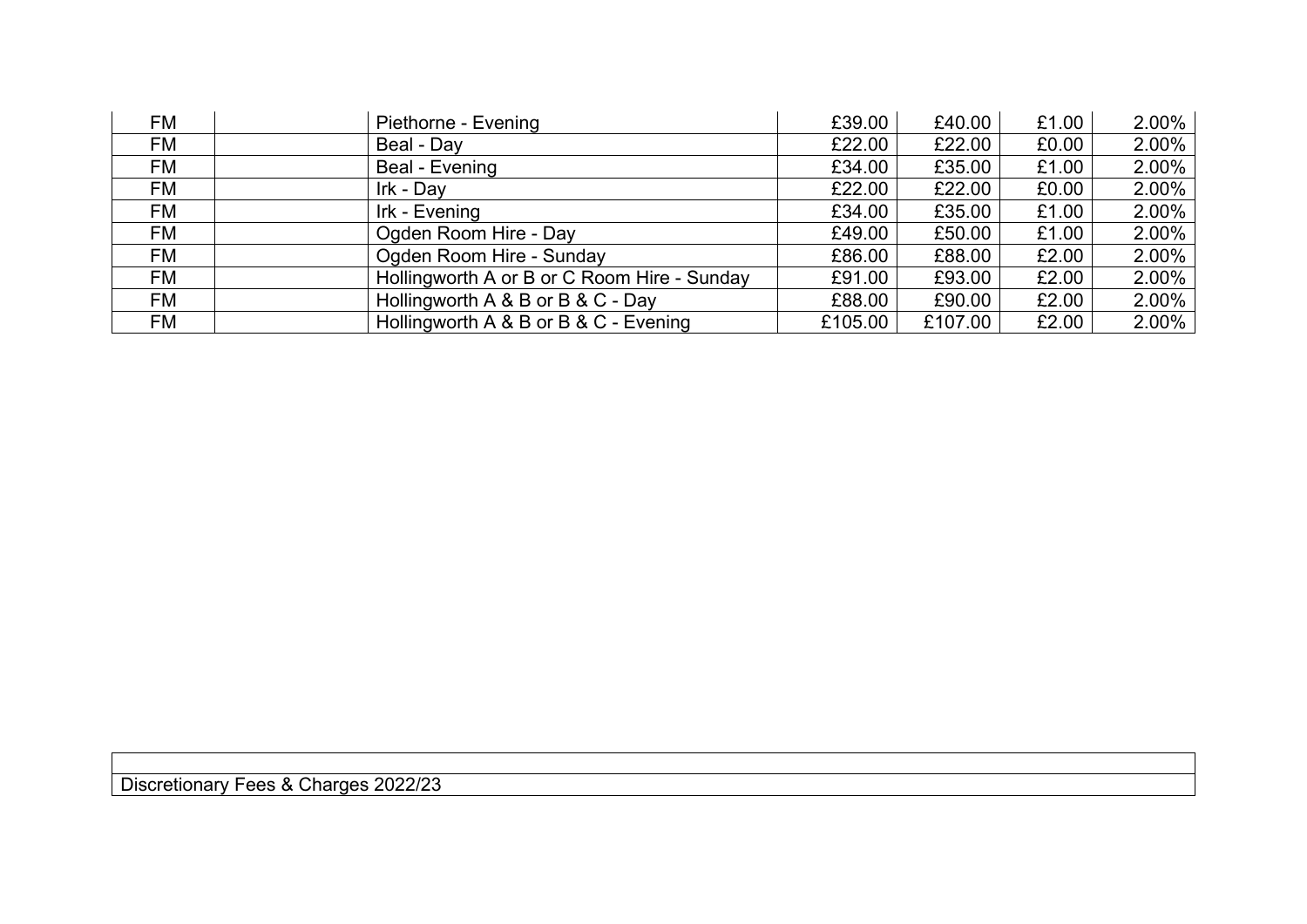| <b>Adult Care</b> |            |                                                                                                                      |                                         |                                                                      |                        |                                                     |
|-------------------|------------|----------------------------------------------------------------------------------------------------------------------|-----------------------------------------|----------------------------------------------------------------------|------------------------|-----------------------------------------------------|
| <b>Sub-Area</b>   | <b>Ref</b> | <b>Desc</b>                                                                                                          | <b>Current Charge</b><br>2021/22<br>(E) | <b>Proposed</b><br><b>Charge</b><br>2022/23<br>$to$<br>nearest<br>E) | <b>Increase</b><br>(E) | <b>Proposed</b><br>$\frac{9}{6}$<br><b>Increase</b> |
| <b>ADULT CARE</b> |            | Appointeeship fee - non-<br>residential care (annual fee)<br>Where available resources less<br>than £5,000           | £612.00                                 | £643.00                                                              | £31.00                 | 5.00%                                               |
| <b>ADULT CARE</b> |            | Appointeeship fee - non-<br>residential care (annual fee)<br>Where available resources<br>between £5,000 and £10,000 | £660.00                                 | £693.00                                                              | £33.00                 | 5.00%                                               |
| <b>ADULT CARE</b> |            | Appointeeship fee - non-<br>residential care (annual fee)<br>Where available resources<br>over £10,000               | £721.00                                 | £757.00                                                              | £36.00                 | 5.00%                                               |
| <b>ADULT CARE</b> |            | Appointeeship fee - residential<br>care (annual fee) Where<br>available resources less than<br>£5,000                | £320.00                                 | £336.00                                                              | £16.00                 | 5.00%                                               |
| <b>ADULT CARE</b> |            | Appointeeship fee - residential<br>care (annual fee) Where<br>available resources between<br>£5,000 and £10,000      | £344.00                                 | £361.00                                                              | £17.00                 | 5.00%                                               |
| <b>ADULT CARE</b> |            | Appointeeship fee - residential<br>care (annual fee) Where                                                           | £375.00                                 | £394.00                                                              | £19.00                 | 5.00%                                               |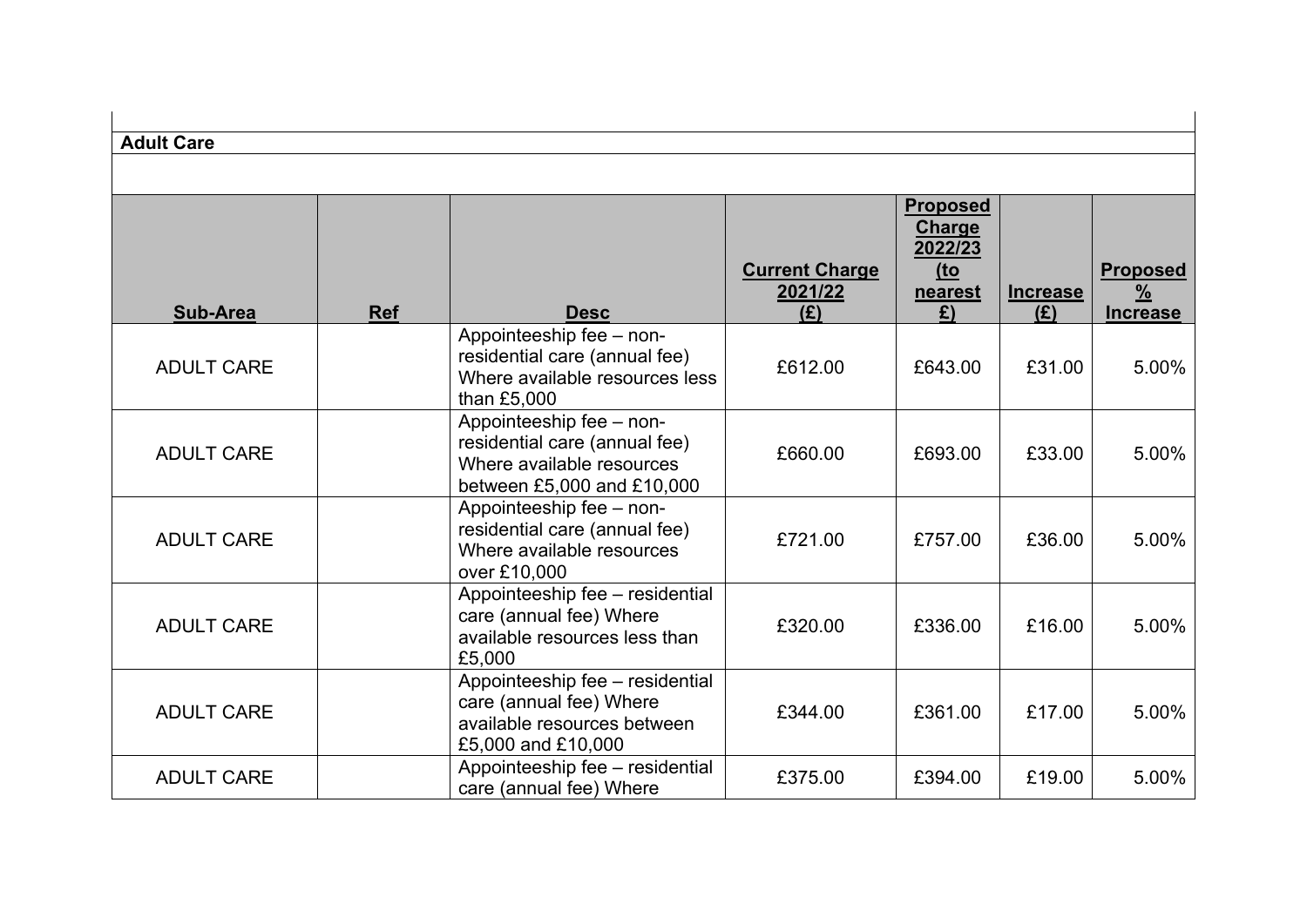|                   | available resources over<br>£10,000                                                                     |                    |                         |        |          |
|-------------------|---------------------------------------------------------------------------------------------------------|--------------------|-------------------------|--------|----------|
| <b>ADULT CARE</b> | <b>Court of Protection Deputy</b><br>fees - annual management fee<br>first year                         | £657.00            | £675.00                 | £18.00 | 2.74%    |
| <b>ADULT CARE</b> | <b>Court of Protection Deputy</b><br>fees - annual management fee<br>subsequent years                   | £597.00            | £650.00                 | £53.00 | 8.88%    |
| <b>ADULT CARE</b> | <b>Court of Protection Deputy</b><br>fees - where net assets are<br>below £16k                          | 3.5% of net assets | $3.5%$ of<br>net assets | £0.00  | n/a      |
| <b>ADULT CARE</b> | <b>Court of Protection Deputy</b><br>fees - annual property<br>management fee                           | £275.00            | £300.00                 | £25.00 | 9.09%    |
| <b>ADULT CARE</b> | <b>Court of Protection Deputy</b><br>fees - preparation and<br>lodgement of annual account<br>or report | £195.00            | £216.00                 | £21.00 | 10.77%   |
| <b>ADULT CARE</b> | Court of Protection Deputy<br>fees - work up to the court<br>order<br>* NEW* Court of Protection        | £728.00            | £745.00                 | £17.00 | 2.34%    |
| <b>ADULT CARE</b> | Deputy fees - preparation of a<br>Basic HMRC income tax return                                          | n/a                | £70.00                  | n/a    | n/a      |
| <b>ADULT CARE</b> | * NEW* Court of Protection<br>Deputy fees - preparation of a<br>Complex HMRC income tax<br>return       | n/a                | £140.00                 | n/a    | n/a      |
| <b>ADULT CARE</b> | Deferred Payment Admin Fee<br>(new scheme)                                                              | £612.00            | £653.00                 | £41.00 | $6.70\%$ |
| <b>ADULT CARE</b> | Transport (per journey)                                                                                 | £5.00              | £5.00                   | £0.00  | 2.38%    |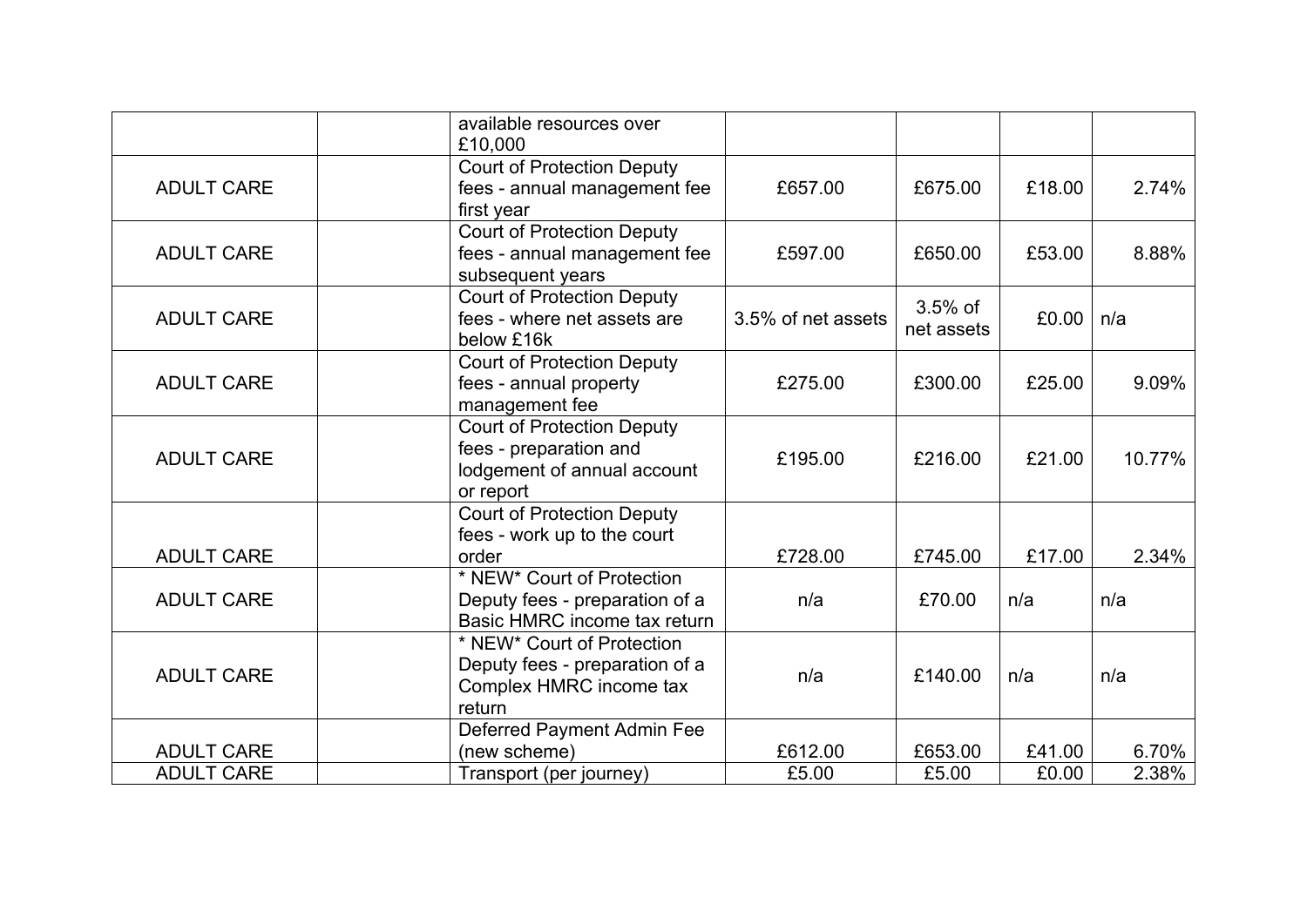| <b>ADULT CARE</b> | Deferred Payment Interest<br>Rate (old scheme) | 3.06% to 6.12%<br>depending on age<br>of debt. | $3.06\%$ to<br>6.12%<br>depending<br>on age of<br>debt. | n/a   | n/a   |
|-------------------|------------------------------------------------|------------------------------------------------|---------------------------------------------------------|-------|-------|
|                   | Full Cost Admin Fee for                        |                                                |                                                         |       |       |
| <b>ADULT CARE</b> | <b>Managed Budgets</b>                         | £12.00                                         | £12.50                                                  | £0.50 | 4.17% |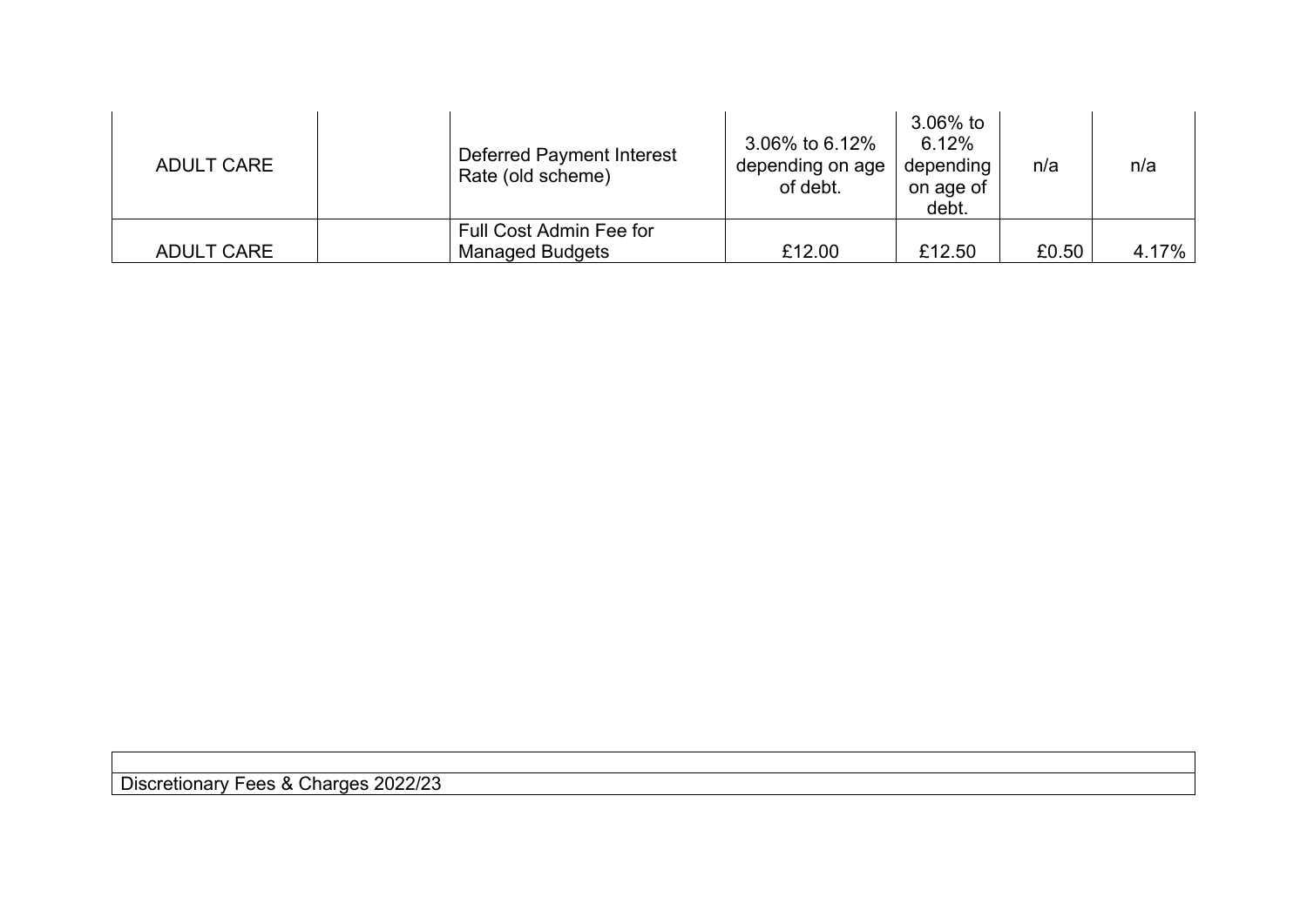| <b>Children's Services</b>   |            |                                             |                                 |                 |                 |                 |
|------------------------------|------------|---------------------------------------------|---------------------------------|-----------------|-----------------|-----------------|
|                              |            |                                             |                                 |                 |                 |                 |
|                              |            |                                             |                                 | <b>Proposed</b> |                 |                 |
|                              |            |                                             |                                 | Charge          |                 |                 |
|                              |            |                                             | <b>Current</b><br><b>Charge</b> | 2022/23<br>$to$ |                 | <b>Proposed</b> |
|                              |            |                                             | 2021/22                         | nearest         | <b>Increase</b> | $\frac{9}{6}$   |
| <b>Sub-Area</b>              | <b>Ref</b> | <b>Desc</b>                                 | (E)                             | E)              | (E)             | <b>Increase</b> |
|                              |            | Duke of Edinburgh Award - Bronze or         |                                 |                 |                 |                 |
| YOUTH SERVICE                | R0075      | Silver - Other organisations                | £23.00                          | £23.00          | £0.00           | 2.00%           |
|                              |            | Duke of Edinburgh Award - Bronze or         |                                 |                 |                 |                 |
| YOUTH SERVICE                | R0076      | Silver - Schools                            | £23.00                          | £23.00          | £0.00           | 2.00%           |
|                              |            | Duke of Edinburgh Award - Gold - Other      |                                 |                 |                 |                 |
| YOUTH SERVICE                | R0077      | organisations                               | £31.00                          | £32.00          | £1.00           | 2.00%           |
| YOUTH SERVICE                | R0078      | Duke of Edinburgh Award - Gold -<br>Schools | £31.00                          | £32.00          | £1.00           | 2.00%           |
| <b>ROCH &amp; OLD SUPPLY</b> |            |                                             |                                 |                 |                 |                 |
| <b>AGENCY</b>                | R0054      | <b>Supply Teacher DBS</b>                   | £54.00                          | £55.00          | £1.00           | 2.00%           |
| <b>ROCH &amp; OLD SUPPLY</b> |            |                                             |                                 |                 |                 |                 |
| <b>AGENCY</b>                | R0055      | <b>Supply Teacher ID</b>                    | £4.00                           | £4.00           | £0.00           | 2.00%           |
| <b>CHILDRENS CENTRES</b>     | R1807      | Room Hire                                   | £27.00                          | £28.00          | £1.00           | 2.00%           |
| <b>SURESTART</b>             | R0064      | <b>CPD/Welfare Training Autumn</b>          | £19.00                          | £19.00          | £0.00           | 2.00%           |
| <b>SURESTART</b>             | R0065      | CPD/Welfare Training non attendance         | £19.00                          | £19.00          | £0.00           | 2.00%           |
| <b>SURESTART</b>             | R0066      | <b>CPD/Welfare Training Spring</b>          | £19.00                          | £19.00          | £0.00           | 2.00%           |
|                              |            |                                             |                                 |                 |                 |                 |
| <b>SURESTART</b>             | R0067      | <b>CPD/Welfare Training Summer</b>          | £19.00                          | £19.00          | £0.00           | 2.00%           |
|                              |            |                                             |                                 |                 |                 |                 |
| <b>SURESTART</b>             | R1674      | Childminder pre-registration Training       | £14.00                          | £14.00          | £0.00           | 2.00%           |
| No increase proposed         |            |                                             |                                 |                 |                 |                 |